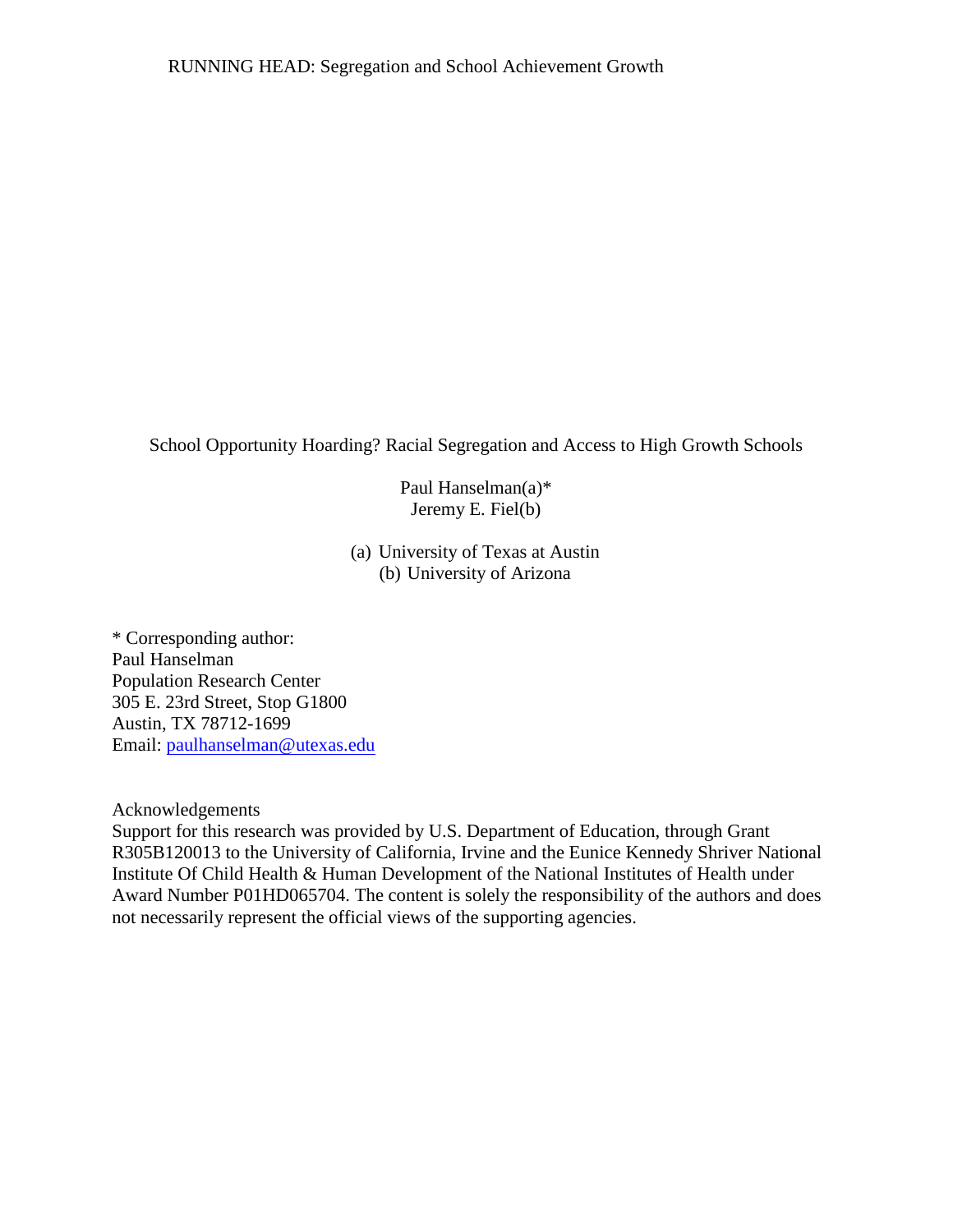#### Abstract

Persistent school segregation may allow advantaged groups to hoard educational opportunities and consign minority students to lower quality educational experiences. Although minority students are concentrated in low-achieving schools, relatively little previous research directly links segregation to measures of school quality based on student achievement growth, which more plausibly reflect learning opportunities. Using a dataset of public elementary schools in California, this study provides the first analysis detailing the distribution of a growth-based measure of school quality using standard inequality indices, allowing disparities to be decomposed across geographic and organizational scales. We find mixed support for the school opportunity hoarding hypothesis. We find small White and Asian advantages in access to highgrowth schools, but most of the inequality in exposure to school growth is within racial groups. Growth-based disparities both between and within groups tend to be on a more local scale than disparities in absolute achievement levels, focusing attention on within-district policies to mitigate school-based inequalities in opportunities to learn.

Keywords: segregation, race/ethnicity, school quality, achievement growth, opportunity hoarding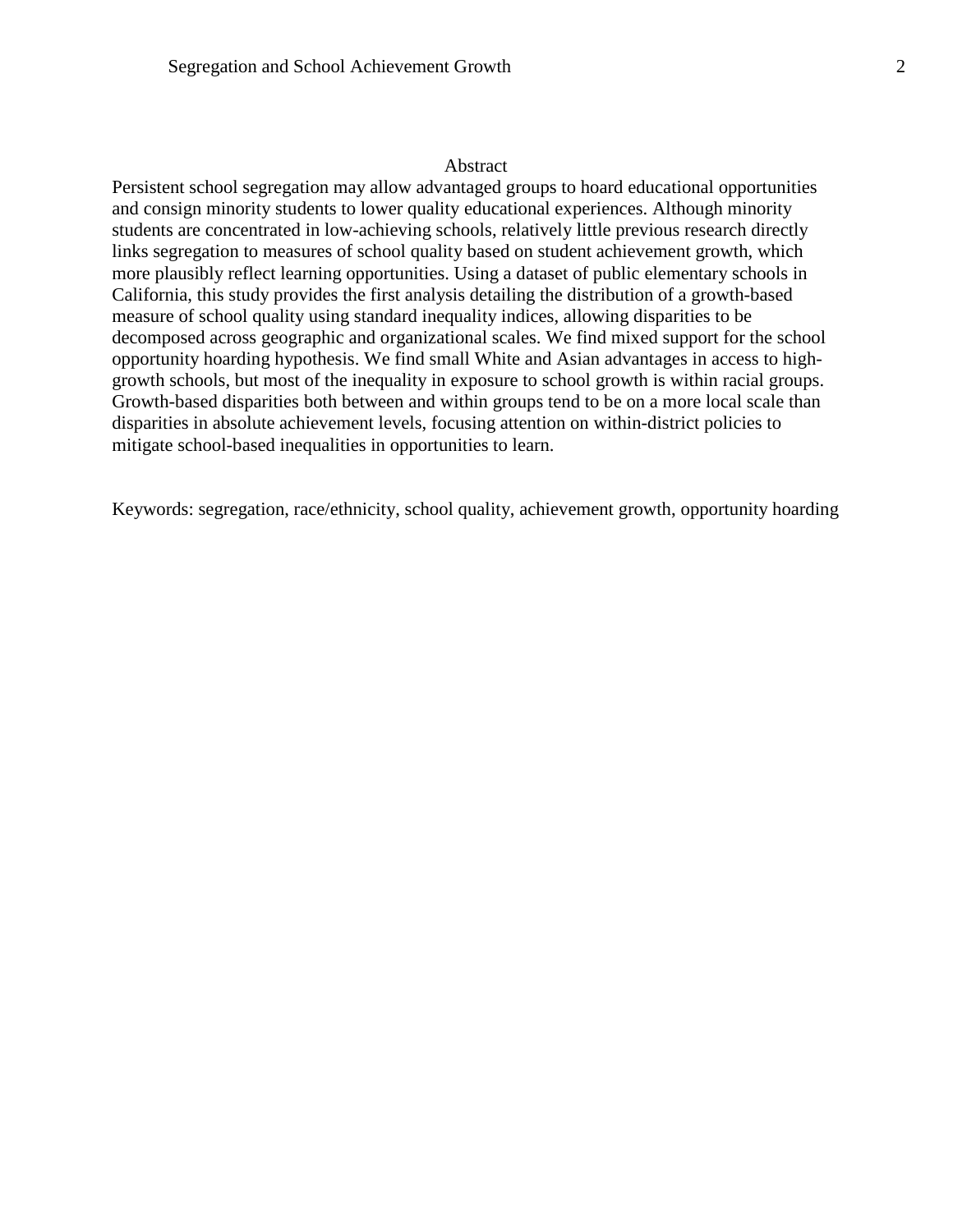There is little doubt that segregation has hindered the life chances of racial/ethnic minorities and poor children and contributed to the intergenerational transmission of social inequality. Spatial processes generate disparate exposure to formative social environments for children, with important if complex consequences for educational attainment, health, and adult economic outcomes (Harding 2003; Sampson 2008; Sharkey 2013). Yet the specific mechanisms for these deleterious effects—and avenues to reduce them—remain a pressing area of research (Sharkey and Faber 2014).

As a formative and traditionally local institution, schools figure prominently in explanations of these spatial stratification processes, but the potential mechanisms of school segregation effects—compositional effects, resource disparities, etc.—are also poorly understood (Reardon and Owens 2014). A common perspective is that segregation consigns minority and poor students to schools with relatively few educational opportunities (e.g., Bankston and Caldas 1996; Roscigno 1998; Condron et al. 2013; Mickelson 2015). On this view, school segregation is a means for advantaged groups to hoard school-based educational opportunities (Tilly 1998), and the distribution of access to high quality schools is therefore a crucial mechanism of educational inequality. For instance, based on analyses of predictors of early Black-White educational inequalities, Fryer and Levitt (2004:461) speculate that Black students lose ground "because they attend lower quality schools" and Condron (2009:699) posits that racial segregation is the "leading culprit" for school influences on achievement inequality.

Despite the prominence of the opportunity hoarding perspective, surprisingly little evidence directly links segregation—the distribution of students across schools—to inequality in the quality of school-based opportunities. Doing so requires separating "school quality," how schools promote learning, from "student quality," the student characteristics (high achievement,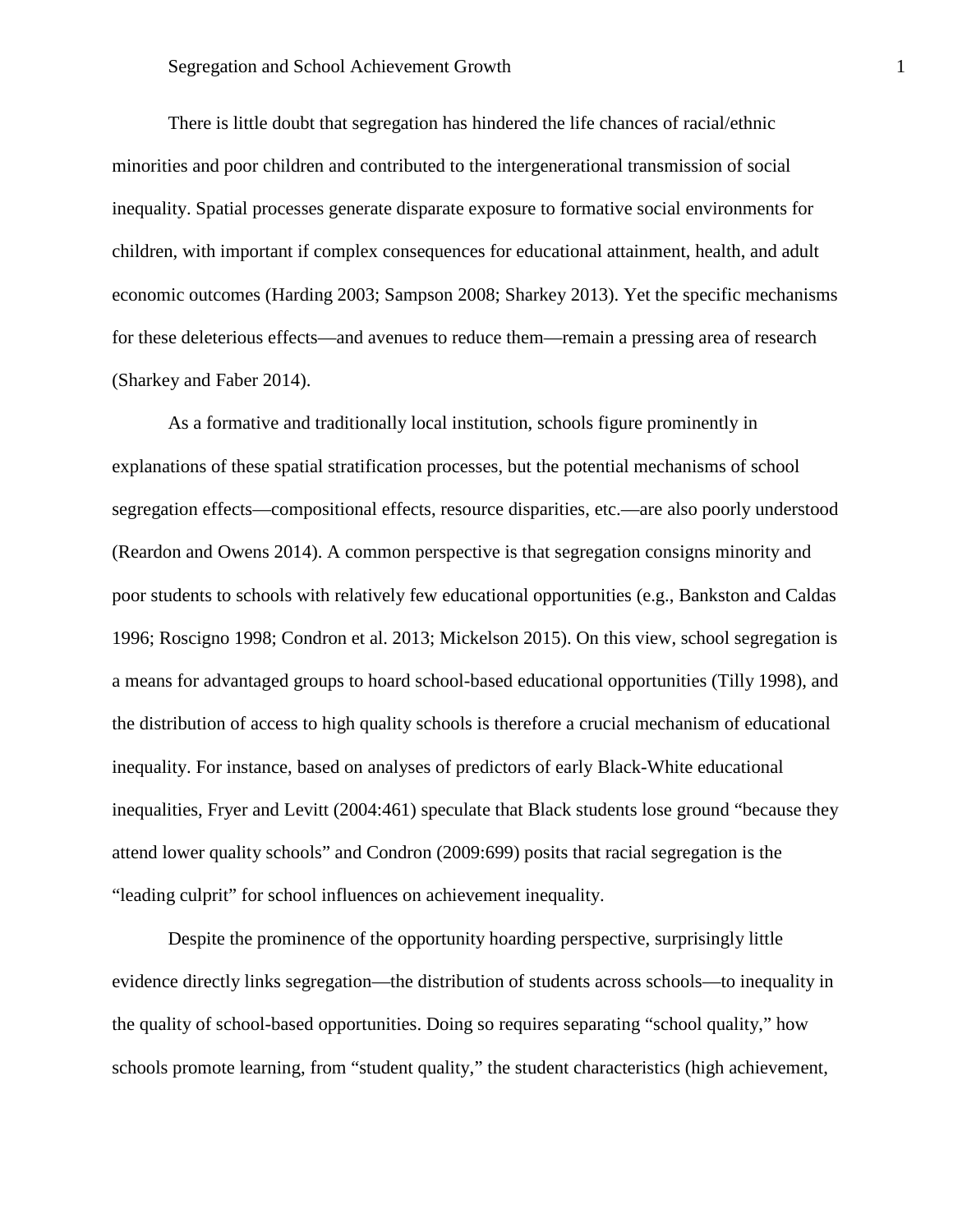high status background, etc.) valued by our society (see Wells and Crain 1992). Yet to the extent that segregation research has addressed school quality, it has tended to focus on indicators that are more related to student characteristics (race, SES, achievement levels) or schools' material resources (per pupil expenditures) than the quality of learning opportunities at school. Conversely, school effects research identifies important differences in learning opportunities across schools but has not detailed how these opportunities are distributed within and between social groups.

It is also important to consider the scale at which segregation is linked to school quality disparities. School desegregation efforts and many other education policies have typically been implemented within fairly autonomous local school districts, but segregation is increasingly located between districts (Clotfelter 2004; Reardon, Yun, and Eitle 2000). If larger-scale segregation contributes to inequality, then broader approaches to equalizing opportunity are required (e.g., Card and Payne 2002).

In this paper, we provide a new direct test of the *school opportunity hoarding hypothesis*, the notion that segregation consigns minority students to lower quality school experiences. We provide the first application of standard inequality indices to measures of school quality based on student achievement growth. We characterize the magnitude of between- and within-race disparities in this measure of school quality; decompose these disparities across organizational (district) and geographic (metropolitan area or county) scales; and contrast these results with those using a naïve achievement level-based indicator of school quality. These analyses have important theoretical and practical implications for understanding and rectifying spatial inequalities in our society amid a shifting landscape of school segregation and education policy.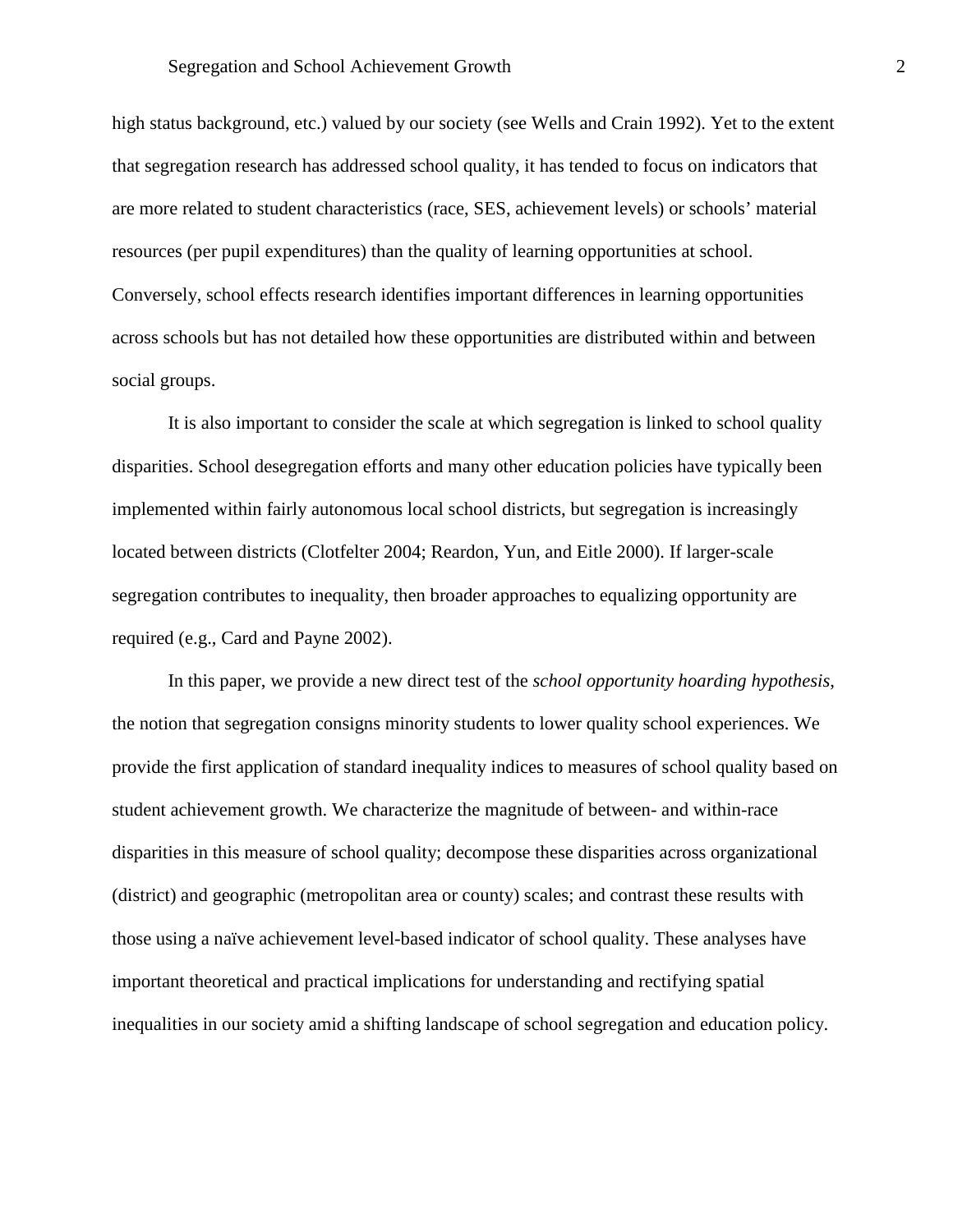# School Segregation, Educational Opportunities, and Stratification

Segregation remains a troubling feature of the American educational system. Decades of declining school segregation gave way to stagnation in the 1990s amid a rollback of desegregation policy (Clotfelter 2004; Logan, Oakley, and Stowell 2008; Reardon and Owens 2014). Racial achievement gaps have followed similar patterns (Berends, Lucas, and Peñaloza 2008; Lee 2002), leading to speculation about segregation's role in achievement inequality. Student-level studies support a link between minority racial isolation and achievement inequality (Billings, Deming, and Rockoff 2014; Hanushek, Kain, and Rivkin 2009; Mickelson 2015; Mickelson, Bottia, and Lambert 2013; Vigdor and Ludwig 2008), a link commonly attributed to segregation consigning students from disadvantaged backgrounds to low-quality schools.

Drawing on Tilly's (1998) framework, we refer to the view that advantaged social groups maintain educational advantages through segregation as the *school opportunity hoarding hypothesis*. An implication is that the racial and economic disparities stemming from residential segregation could be ameliorated by equalizing the distribution of school quality, despite the rollback of desegregation efforts. An alternate explanation for the association between school composition and student achievement is that the sources of these disparities operate independently of school quality. Many sources of racial and economic segregation—such as economic disparities, discrimination, and housing preferences—may affect children in ways that are not be mediated by schools at all. These factors make it difficult to isolate the consequences of school segregation (Reardon and Owens 2014), and they likely lead typical proxies for school quality—such as those based on average achievement levels—to overstate disparities related to school composition (Downey, von Hippel, and Hughes 2008).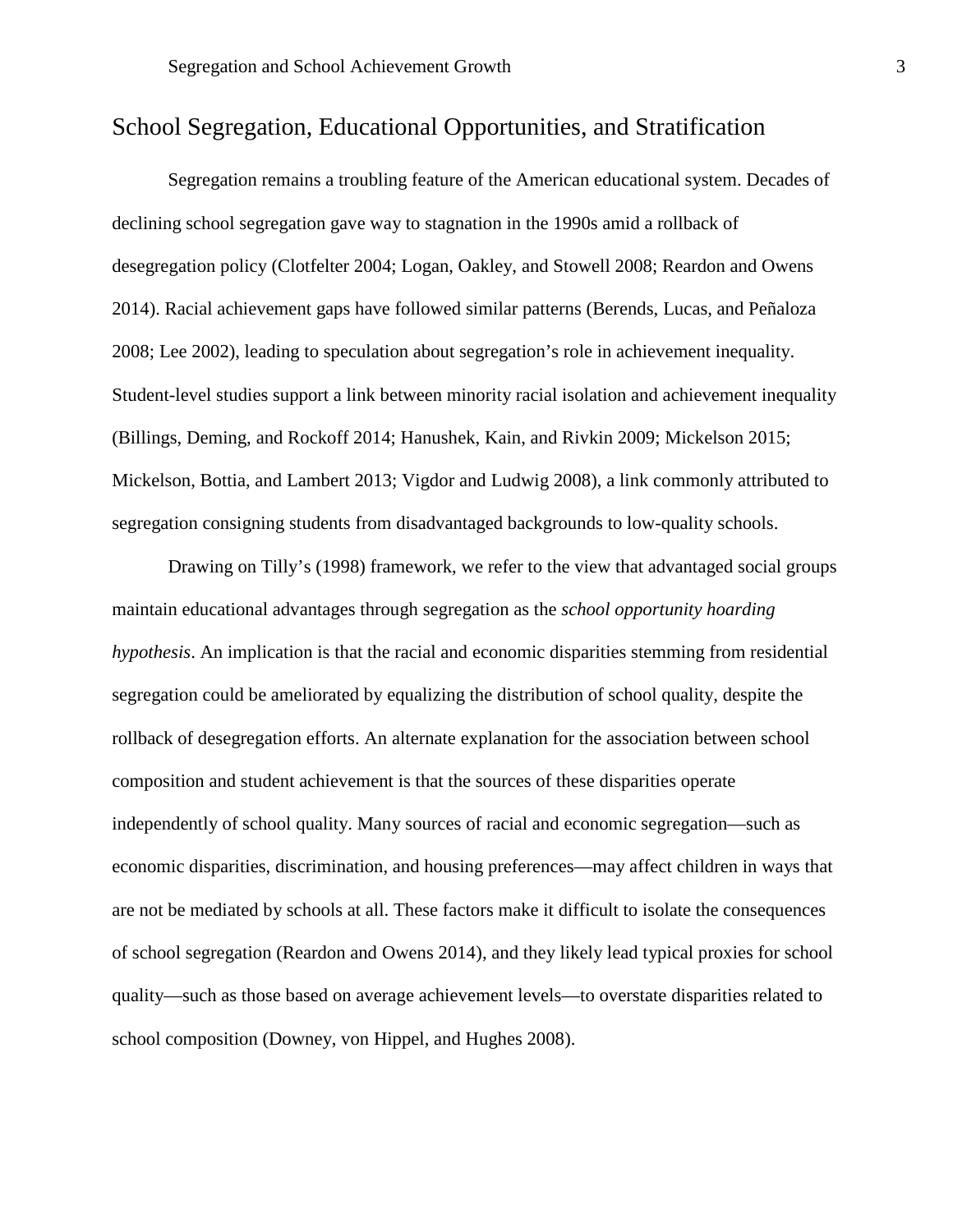Therefore, although we can clearly map many racial educational inequalities across schools, the extent to which schools themselves create or exacerbate these inequalities is unclear. In the following subsections, we elaborate the theoretical basis for the school opportunity hoarding hypothesis, review practical challenges in assessing this hypothesis, and identify outstanding questions about the scale at which opportunity hoarding occurs.

#### **School Segregation, Exclusion, and Opportunities**

Recent scholarship on the determinants of school segregation casts it as a mechanism of social closure that allows privileged groups to monopolize access to status and resources associated with schools (Fiel 2015). Although school quality is an obvious candidate for hoarding or monopolization, competition may also be oriented around factors less pertinent to academic achievement such as symbolic status.

In the terminology of Charles Tilly's account of categorical inequality, the key theoretical question is to what extent school segregation constitutes *the hoarding of learning opportunities*. Tilly (1998:91) identifies opportunity hoarding as a mechanism through which groups use bounded networks to monopolize access to valuable and renewable resources. Examples include access to occupational niches within migrant networks and citizenship benefits within the nationstate. As in a migrant network or nation-state, a school provides clear boundaries for access to potentially valuable resources; school segregation entails the *exclusion* of some groups from the formal educational experiences of other groups. The specific exclusionary mechanisms are rooted in processes of residential sorting, local school assignment policies, and school choice. They are manifested in attendance at organizationally distinct educational institutions (schools and districts). Such exclusion is a necessary condition for opportunity hoarding, but it is not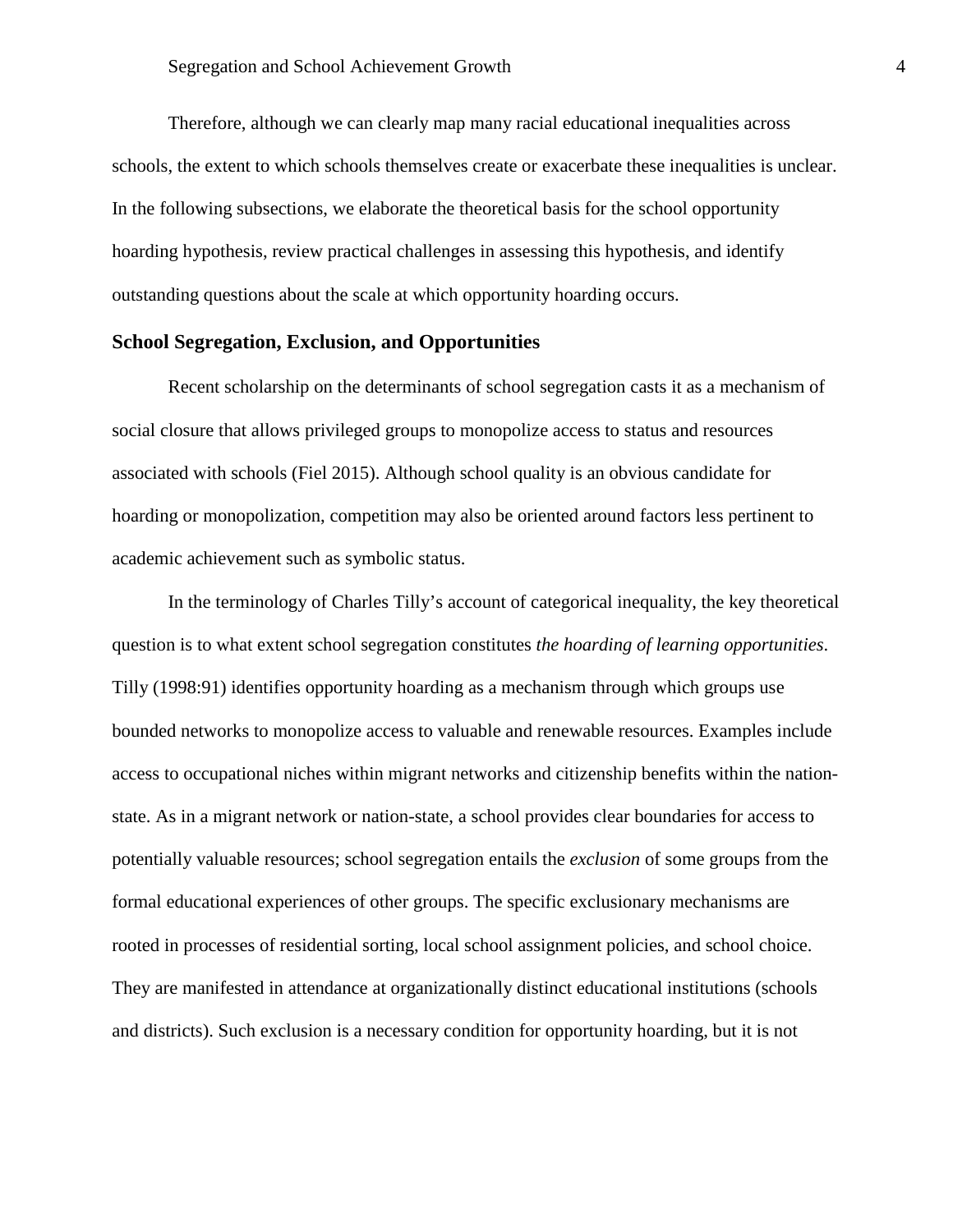sufficient. Segregation supports the hoarding of educational learning opportunities to the extent that exclusive schools provide greater educational opportunities.

Empirical evidence pertaining to this hypothesis is mixed. The school opportunity hoarding hypothesis implies that parents from advantaged social groups especially value, recognize, or seek out high-quality schools, or that they are able to monopolize school-level educational resources. Research highlights advantaged parents' attention to schools when choosing residences (Goyette and Lareau 2014). Opportunity hoarding may explain systematic differences between schools in financing (Condron and Roscigno 2003), staffing (Clotfelter, Ladd, and Vigdor 2005; Lankford, Loeb, and Wyckoff 2002), and achievement (Logan, Minca, and Adar 2012), as well as the disadvantages faced by students in predominantly minority schools that are not explained by measured school characteristics (Condron 2009).

However, the exclusion inherent in contemporary school segregation need not align closely, or at all, with differences in school quality per se. Previous research points to three ways that school sorting can exclude less advantaged groups without leading to opportunity hoarding: preferences, information, and competing influences. First, residential and school choices may be influenced by preferences related to factors other than school quality—at least with respect to promoting academic development. Segregation may reflect efforts to preserve social status by maintaining distance from lower-status groups (Holme 2002) or "pure race" effects related to racial attitudes (Billingham and Hunt 2016). In other words, it may be more about boundary maintenance than opportunity hoarding (Tilly 1998).

Second, parents may not have access to reliable information about school quality. Qualitative research describes parents' acting on reputational information that may not map closely onto relevant differences between schools (Holme 2002). Moreover, available school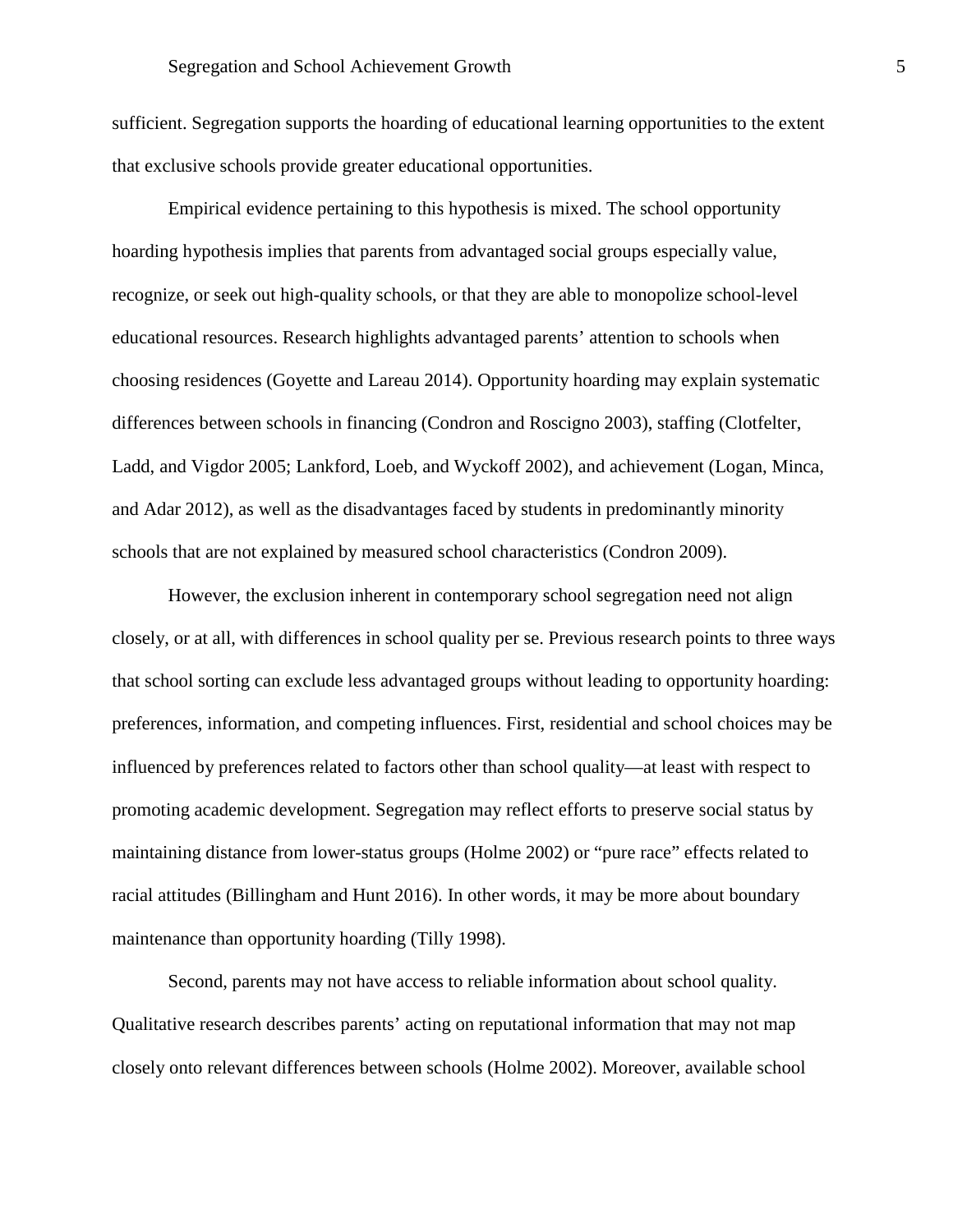quality information typically reflects academic performance rather than schools' success in promoting academic learning. Since performance is sensitive to out-of-school influences and weakly related to achievement growth, documented parental preferences for high-achieving schools (e.g., Billingham and Hunt 2016) and responses to official performance information based on achievement (e.g., Rich and Jennings 2015) may concentrate students in schools with similar students rather than better schools.

Third, opportunity hoarding may be counteracted by competing social forces, most notably educators' efforts to promote institutional equity. For instance, as court-mandated desegregation has receded, targeted compensatory resources for schools serving minority and poor students may counteract some school disparities (e.g., Billings et al. 2014; Gamoran and An 2016). If some combination of these possibilities holds, persistent racial and economic school segregation may reflect exclusion that is symptomatic of rather than a determinant of achievement inequality.

It is important to note that school segregation likely plays a role in perpetuating social inequality regardless of whether it entails the hoarding of opportunities related to school quality. Even if learning opportunities are not systematically different between groups, segregation may reinforce stratification processes through other means, such as disparate peer networks that influence later outcomes independent of learning (e.g., Wells and Crain 1994). But there is an important substantive and practical distinction: if segregation reflects the hoarding of learning opportunities in school, then the deleterious consequences could be ameliorated by addressing aspects of school quality without addressing segregation. If segregation promotes inequality through other means, then addressing these mechanisms, or segregation itself, is paramount. This distinction highlights the critical importance of operationalizing what we mean by school quality.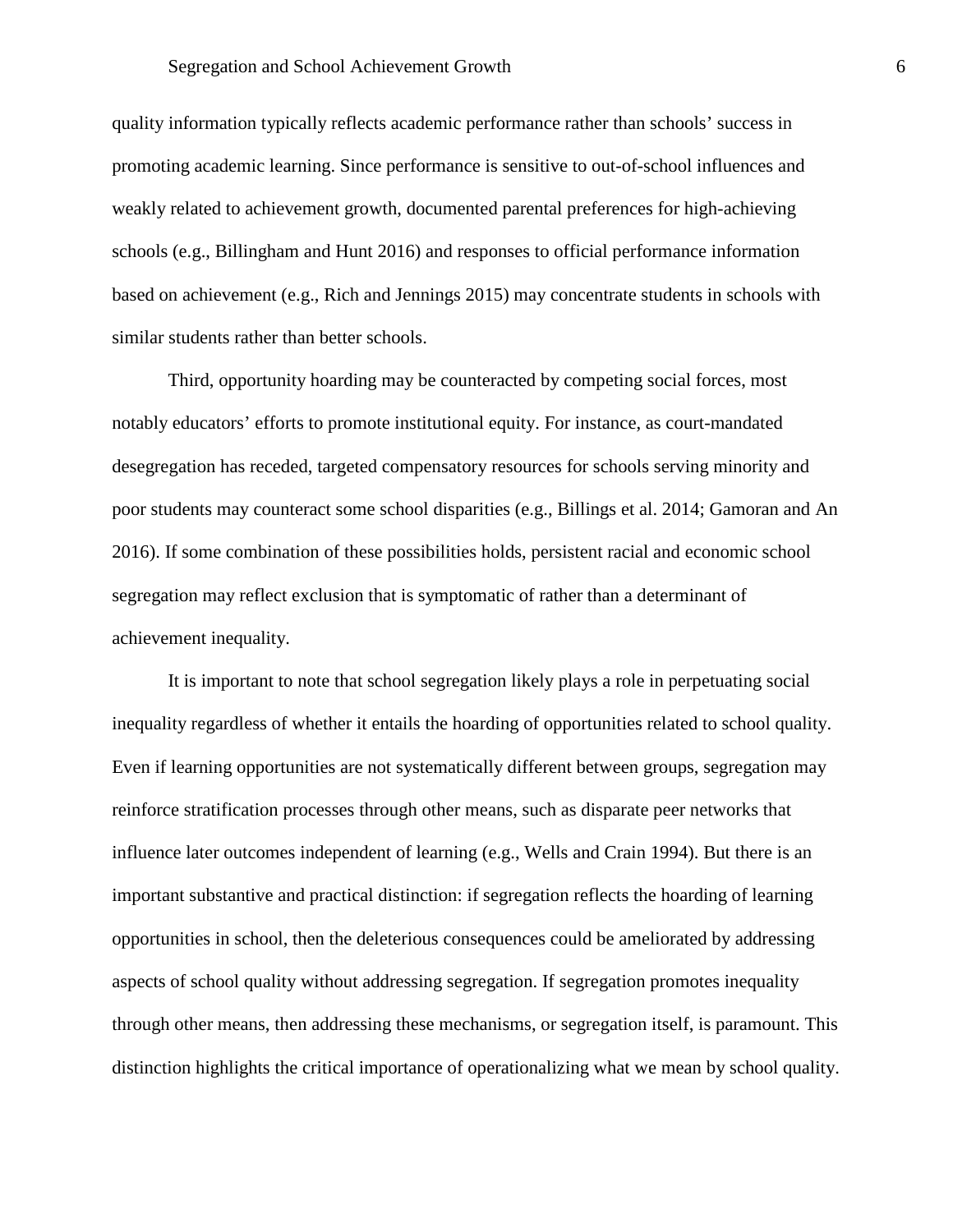### **Segregation and School Quality**

School quality refers to how successfully a school supports the development of its students. This concept is difficult to operationalize, and different measures may lead to different conclusions about the distribution of quality (Downey et al. 2008; Jennings et al. 2015). While the segregation literature has not focused on these differences, a long-standing body of research on school effects on student development provides background for gauging various approaches.

A fundamental distinction among school quality measures is the domain of student development. Because the mission of schooling is to provide varied and multidimensional educational opportunities, a single comprehensive measure of school quality is implausible. For instance, conceptually valid measures could focus on opportunities that promote academic attainment, motivation, or social and emotional development (e.g., Rumberger and Palardy 2005; Jennings et al. 2015). While recognizing this diversity, we follow the majority of previous research by focusing on the domain of academic development as measured via standardized assessments. Promoting learning is a central goal of education, and this is a key domain for school quality given the benefits of learning for long-term outcomes (e.g., Chetty et al. 2011).

Within the domain of academic learning, school quality measures vary widely in how effectively they reflect the learning opportunities that schools provide. School effects research highlights pitfalls for two common strategies. One approach uses easily observable school resources—such as funding and staff characteristics—as proxies for educational quality. The problem is that these resources are relatively weakly related to student outcomes, even in studies concluding that resources matter (Coleman 1968; Greenwald, Hedges, and Laine 1996; Hanushek 1997). Moreover, given the complexity of instruction and schooling, the effect of any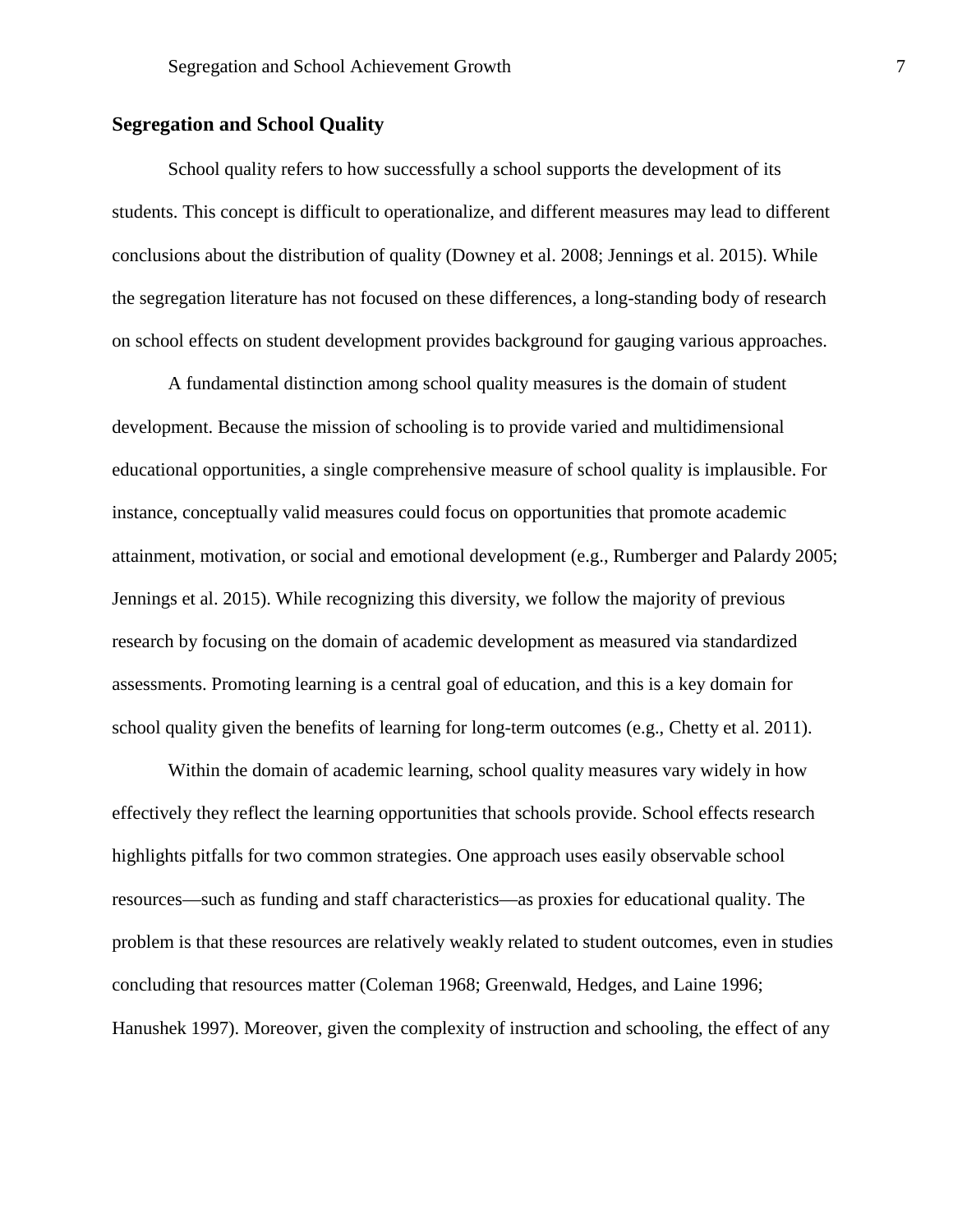resource is also likely contingent on many others. Observable resources are thus poor proxies for understanding the distribution of learning opportunities in school.

A second common approach to school quality focuses on measures of student achievement outcomes, such as the number of students who met a proficiency threshold on state testing. However, achievement levels are substantially influenced by out-of-school factors large disparities are present before students begin school (Zill and West 2001), and these disparities grow during the summer (Heyns 1978; Alexander, Entwisle, and Olson 2001; Downey, von Hippel, and Broh 2004). Therefore, achievement levels do not isolate school influences on learning. This is illustrated by evidence that school quality measures based on achievement growth over time or that account for out-of-school learning are only weakly correlated with measures based on absolute achievement (Downey et al. 2008).

Imperfect measures can be valuable for answering some questions. However, traditional proxies for school quality—resources and achievement levels—are especially problematic for questions of segregation and inequality because they may systematically misstate disparities across groups. This is because measurement error in such school quality measures is likely correlated with social background. Because social background is associated with student achievement at the individual level, schools serving more advantaged groups will necessarily appear better by absolute achievement. Moreover, family choices are directly responsive to these proxies for school quality. Advantaged families have greater resources to realize preferences for schools with newer buildings and higher achievement (Billingham and Hunt 2016). As a result, segregation may be more directly aligned with such observable proxies than differences in school quality. In either case, disparities in traditional school quality measures conflate the causes of school segregation with its potential consequences for inequality.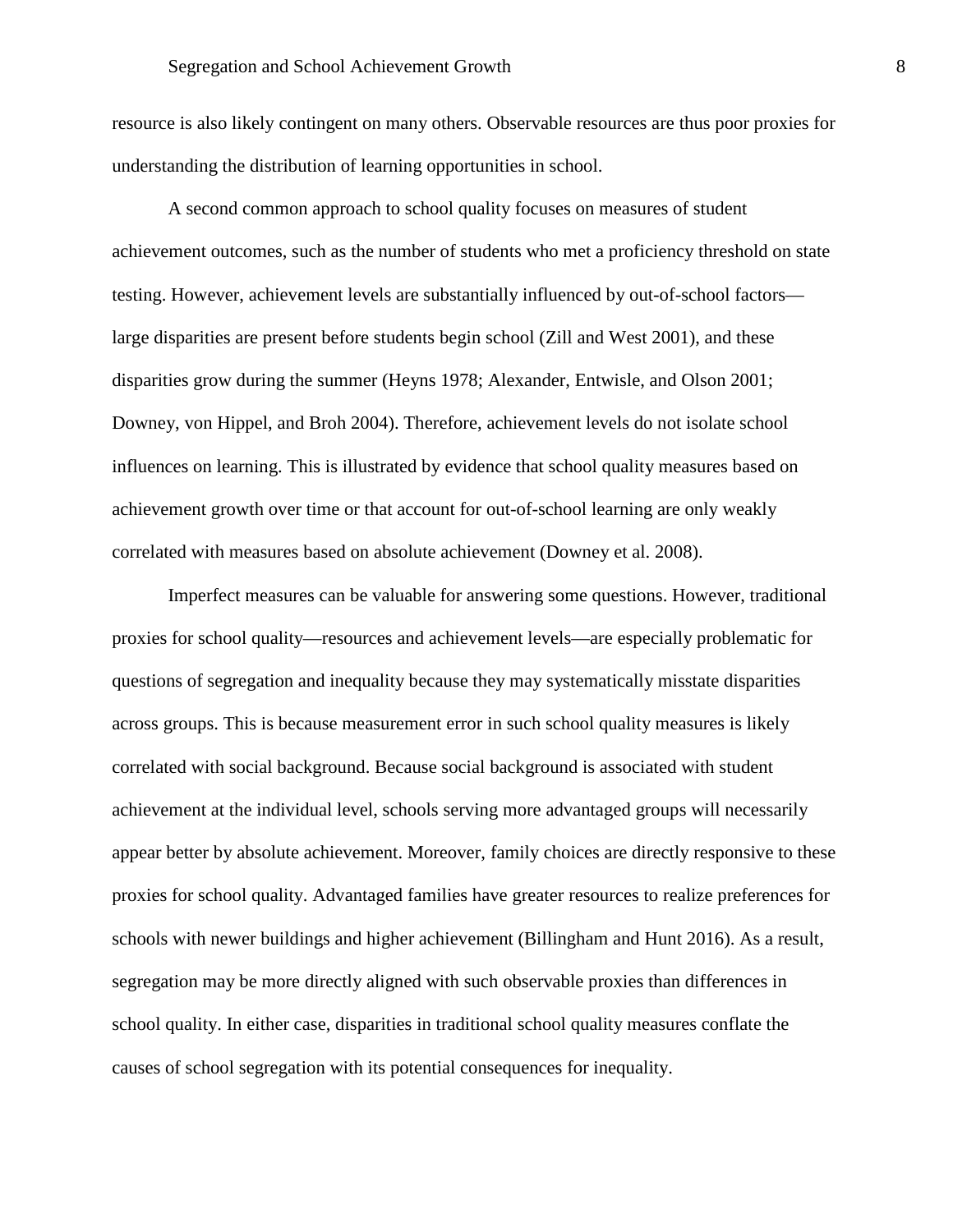As a result of these challenges, existing research linking segregation to disparities in school resources or achievement levels does not adequately assess opportunity hoarding. To take one example, Logan et al. (2012) provide one of the most comprehensive recent descriptions of the distribution of students across schools in the United States, highlighting a "geography of inequality" in access to high-achieving schools. These results likely reflect more about systematic sorting in the kind of students that attend different schools than the quality of those schools themselves. While the results nicely highlight widespread exclusion from schools attended by advantaged (and high-achieving) students, they do not reveal the relative quality of these disparate schools nor do they provide a compelling test of the school opportunity hoarding hypothesis.

Assessing the distribution of school quality requires separating the aspects of achievement related to school opportunities from non-school determinants (e.g., Jennings et al. 2015). School quality research suggests that one key to isolating school effects is repeated observations of student achievement, which allow separating initial achievement from the rate of learning over time. Since initial achievement is a powerful summary of the advantages that students bring to school, controlling for it yields growth-based measures of school quality that correspond with school effects estimated based on random assignment (Deming 2014). School achievement growth measures therefore provide a valuable opportunity to clarify our understanding of the link between segregation and school quality and to assess the opportunity hoarding hypothesis.

### **The Scale of School Segregation Disparities**

If school segregation enables educational opportunity hoarding, a key question is how or where opportunities are separated. Research highlights segregation at multiple geographic scales,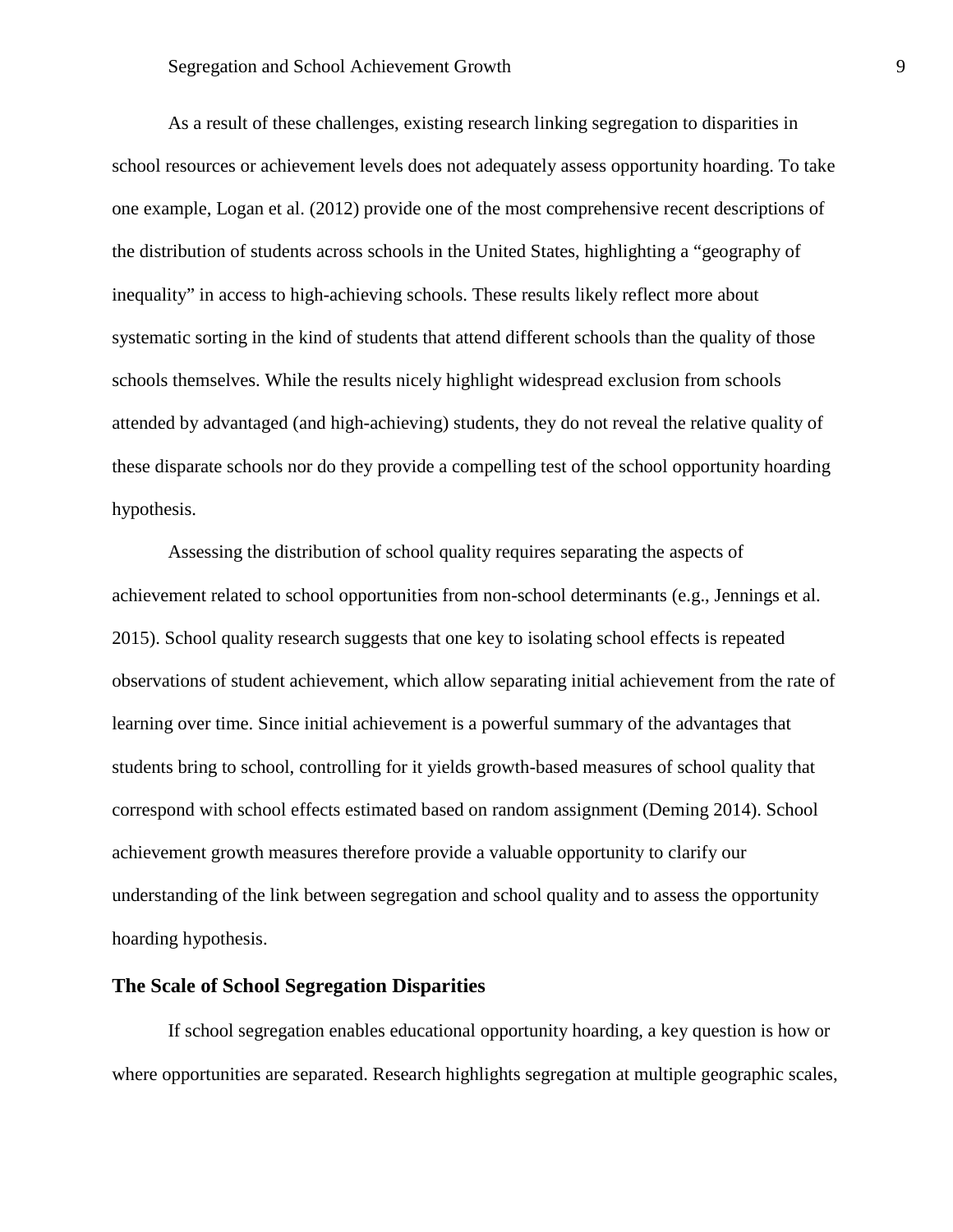reflecting different underlying spatial processes (Lee et al. 2008). Similarly, school segregation occurs across several geographic and organizational levels, most notably between and within school district boundaries (Clotfelter 2004; Fiel 2013; Lee 2002). In contrast to the recent attention to decomposing school segregation between and within districts (e.g., Reardon et al. 2000), there is relatively little research focusing on the scale of disparities in measures of school quality. This is partly a function of the limitation of data based on probability samples, which do not provide the density of schools per district to separate between- and within-district differences (e.g., Downey et al. 2008). A notable exception is research on the distribution of teachers that draws on administrative records. Both Clotfelter et al. (2005) in North Carolina and Goldhaber et al. (2015) in Washington describe social background disparities in access to higher quality teachers—based on experience, certification, or measures of effectiveness—and find non-trivial disparities both between and within school districts.

Segregation patterns suggest specific versions of the school opportunity hoarding hypothesis at three levels: within-district, between-district, and between-metropolitan area or county. At the smallest scale, the *local school opportunity hoarding* hypothesis implies disparities among schools within individual school districts. Local differentiation may reflect local neighborhood segregation, coupled with the strong influence of place of residence on school attendance. Local political and economic influence may also provide advantaged schools disproportionate ability to secure resources and attract high quality school experiences including more experienced and qualified staff (Condron and Roscigno 2003; Lankford et al. 2002).

However, there may also be social forces counteracting inequality, especially through formal institutional policies. Although school district administrators have little control over where students live, they can influence the assignment of students and the distribution of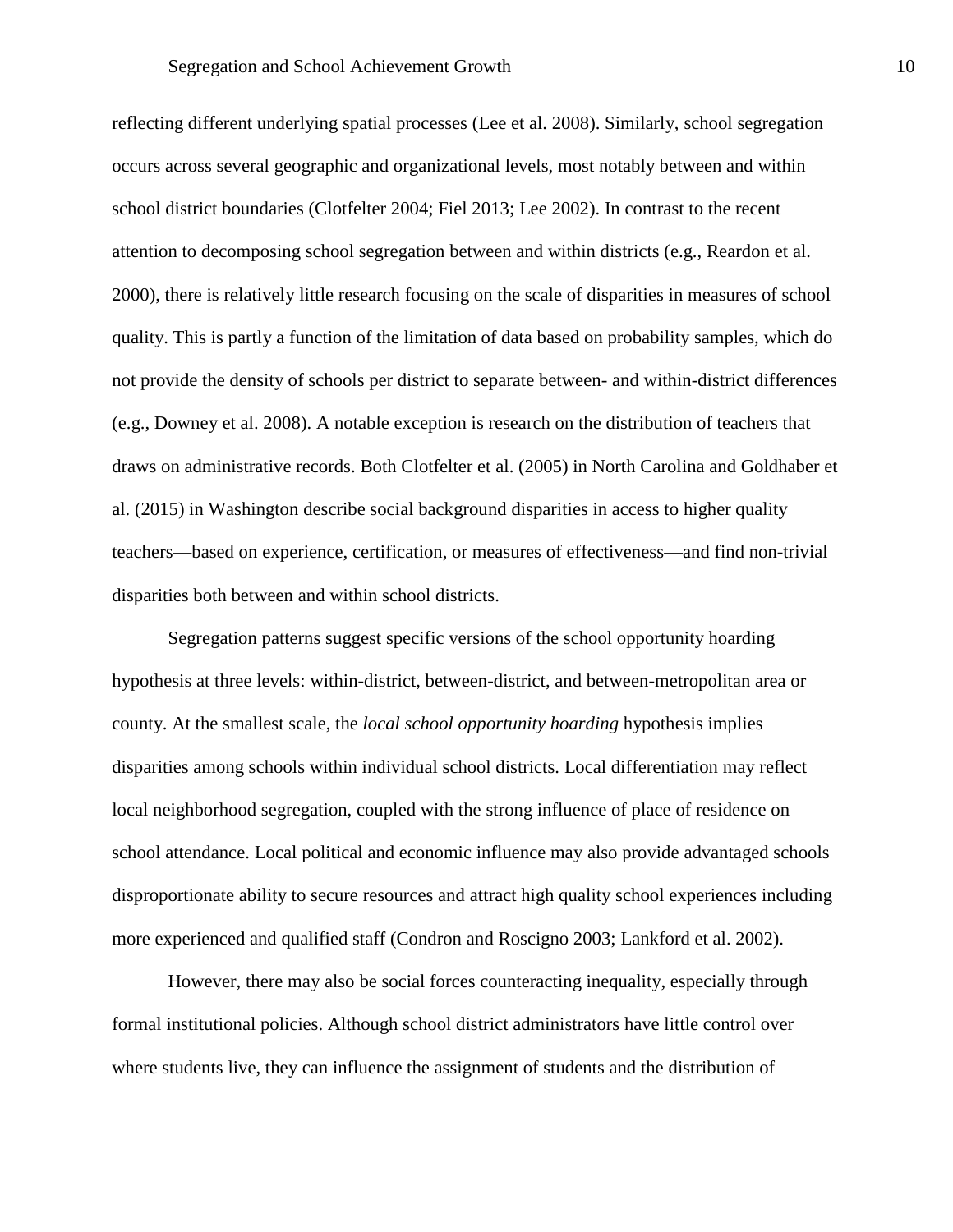#### Segregation and School Achievement Growth 11

resources across schools to promote equity. An obvious example is court-mandated desegregation attendance policies. Even as districts have abandoned these policies, they may put into place policies to focus resources on schools serving disadvantaged social groups (Reardon et al. 2012). Nashville, for instance, targeted "enhanced options"—including reduced class size, an extended school year, and additional tutoring—to schools serving disproportionate numbers of poor and Black students. Gamoran and An (2016) present evidence that these efforts mitigated unequal consequences of resegregation. Such policies may offset local school opportunity hoarding via segregation.

Another (not mutually exclusive) possibility is *between-district opportunity hoarding*, in which advantaged students attend school districts with relatively high-quality schools. This hypothesis implies that segregation between districts corresponds to systematic differences in educational opportunities. Underlying processes mirror those for local inequality: advantaged families pursue putatively better districts (e.g., Goyette and Lareau 2014), and educational resources—especially experienced teachers—flow disproportionately to districts serving advantaged families (e.g., Hanushek, Kain, and Rivkin 2004). Local funding sources related to property taxes—which comprise one third of educational revenues on average (Kena et al. 2015)—also contribute to potential inequalities between districts.

The district level may be a particularly effective scale for advantaged families to hoard educational opportunities because in contrast to within-district disparities, district autonomy and decentralized governance present fewer formal mechanisms to counteract between-district disparities. Consistent with opportunity hoarding efforts between districts, segregation is higher in areas where greater numbers of districts and greater resource disparities between districts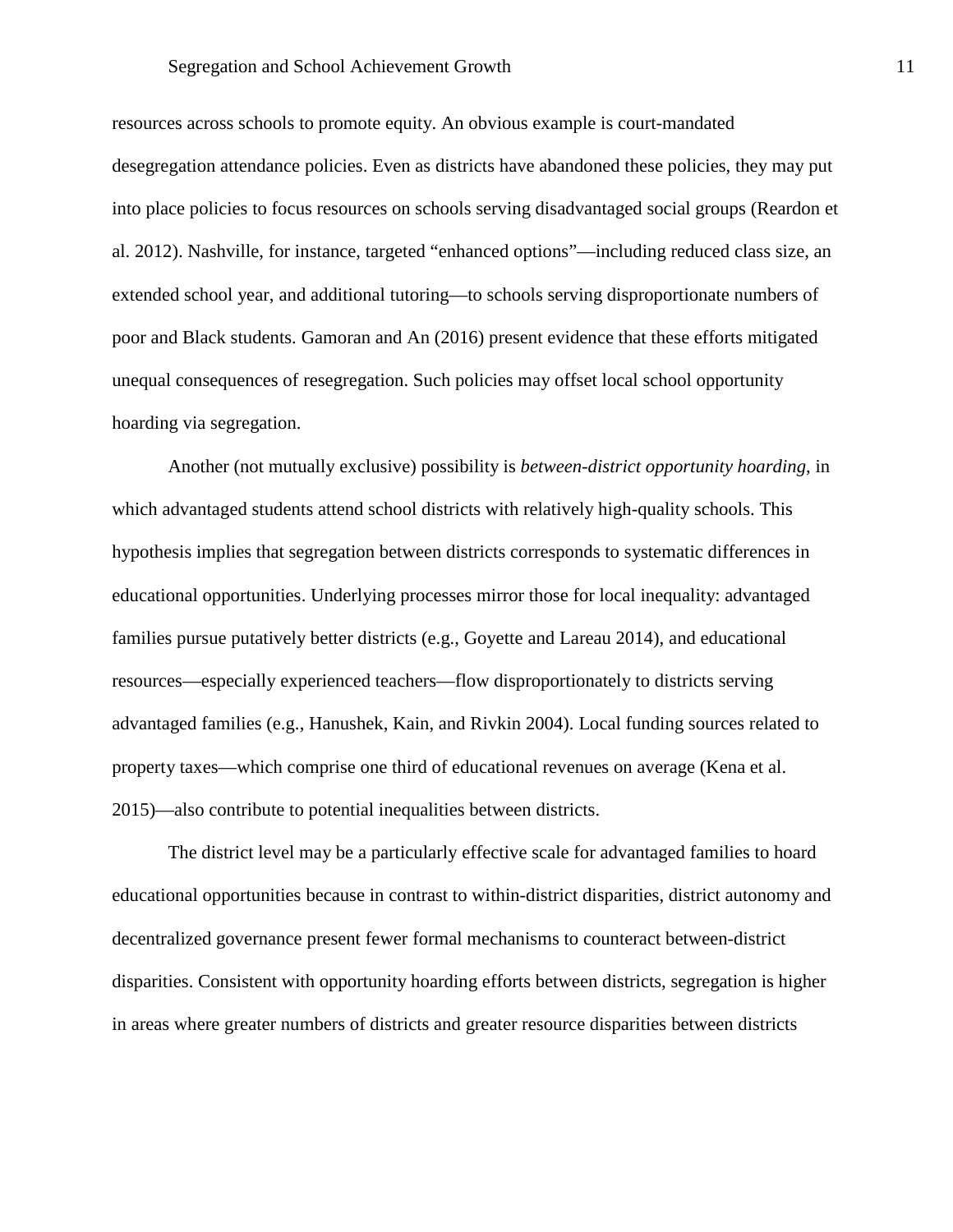create greater opportunities for resource monopolization (Fiel 2015). These trends may reflect efforts by advantaged families to hoard educational opportunities in more exclusive districts.

A final possibility is *area-level opportunity hoarding*, that quality differences are related to sorting between larger geographic units such as metropolitan areas and nonmetropolitan counties. Although segregation and inequality at these levels is rarely considered, recent work has begun to pay more attention to "macro-level" segregation patterns (Lichter, Parisi, and Taquino 2015), which are critical to understanding spatial stratification and targeting efforts to reduce inequality. These large-scale racial imbalances may also be construed as consequences of demographic forces rather than the social processes typically understood to promote segregation. Disparities at this scale may be related to average differences in educational quality or economic development between different places or between rural and urban areas.

## Research Questions

Building on previous research on school segregation and inequality, our motivating research question concerns disparities in access to school quality. Does between-school segregation consign minority and poor students to inferior schools, which would likely contribute to disparities in achievement, as suggested by the opportunity hoarding hypothesis?

In addition to this primary research question, we also address two related questions. First, how do conclusions about the link between segregation and school quality compare when measuring quality based on average achievement as opposed to achievement growth? This question echoes Downey et al. (2008), who compare multiple measures of school quality, but we extend those results by measuring inequalities directly, and by doing so in a more comprehensive sample for a single state. This allows much more statistical precision in our quality measures and in our description of inequality.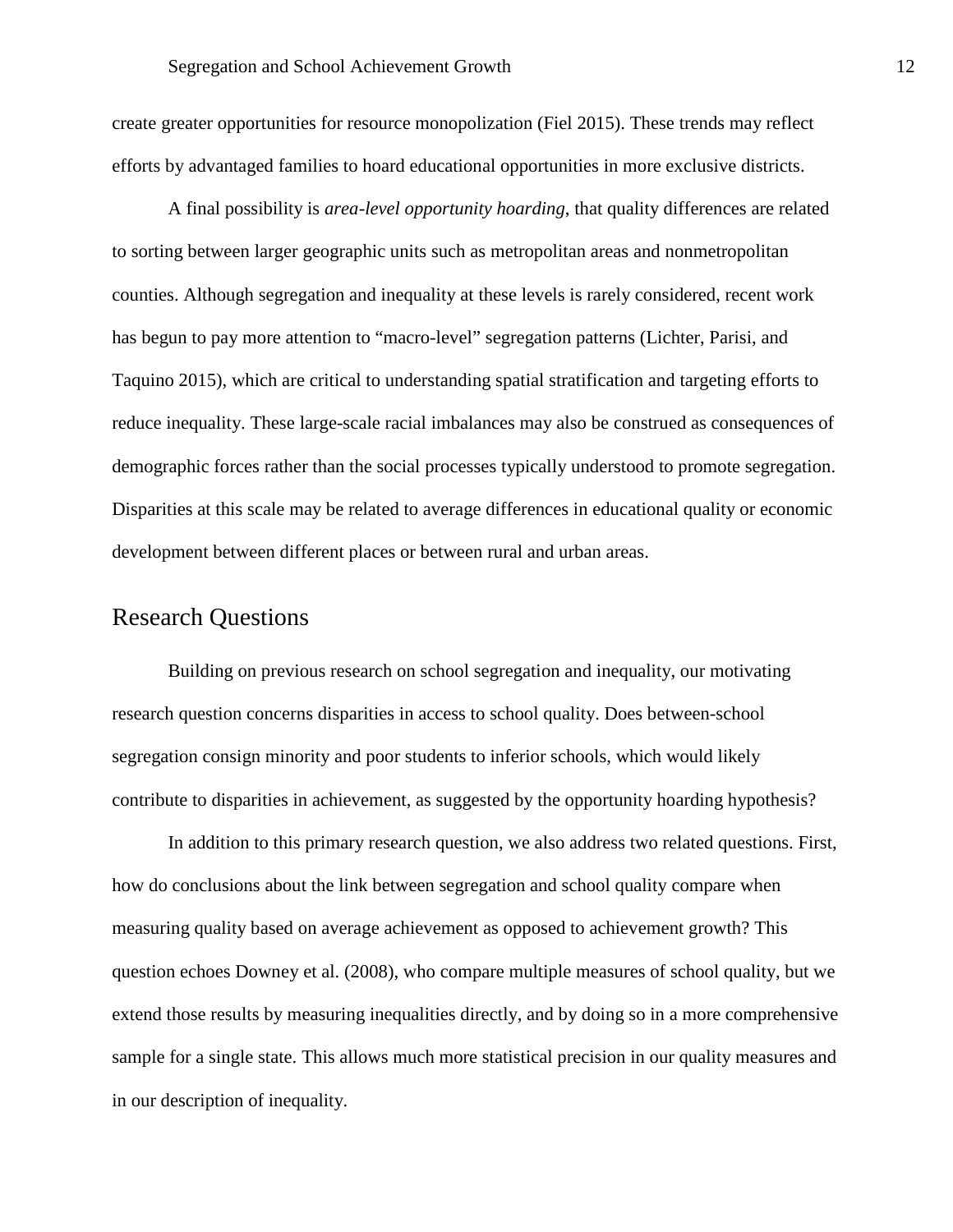Second, how much of the disparities in school quality occurs within school districts, how much occurs between districts, and how much occurs between geographic areas? This question builds on research on the multiple levels of school segregation (e.g., Reardon et al. 2000) and disparities in school resources across distinct levels (e.g., Clotfelter et al. 2005). Our study is unique, however, in that it uses a standard inequality index to decompose the distribution of school quality between and within groups and across organizational and geographic levels.

## Methodology

### **Data**

Assessing the school opportunity hoarding hypotheses with an achievement growth measure of school quality requires unique data: repeated achievement measures for a large number of students in each school; assessments that are designed to measure growth and are comparable across years and grades; and a large number of diverse schools within and between districts. Previous research has been limited by the trade-off between breadth and depth of achievement measures. The state-of-the-art measures collected by the National Center for Education Statistics' surveys are suited to estimate growth-based measures of school quality, but they cover a limited number of students, time points, and schools, causing imprecision and precluding investigations of scale (e.g., Downey et al. 2008). More rudimentary measures based on state accountability tests in single year are available for entire populations of public school students (e.g., Logan et al. 2012), but they do not necessarily support learning-based measures of school quality and make it difficult to compare results over time and across states. Our approach is to focus on all schools in a single large state—California—during a period when accountability assessments were reported on a scale designed for comparability across grades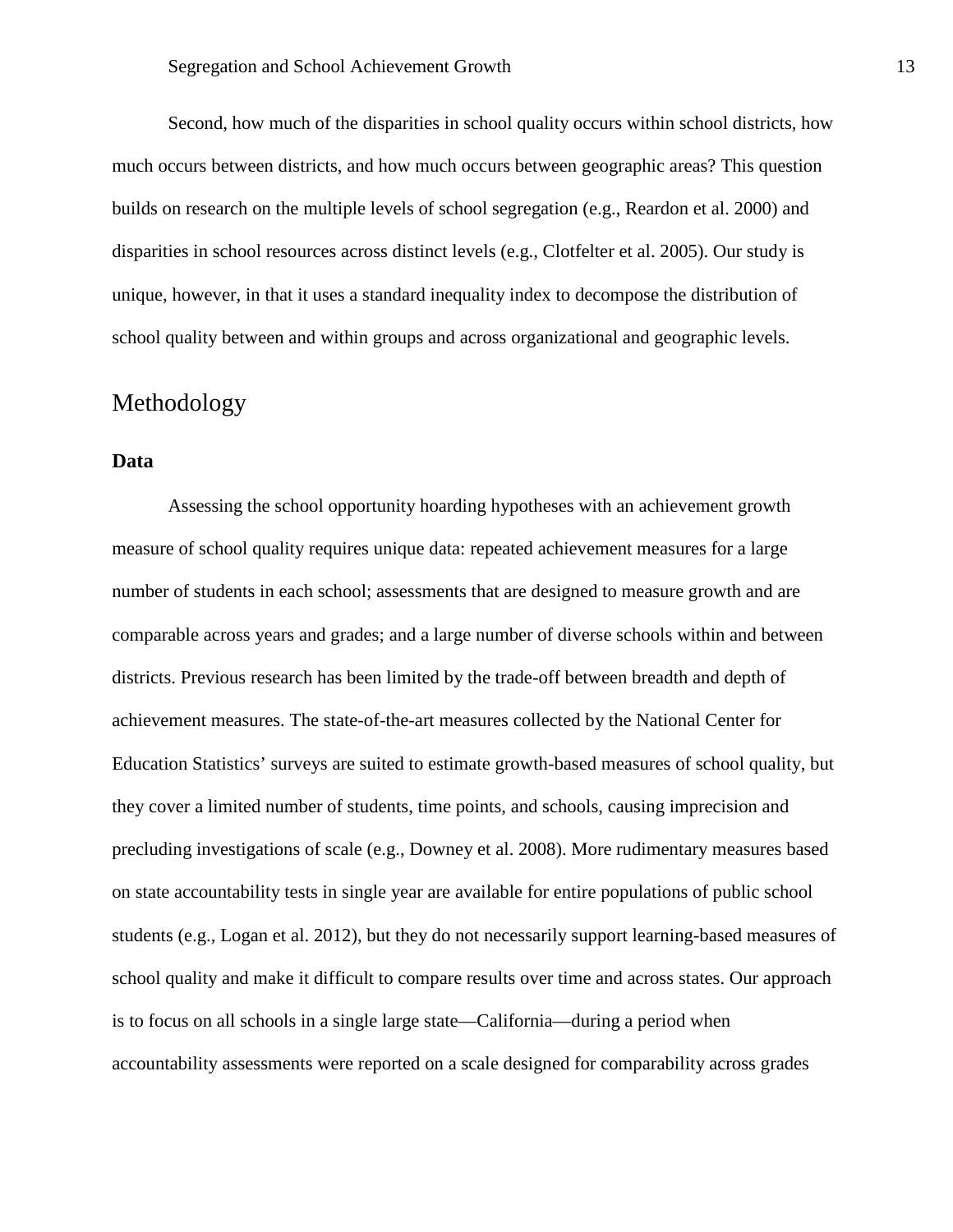and over time. These data allow us to estimate learning-based quality measures for all California public schools.

To put California in national perspective, we compare its levels of school segregation within metropolitan areas and nonmetropolitan counties, as well as between and within school districts, to national averages in 1999-2000. Our calculations using the Common Core of Data show that California ranks higher than the national average at each of these levels across racial/ethnic comparisons. Using the entropy-based Theil Index (H), a measure of racial imbalance or unevenness, within-metro/county school segregation between Whites and Nonwhites was .259 in CA and .155 in the U.S. Almost two-thirds of this was between school districts, both in CA and nationally. California also ranked among the lowest states in terms of Black-White and Hispanic-White intergroup exposure in schools during this time period (Orfield and Lee 2007).

We collect aggregate achievement and demographic data for all public elementary schools in California. We focus on elementary schools for several reasons. First, early educational experiences are a formative period for the development of educational achievement gaps. Because related previous studies consider elementary grades (e.g., Downey et al. 2008), focusing on this level allows the closest comparison. Second, we expect opportunity hoarding to be most apparent at this level given the organization of elementary schooling. Schools are smallest and attendance is most local at this level, creating greater and finer-grained opportunities of organizational exclusion, and segregation is highest in the elementary grades (Sohoni and Saporito 2009). Finally, curricular differentiation in later grades would complicate the interpretation of growth trajectories based on aggregate scores employed here.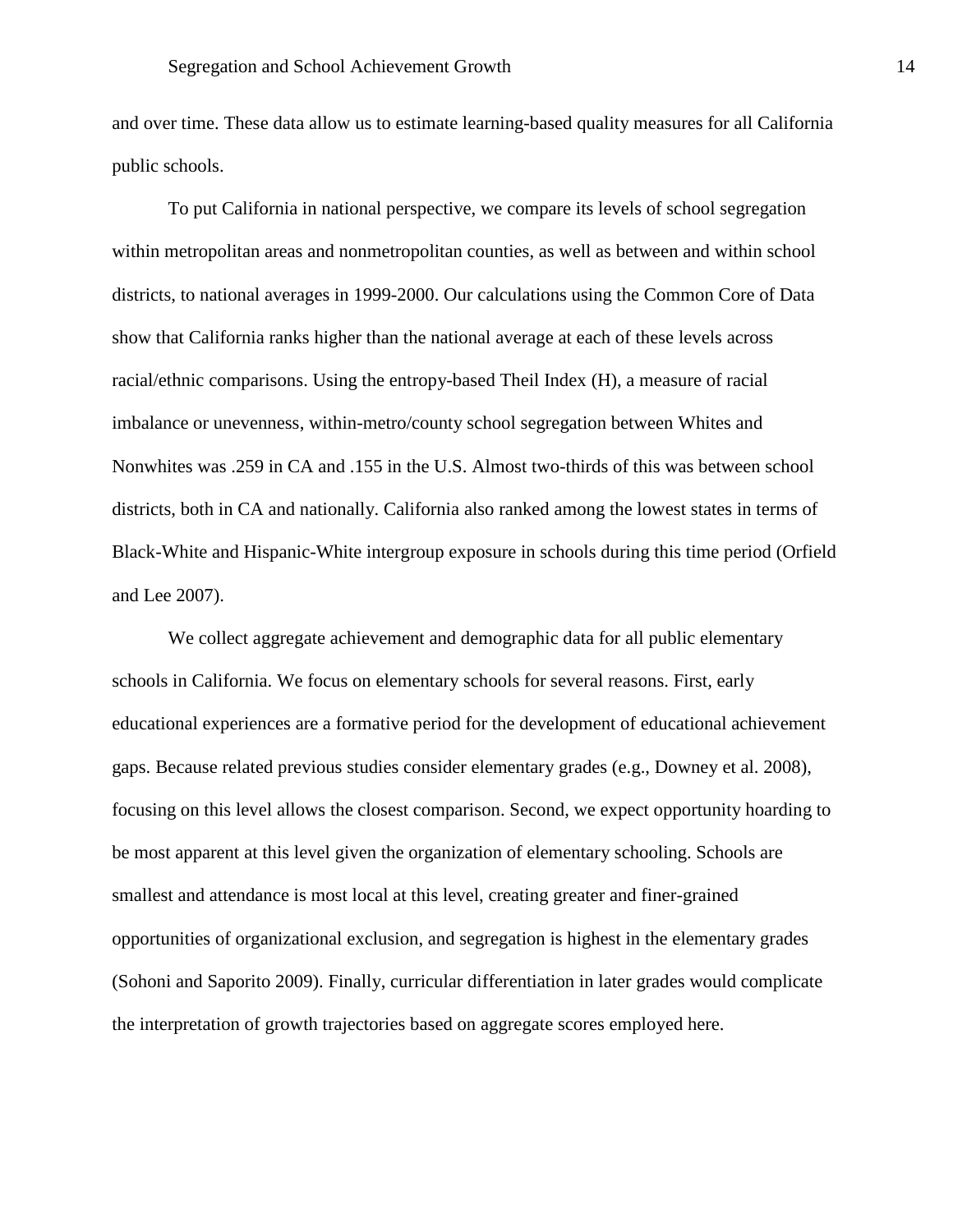We consider the 1997-1998 to 2001-2002 school years for three reasons. First, this is a period when all students in California were tested in consecutive grades and years on a nationally normed and vertically equated general achievement assessment. This assessment, the Stanford Achievement Test, is more appropriate for assessing learning over time than later instruments that focus on proficiency with respect to grade-specific content standards. Second, this period predates most of the expansion of schools of choice.[1] Third, focusing on this time period allows the clearest comparison to related previous research (e.g., Downey et al. 2008).

We collect school and community characteristics from the National Center for Education Statistics' Common Core of Data and district-level geographic information from the 2000 Census, which we merge with the cohort-level achievement data from the California Department of Education.

### **Sample**

We use data from approximately 53,000 yearly school-level aggregate mathematics scores in California public elementary schools in grades 2-5 between 1997 and 2002 (e.g., the average  $4<sup>th</sup>$  grade score at a school in 1999). These data provide information on the average achievement trajectories of over 15,000 student cohorts (e.g., the  $2<sup>nd</sup>$  grade class of 1997 in a school, observed in  $2<sup>nd</sup>$  to  $5<sup>th</sup>$  grade), which we use to calculate growth-based measures of school quality.

Schools are included in the sample if they meet the following criteria based on information in the Common Core of Data: public schools (excluding home school and home bound educational entities) that enrolled students in grades including 2-5, operated in each year between 1997-98 to 2001-02, and enrolled at least 10 students in a focal cohort. Within these schools, cohort-year observations contribute to school learning estimates, as described below, if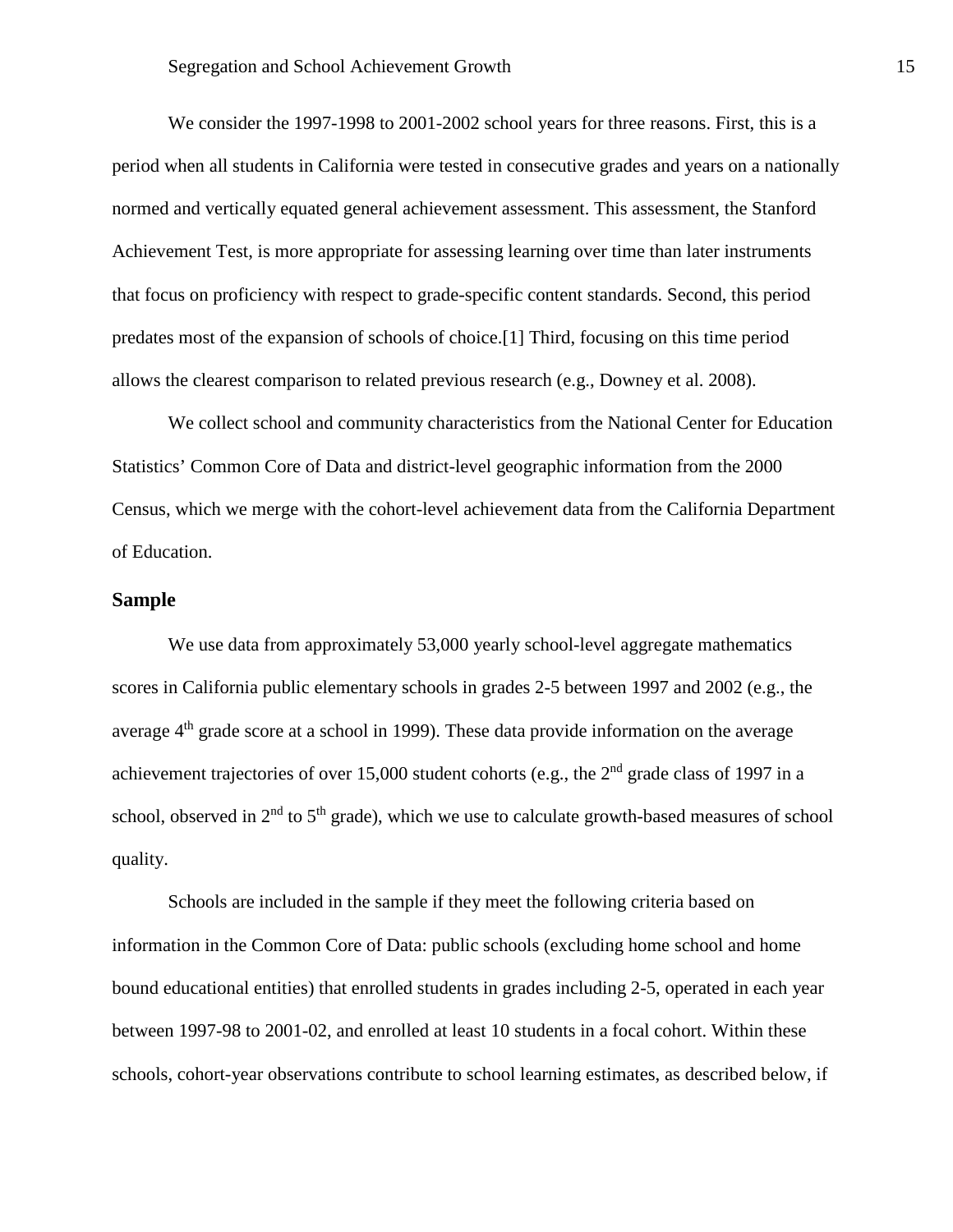they include at least 10 valid test scores, and therefore mean cohort achievement is publicly reported. Table 1 presents characteristics of the analytic sample of 4,381 schools.

### **Demographic and Achievement Measures**

Demographic measures of the proportion of the student body in each of five racial/ethnic groups (American Indian, Asian, Black, Hispanic, and White) and total school enrollment were reported to the National Center for Education Statistics in each year. We calculate mean values of these measures across all years to characterize school racial attendance during the study period. Cohort yearly achievement is measured as the mean mathematics scale score in each grade and year on the Stanford Achievement Test, Version 9, Form T (SAT9).[2] The SAT9 is a multiple choice, nationally normed assessment, administered in the spring of each school year between 1997-98 and 2001-02 to students in grades 2-11. Scale scores are vertically equated across grades and years, facilitating measures of average achievement growth over time.[3]

### **School Quality Measures**

To measure school quality with respect to student learning, we model achievement trajectories over time and calculate Empirical Bayes estimates of each school's mean typical 2nd grade achievement level and yearly growth (for details, see Supplementary Materials). Figure 1 illustrates the intuition for the underlying multi-level model of achievement growth. Gray points plot observed achievement values. When grouped by cohort, these observations reveal specific achievement trajectories (represented by grey lines) and the aggregate achievement trajectory at each school (represented by a black line). Figure 1 also illustrates the importance of distinguishing between achievement levels and growth. School A is higher achieving, especially when students are first tested, but students tend to learn more over time in School B.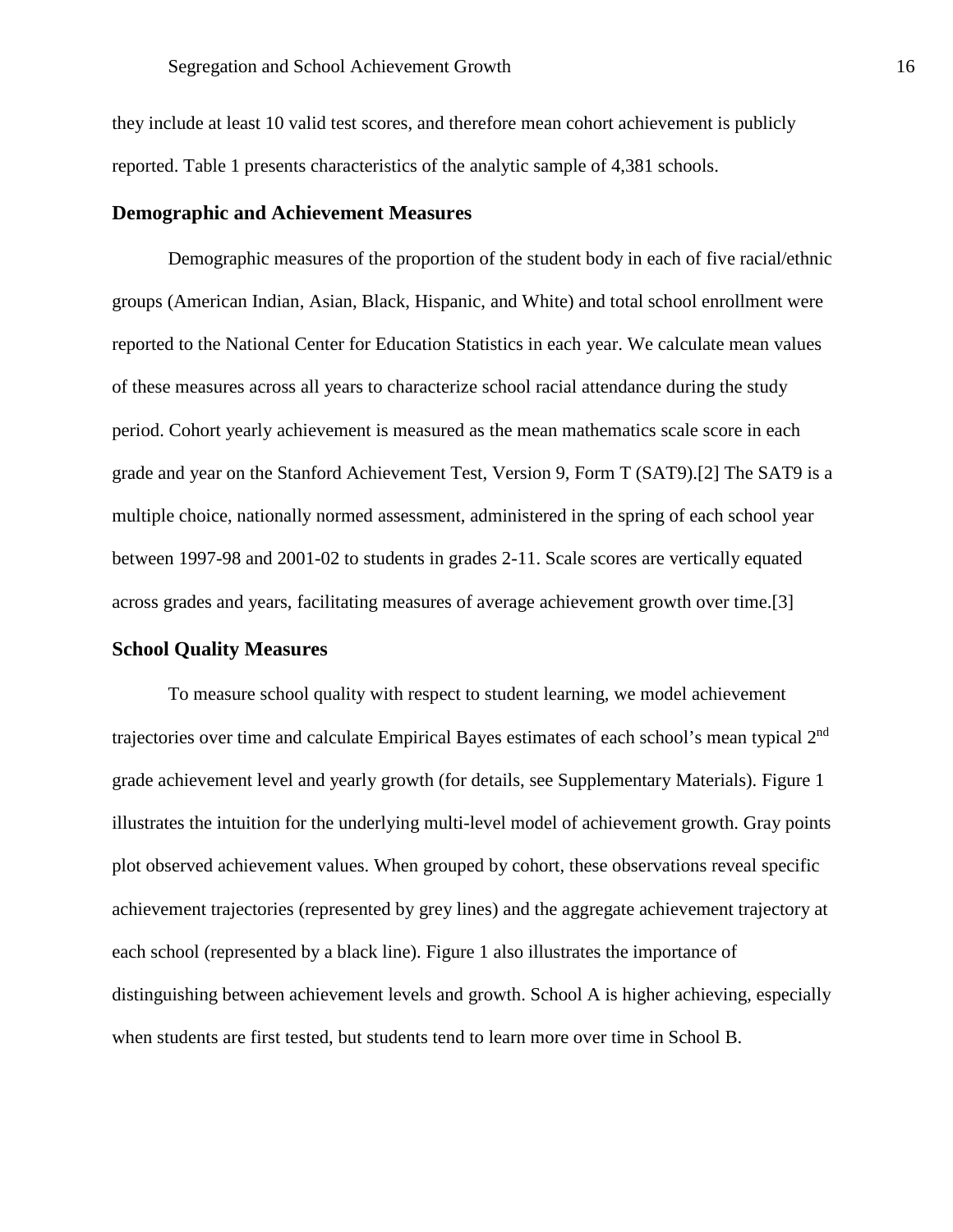We derive three alternate measures of school quality from estimated school achievement trajectories. First, we calculate model-based estimates of *initial achievement level*, the typical achievement score at the start of testing in grade 2 (represented by the height of the solid black lines at grade 2 in Figure 1). This measure corresponds with previous research employing achievement levels to characterize school quality, but it is likely primarily influenced by students' academic preparation when they arrive at school, and therefore a poor measure for testing the school opportunity hoarding hypothesis. Second, we estimate yearly *achievement growth*, reflecting the typical learning of students in grades 2-5 (represented by the slope of the black lines in Figure 1). Achievement growth is a better indicator of the school learning opportunities that students experience.

Our third measure of school quality, *residual achievement growth*, is defined as growth relative to other schools in the same decile of initial achievement (the growth values for schools A and B in Figure 1 are therefore adjusted relative to different comparison groups). This addresses the concern that it may be inappropriate to compare slopes across schools with different initial achievement. In our data, initially high-achieving schools exhibit lower subsequent growth (correlation  $= -0.21$ ), which may reflect idiosyncratic properties of the achievement instrument in this setting.[4] Residual growth is an imperfect measure of quality because it ignores true variation between deciles, but it provides a robustness check for our main growth measure.

The key advantage of our growth-based measures of school quality is that they focus on school-age learning, removing differences present when students arrive at school. It is still possible, however, that aggregate annual growth misrepresents schools' true contributions to learning. While we cannot rule out this possibility definitively, we address two specific potential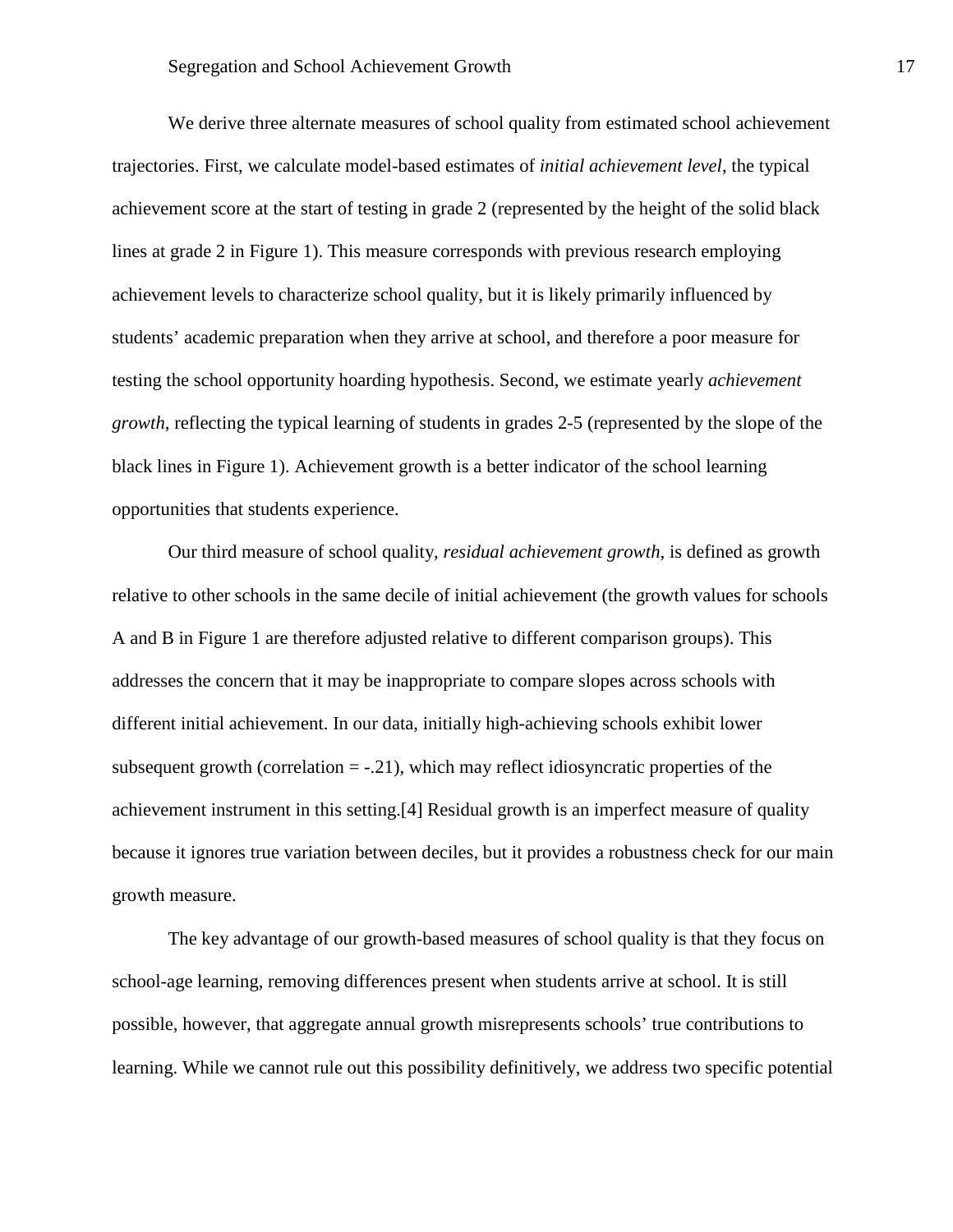threats to validity—summer learning and student churning—and conclude that each is unlikely to be problematic for our analyses (see Supplementary Materials).

#### **Analyses**

Our analyses use estimated initial achievement level, achievement growth, and growth net of initial achievement (residual growth) as alternate measures of school quality. The school opportunity hoarding hypothesis implies that quality is substantially higher at schools serving advantaged student populations, and different versions of this hypothesis locate advantages at the level of schools, districts, and geographic areas.

To test these hypotheses, we conduct two types of analyses. In the first, we describe the distribution of these measures experienced by students from different racial groups. These distributions provide a picture of disparities in access to school quality on an intuitive metric, but they do not address the organizational/geographic scale of inequalities.

In our second set of analyses, we calculate the total degree of between-school inequality in each quality measure, then decompose it into the portions that lie between and within racial groups as well as between and within large geographic areas and school districts. Decomposing access to school quality between racial groups provides a precise accounting of the magnitude of the within- and between-group disparities portrayed in our first analyses. The opportunity hoarding hypothesis predicts that a substantial portion of the overall variation in school quality is between racial groups. Further decompositions by organizational and geographic units are more relevant to the link between segregation and inequality; they allow us to assess to what extent these differences are driven by the distribution of students and opportunities among schools, districts, and larger geographic areas.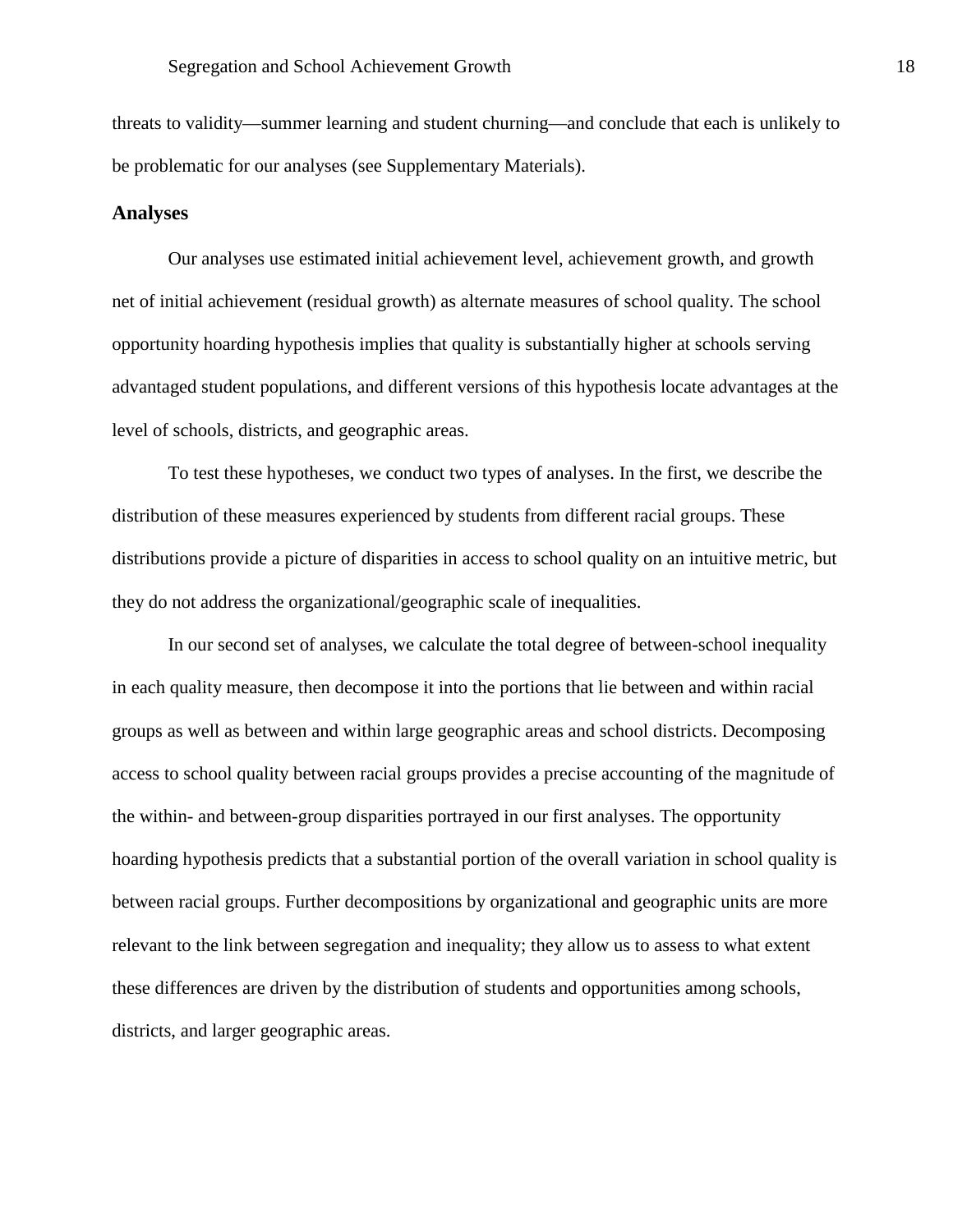Our decompositions are based on the Theil Index (Theil 1972), a common measure of inequality in access to social goods. This index has the desirable properties shared by many inequality measures, but it is particularly useful because it is additively decomposable (Allison 1978).[5] We first calculate overall between-school inequality in each indicator of quality using Equation 1, where  $n_i$  and  $q_i$  represent school *i*'s enrollment and measured quality, respectively, *N* indicates total enrollment, and  $\bar{q}$  indicates average school quality in the sample (weighted by enrollment). *T* is essentially an aggregation of schools' deviations from average quality.

$$
T = \sum_{i=1}^{\infty} \frac{n_i}{N} \frac{q_i}{\overline{q}} \ln \frac{q_i}{\overline{q}}
$$

(1)

To assess racial inequality, we decompose overall inequality into the portions that lie between and within racial/ethnic groups. Our data distinguish five groups: American Indian, Asian, Black, Hispanic, and White. Our index accommodates all of these groups to decompose "multigroup" inequality. The decomposition is shown below in Equation 2, with groups indexed by *r*. The first component captures between-group inequality by aggregating the deviation of each group's mean quality from the population mean; the second captures within-group inequality by calculating between-school inequality (as in Equation 1) for each group and aggregating across groups. The school opportunity hoarding hypothesis predicts that betweengroup inequality is large relative to within-group inequality.

$$
T = \underbrace{\sum_{r=1}^{R} \frac{N_r}{N} \frac{\overline{q}_r}{\overline{q}} \ln \left( \frac{\overline{q}_r}{\overline{q}} \right)}_{\text{between-race}} + \underbrace{\sum_{r=1}^{R} \sum_{i=1}^{n_{ir}} \frac{q_{ir}}{N} \frac{q_{ir}}{\overline{q}} \ln \left( \frac{q_{ir}}{\overline{q}_r} \right)}_{\text{within-race}}
$$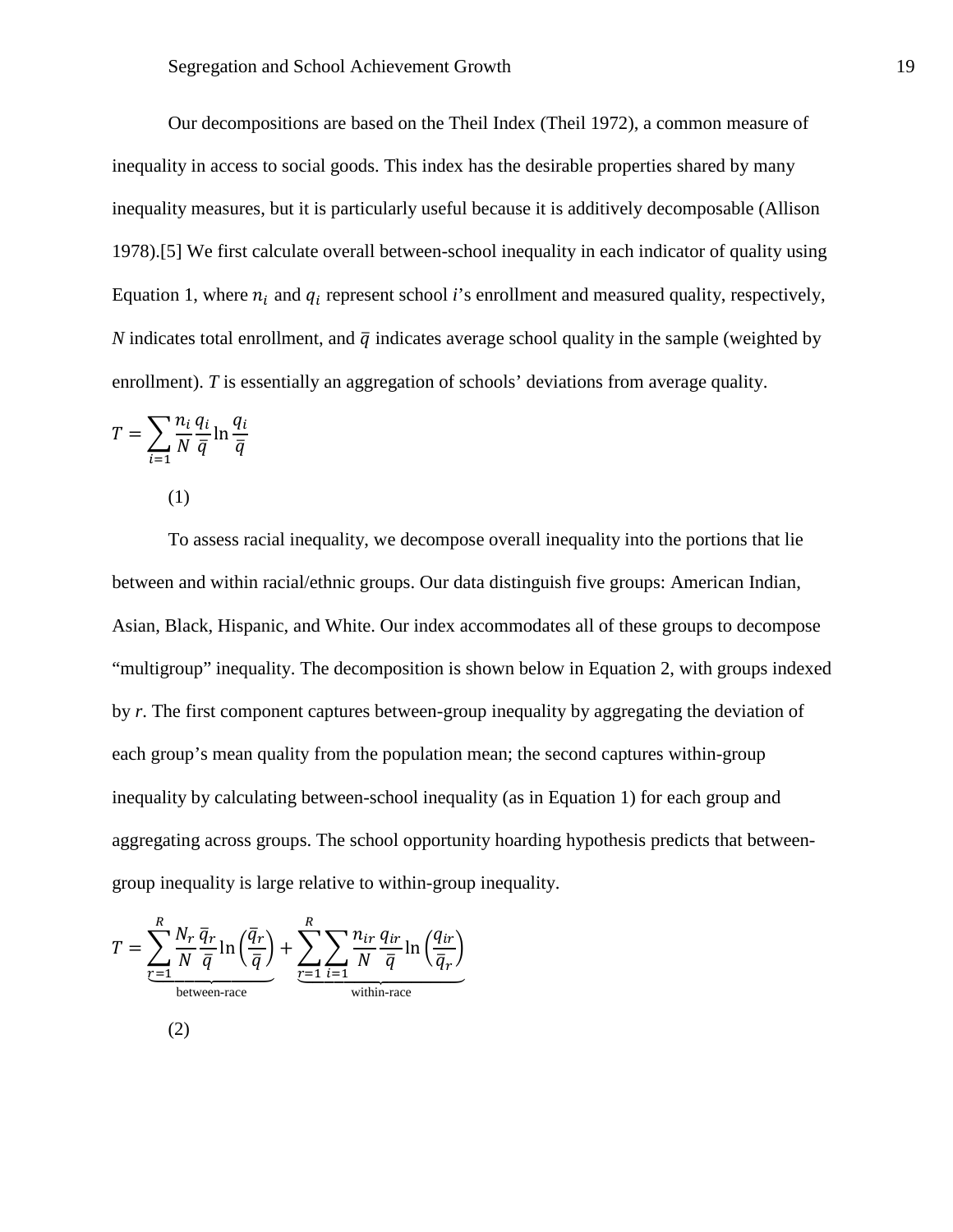We then decompose both the between- and within-race components geographically and organizationally to assess the school opportunity hoarding hypotheses at specific scales. Decomposing the within-race component yields the between-area, between-district, and withindistrict decomposition shown in equation 3. Between-area inequality is based on each area's deviation from average quality, measured separately for each group and aggregated across groups. Between-district inequality is based on each district's deviation from average quality in the area in which it is located, measured separately for each area and group, and aggregated across areas and groups. Similarly, within-district inequality begins with race-specific school deviations from district quality, and aggregates them across districts, areas, and groups.



 $(3)$ 

Decomposing between-race inequality geographically and organizationally is more complicated, as shown in Equation 4. The first two components in brackets capture betweenrace, between-area inequality by subtracting within-race, between-area inequality from total between-area inequality. Similarly, the next two terms in brackets capture between-race, between-district inequality by subtracting within-race, between-district inequality from total between-district inequality. The fifth and final term captures between-race within-district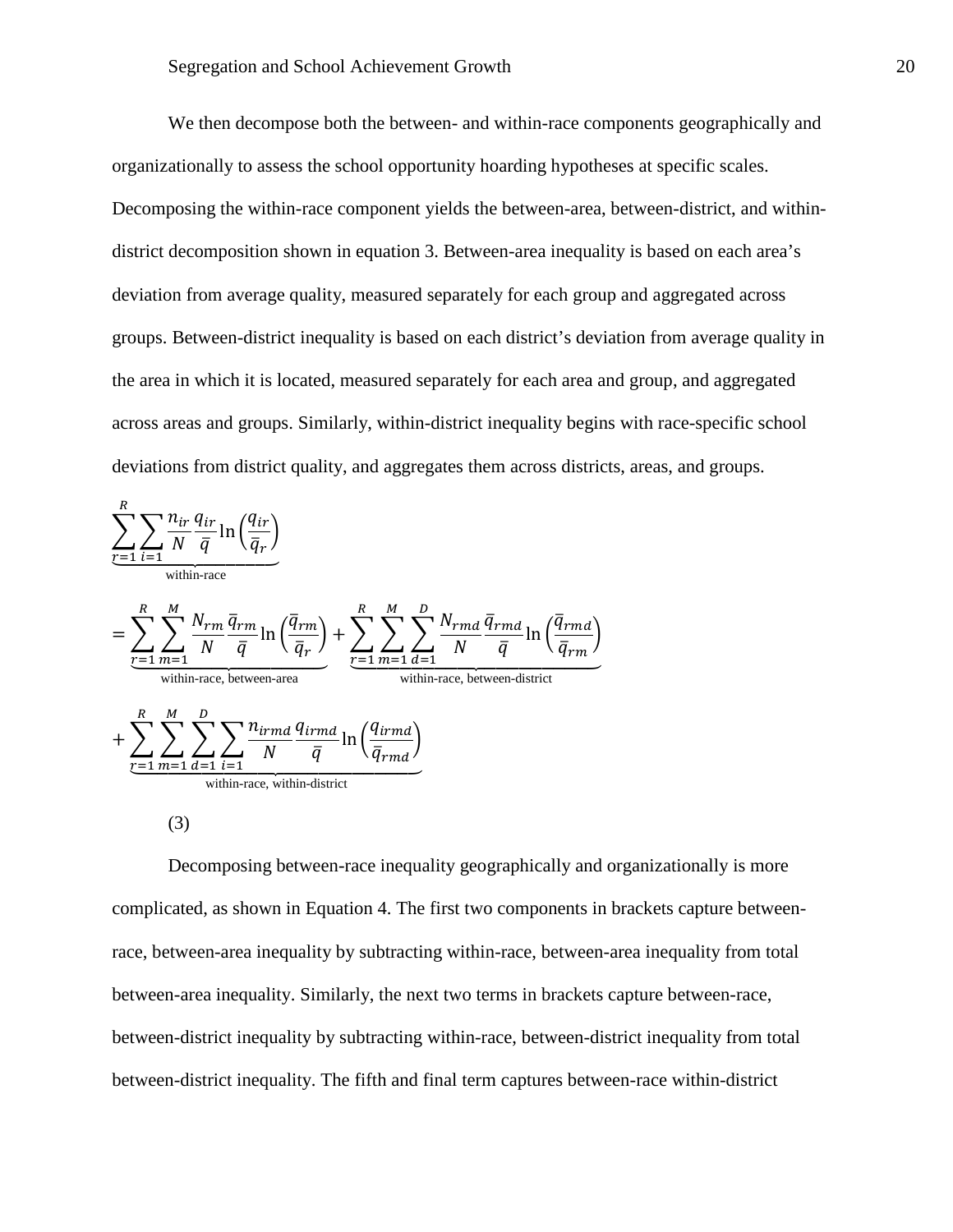inequality using each racial group's deviation from overall mean district-level quality, and aggregating across districts and groups.



 $(4)$ 

In addition to these multigroup decompositions that incorporate all racial/ethnic groups, we execute similar decompositions to explore inequality between particular groups. For instance, we examine inequality between each group and all others (e.g., White-Nonwhite, Black-Nonblack, etc.), and inequality between all two-group combinations (White-Black, White-Hispanic, Black-Hispanic, etc.). The two-group analyses ignore other groups and treat the two focal groups as the total population.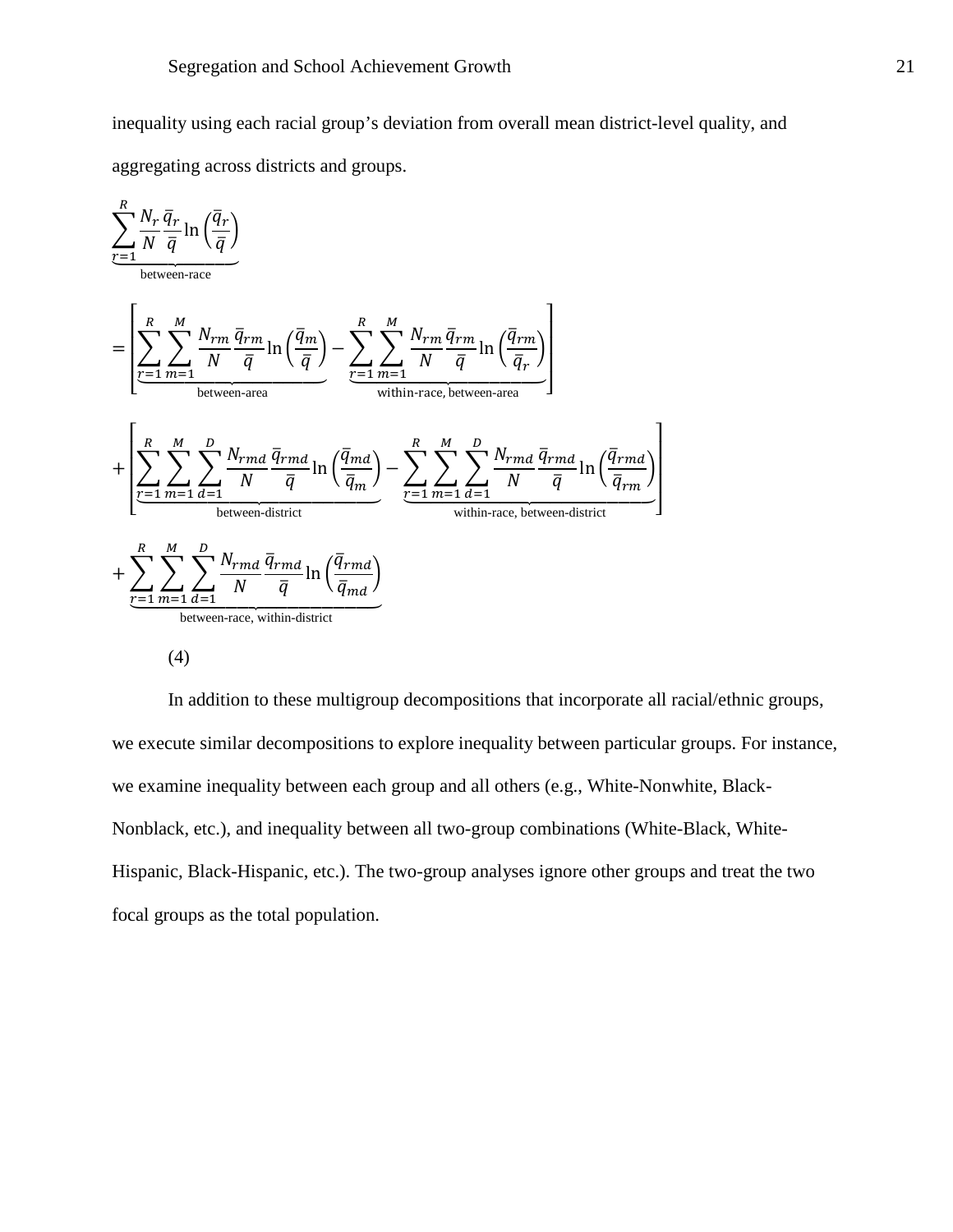## Results

#### **Student Composition and School Achievement Levels and Growth**

We begin by describing the distribution of school achievement characteristics across students from different racial backgrounds. Figure 2 presents kernel density estimates of the distribution of each school achievement characteristic for each racial group, while Table 2 summarizes several features of each distribution. For interpretability, each outcome is presented in units of average growth compared to the mean value observed in the school population.[6] For example, the value of 0.426 for White students in Panel A signifies that the typical White student attends a school with an initial achievement measure over 40 percent of year of typical learning higher than the average school.

Consistent with prior research, we find large raw differences between the schools attended by different student groups when quality is assessed in terms of achievement level (Panel A).[7] The initial scores at the mean school attended by a Black student are over threequarters of a year lower than the mean school attended by White students (0.807 = 0.423 – (- 0.384)). This difference corresponds to almost a standard deviation in the quality experienced by all students (0.873). White-Hispanic differences are even larger, while White-Asian differences are smaller, and all of these patterns are similar throughout the distribution.

Group differences are much less pronounced when school quality is measured by typical learning growth (Panel B). Black students attend the lowest growth schools on average, but the mean White-Black difference corresponds to only  $0.015$  (-0.001 – (-0.016)) years of average learning, or 16% of the overall standard deviation (0.015/0.096). Differences among other groups are even smaller, and the overall distributions (Figure 2, Panel B) highlight that the vast majority of variation in exposure to achievement growth occurs within rather than between racial groups.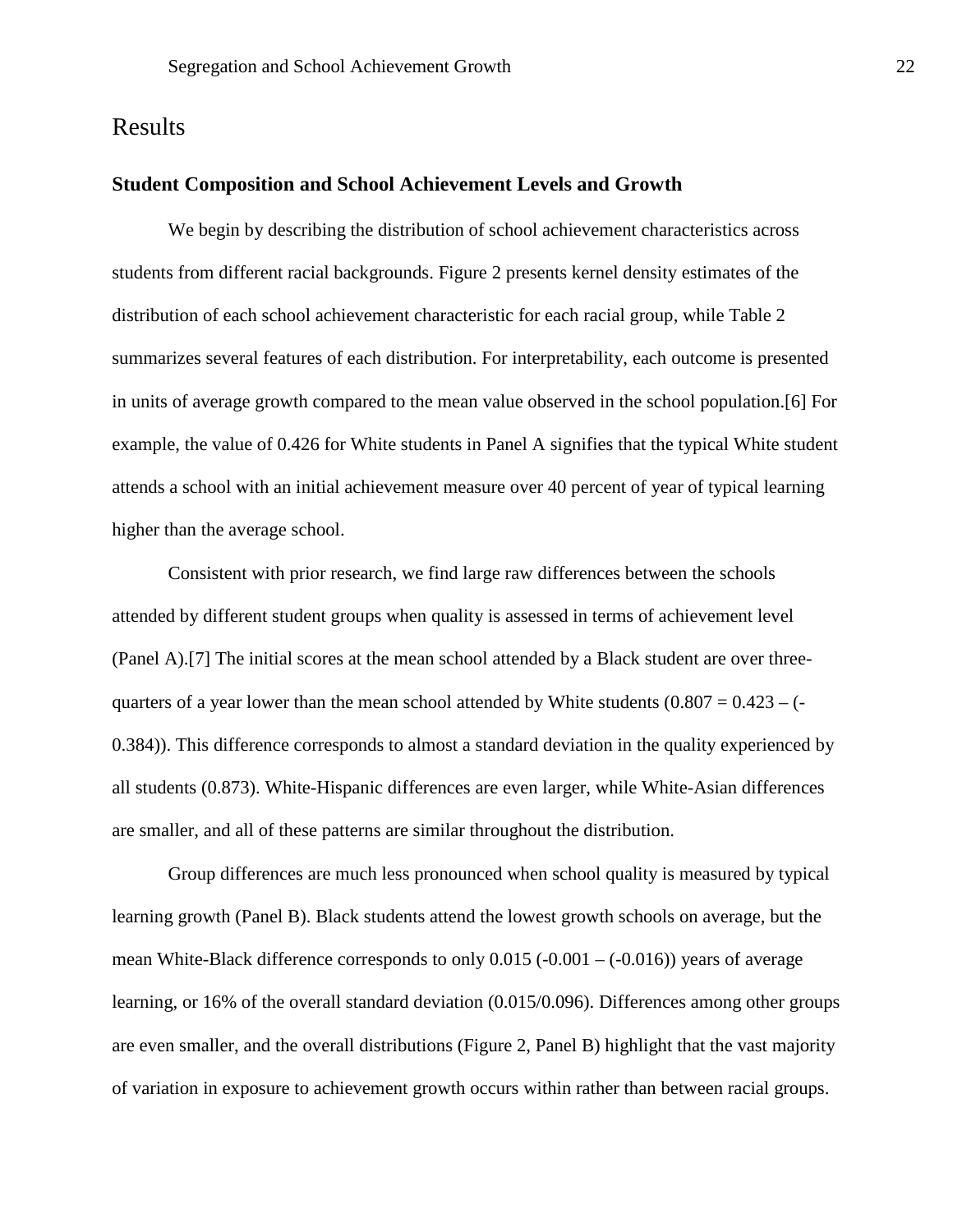When considering achievement growth relative to other schools with similar initial achievement (Panel C of Table 2), racial differences are larger. The White-Black mean difference, for instance, is  $0.035 (0.010 - (-0.025))$  years of average learning. This difference is non-trivial, especially as students experience school over many years; it also corresponds to a third of a standard deviation in the outcome measure  $(37.2% = 0.035/0.094)$ .

This residual growth result implies that access to high-growth school environments is a meaningful dimension of racial educational inequality, independent of the well-documented differences in school achievement levels. However, the size of school growth gaps pales in comparison to the size of initial achievement gaps, suggesting that between-race disparities in school quality are much smaller than implied by achievement levels. Instead, the distributions of school growth measures imply that much of the important variation in access to learning opportunities at school occurs within racial groups. Our decomposition analyses quantify the relative magnitudes of between- and within-group inequality and assess the concentration of these disparities at different geographic and organizational levels.

#### **Decomposing School Achievement Levels and Growth**

Table 3 presents results for the decompositions of multigroup inequality in each school quality measure. Figure 3 illustrates these decompositions graphically alongside similar decompositions for selected two-group comparisons discussed later. A considerable portion of overall inequality in achievement levels—25 percent—lies between the five racial/ethnic groups. Only 6 percent of this between-race inequality lies between metropolitan areas and nonmetropolitan counties; over 94 percent lies within these areas. Furthermore, most racial inequality lies between (64 percent) rather than within (30 percent) school districts. This means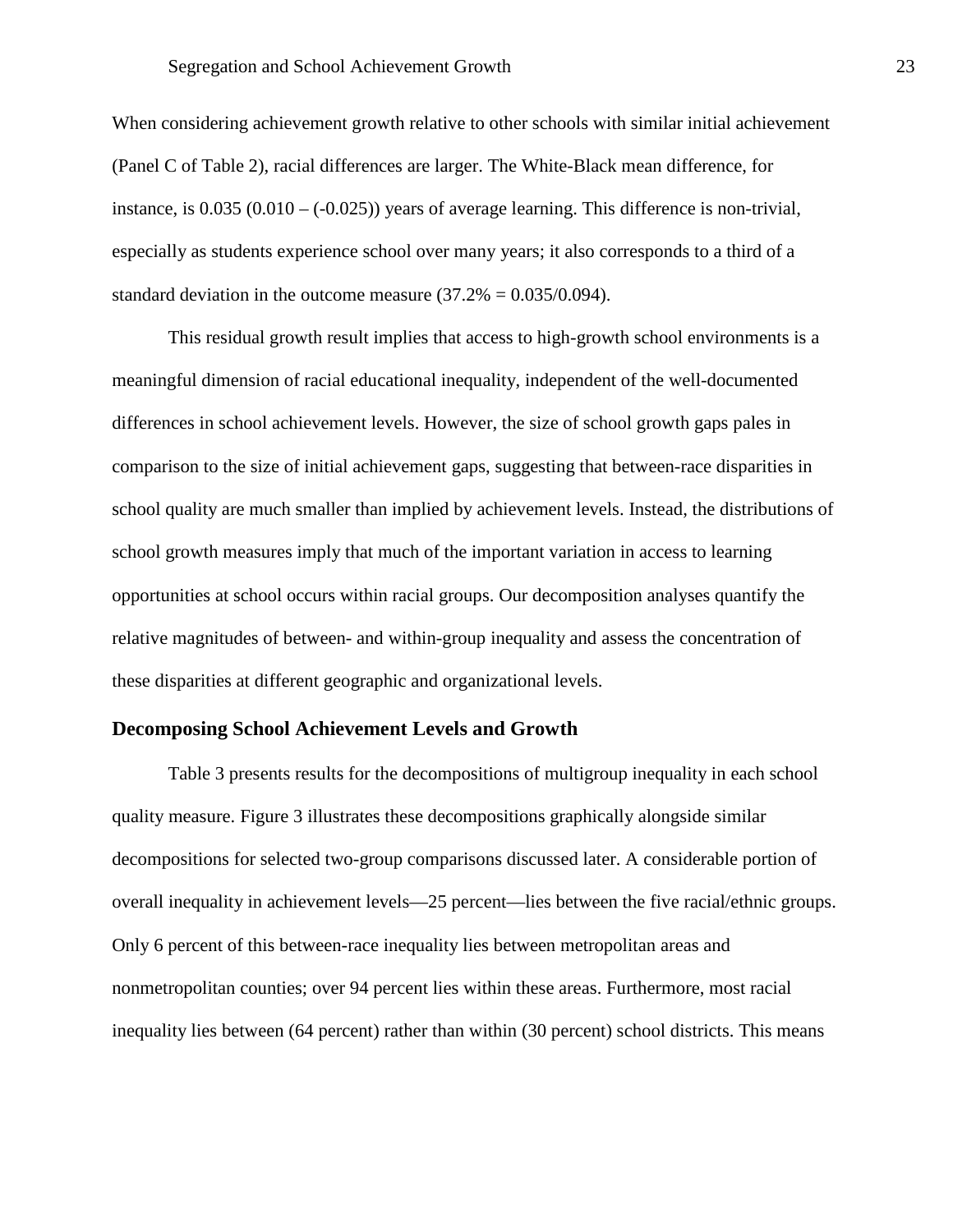that racial inequality in school achievement levels corresponds fairly closely to segregation within schooling markets (areas), and it is largely linked to between-district segregation.

Inequality in achievement levels within racial/ethnic groups is also mainly within metropolitan areas and nonmetropolitan counties (87 percent). Compared to between-group inequality, within-group inequality is more concentrated within (46 percent) than between (41 percent) school districts. This means that there is substantial inequality in achievement levels within racial/ethnic groups, it is largely located within schooling markets, and driven by differences both within and between districts.

The decomposition of inequality in schools' achievement growth suggests a different story. Here inequality is almost entirely a within-race phenomenon. Less than one percent of disparities in school-level achievement growth lies between racial/ethnic groups, almost all of which lies within school districts. In short, in contrast the school opportunity hoarding hypothesis, segregation does not contribute much to race disparities in exposure to high-growth schools. Within-race inequality in achievement growth is also concentrated within areas (95 percent), and it lies primarily within (71 percent) rather than between (24 percent) districts.

The analyses of residual achievement growth (net of initial achievement level) are similar to those for achievement growth, but with slightly more racial inequality. Only two percent of inequality lies between racial/ethnic groups and it remains a within-area phenomenon, but split more evenly between (55 percent) and within (61 percent) school districts.[8] Of the 98 percent of inequality within racial/ethnic groups, most is concentrated within areas (95 percent), especially within school districts (70 percent). Hence, based on residual growth rates, segregation both within and between districts contributes to race disparities in opportunities to learn, but much less than suggested by achievement levels.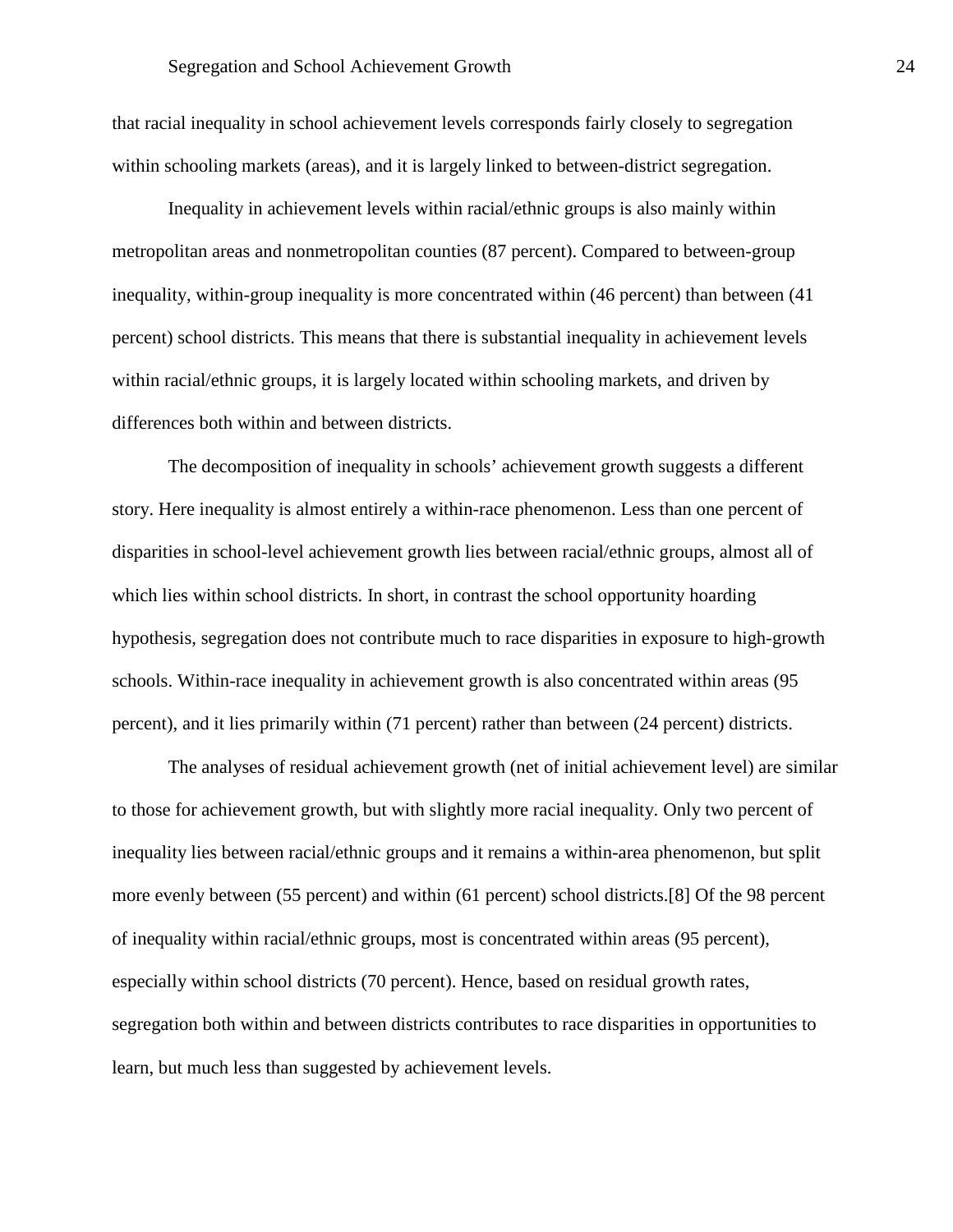Figure 3 illustrates these decomposition results along with those for four selected twogroup comparisons—Black-White, Hispanic-White, Asian-Black, and Asian-Hispanic—as well as a comparison of students who do and do not qualify for free or reduced-price lunch. These are the only cases for which any between-group disparities emerged; there is practically no inequality in any measure of school quality between Whites and Asians or American Indians, or between any other Nonwhite groups. As expected from our prior analyses, between-race inequality is largest for school achievement levels: 15 percent of total inequality in the Black-White analysis, 29 percent in the Hispanic-White analysis, 12 percent in the Asian-Black analysis, and 14 percent in the Asian-Hispanic analysis. In each case, the vast majority of racial inequality is within metro areas/counties, mostly between school districts (60-71 percent). Again, however, there is no appreciable between-group inequality in growth-based quality measures. Only 2-3 percent of inequality in residual growth is between groups, most of this is within metro areas/counties, and both between- and within-district inequalities contribute. Thus, while there is little evidence of any form of opportunity hoarding, the small between-race differences that exist are consistent with both the local and district-level opportunity hoarding hypotheses.

To summarize, Whites and Asians are advantaged relative to Blacks and Hispanics in terms of the quality of their schools, most racial inequality is linked to segregation within local schooling markets, and an important share is linked to segregation both between and within districts. These racial disparities, however, are much smaller when school quality measures are based on achievement growth than initial achievement levels. The vast majority of inequality in exposure to schools with high achievement growth is within racial/ethnic groups and within school districts.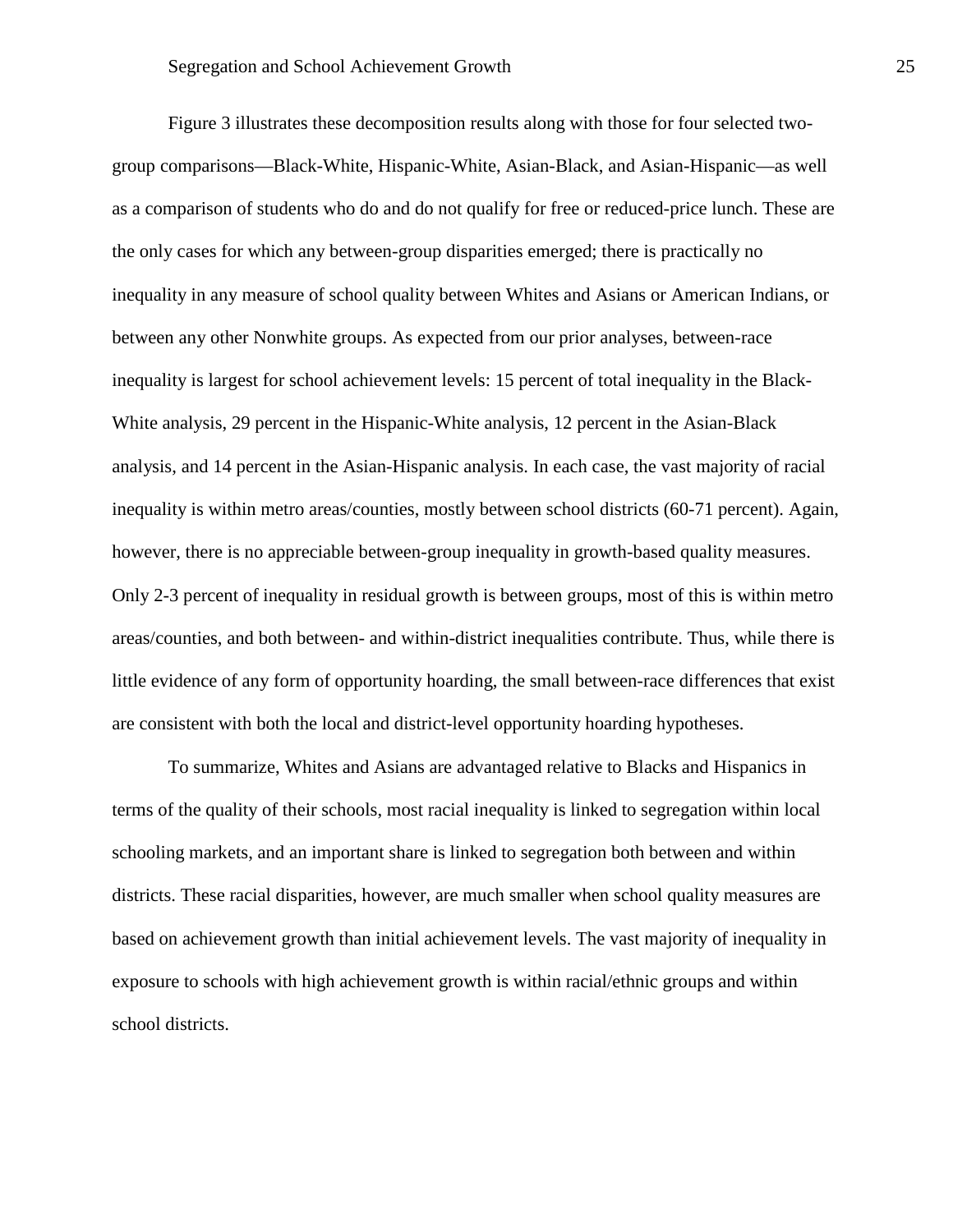Decompositions using free/reduced-price lunch status as a proxy for poverty yield results similar to those for multigroup racial inequality. About 25 percent of inequality in achievement levels is between the free/reduced-lunch group and others, but there is negligible between-group inequality in the growth-based measures.

## Discussion

The relationship between school segregation and educational opportunities is complex, but understanding these processes is critical to identifying and responding to core social inequalities. We have focused on the possible link between school segregation and the hoarding of educational opportunities. By comparing different aspects of school-level academic achievement (levels and growth), we have come closer to distinguishing racial achievement disparities that arise outside of school from those that are more plausibly due to differences in school quality. And by decomposing disparities in school quality across organizational and geographic levels, we have illustrated the landscape of inequality in school-based learning opportunities.

Our analyses provide mixed support for the school opportunity hoarding hypothesis. We find that Black and Hispanic students not only attend lower-achieving schools than Whites and Asians, but also attend schools with lower rates of learning. These results suggest some hoarding by advantaged groups of school learning opportunities, as measured by achievement growth. However, these disparities in learning opportunities are much less pronounced than disparities in students' initial advantages. Racial differences in growth-based school quality are much smaller than differences in achievement levels, both because there is less between-school variation in achievement growth, and because almost all variation in school growth is within rather than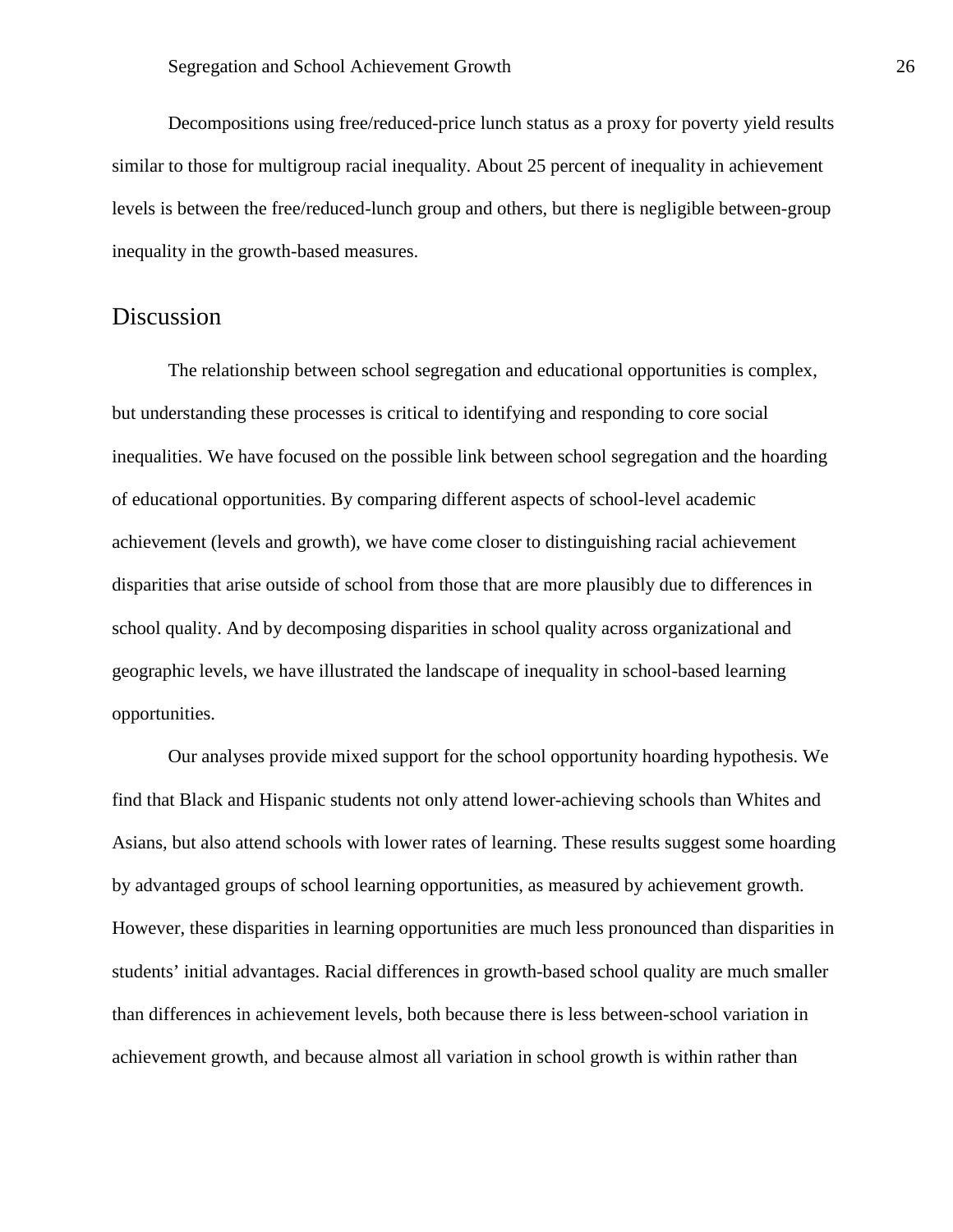between racial groups. Our results imply that pre-existing learning differences weigh much more heavily than school opportunity hoarding in spatial between-race educational inequality.

In this respect, our census school-level results complement findings from rich micro-level data on student learning. Most notably, our findings align with insights from individual-level seasonal learning comparisons (Heyns 1978; Alexander et al. 2001; Downey et al. 2004), even though our annual growth measures do not isolate learning during the school year. Both approaches suggest that *between-race* disparities in school-based learning experiences pale in comparison to racial disparities in learning opportunities outside of school. We also find less *within-race* variability in school growth measures than achievement measures, which is broadly consistent with smaller "residual" disparities in achievement growth when school is in session (Downey, von Hippel and Broh 2004). In short, learning more directly linked to schooling experiences is less variable than overall learning.[9]

A unique contribution of our decomposition analyses is a picture of the organizational and geographic scale of these inequalities. Like the magnitude of disparities themselves, the scale of inequality depends on the measure of school quality. In contrast to differences in mean achievement levels, which are present within and between school districts, variation in growthbased measures of school quality is primarily located within districts. This is true of both the small disparities between racial groups and the larger disparities within groups, and it suggests that differences in school-based learning opportunities are more local than recent trends toward between-district economic and racial segregation suggest (Owens 2016).

Before considering the implications of our research, it is important to note that our analyses do not directly test the causal effects of segregation. Doing so would require a broader framework for defining and isolating specific counterfactual comparisons of different levels of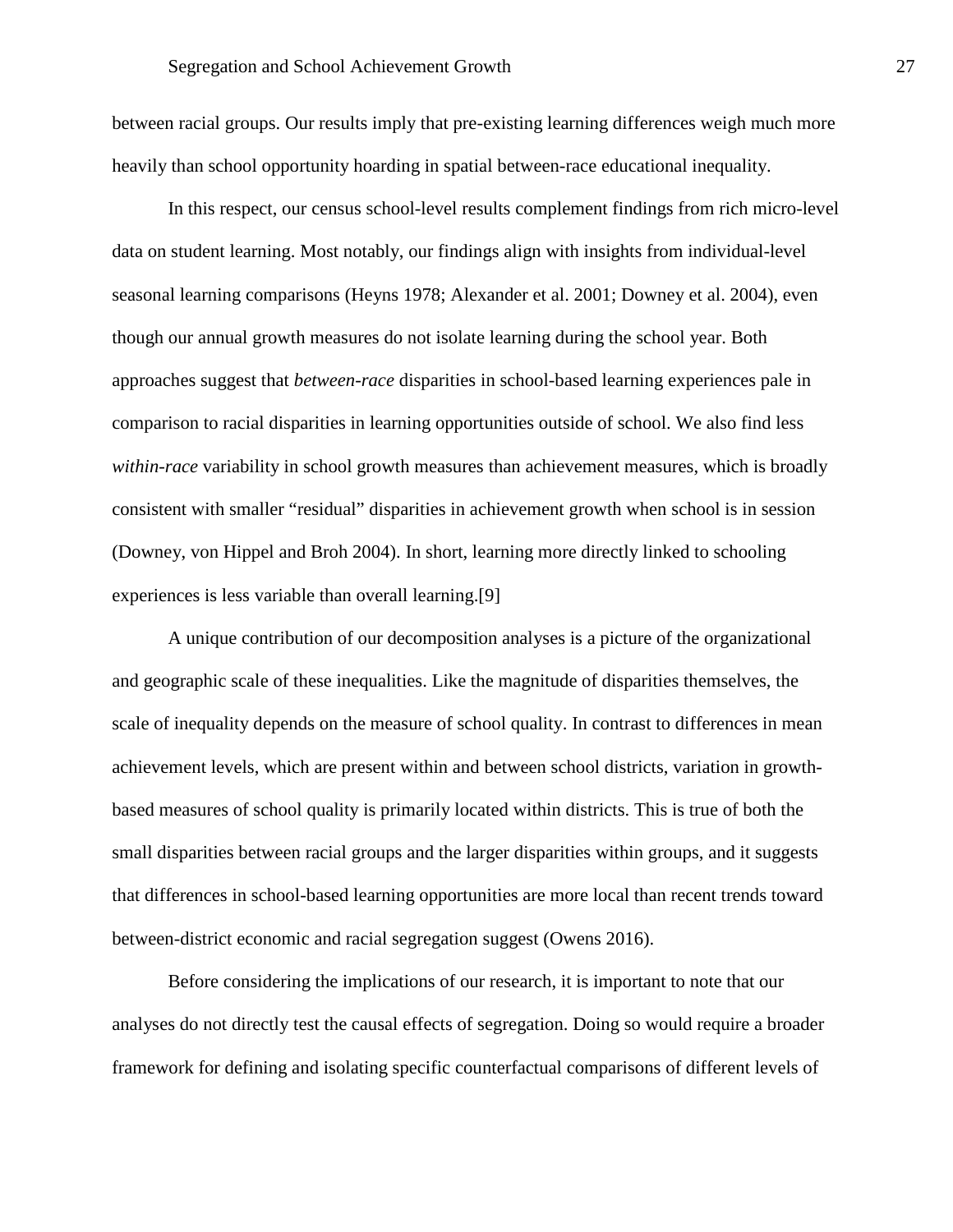school segregation (Reardon and Owens 2014). Rather, our results clarify one important, and commonly hypothesized, link between segregation and educational opportunity. If school racial segregation contributes to the racial achievement gap through opportunity hoarding, we would expect to find minority students concentrated in schools where children learn less. This is not the case, suggesting that a consequential effect of segregation via differential school quality is implausible. But our results do not reveal how school learning opportunities became relatively equal between racial groups or how changing segregation would change the relative distribution of school quality. We also remind readers that our analyses do not speak to inequality in experiences and resources important to outcomes other than early academic achievement.

With these caveats in mind, our findings offer two lessons for social and educational policy. One is that, given that racial disparities in school quality do not accompany school segregation, addressing school segregation may not have the substantial impact on racial achievement inequalities typically imagined. Moreover, an undue focus on schools may distract from more important sources of stratification in learning opportunities. School desegregation may have other benefits, and schools can perhaps do more to overcome racial achievement gaps, but efforts to address racial achievement inequality should highlight home- and neighborhoodbased factors that affect learning outside of school (Downey and Condron 2016; Sharkey and Elwert 2011).

Our results also highlight disparities in school quality for which race does not figure prominently. Substantial differences in achievement growth imply that school attendance patterns expose some students to richer learning opportunities than others, but these differences are primarily experienced within racial groups, and they lie primarily within school districts. This means that local district-level policies are a key to addressing school-based achievement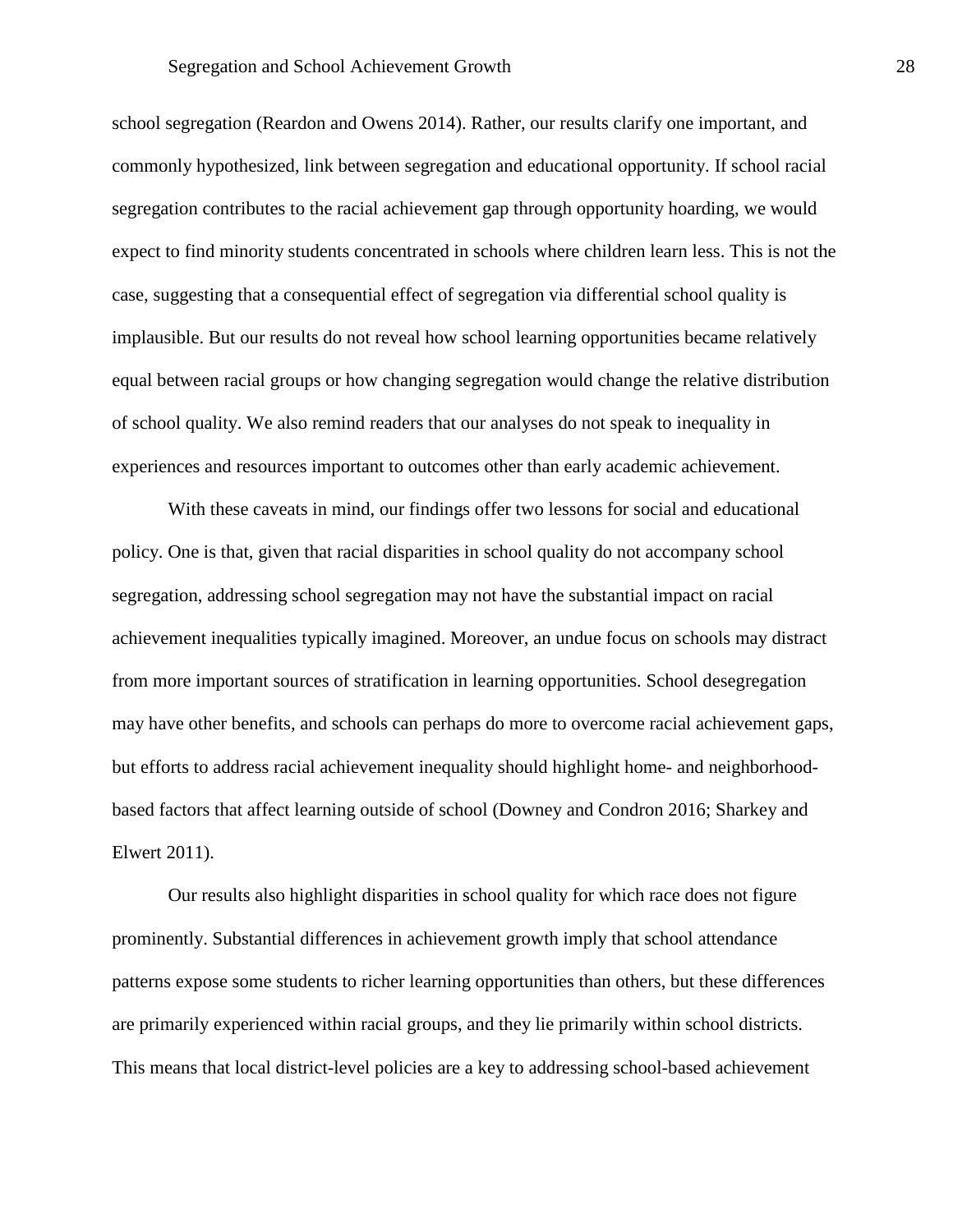inequality in the population. Specifically, districts should aim to identify their struggling schools and help them catch up to their more successful schools. Promising efforts to direct supplemental resources to specific schools provide some optimism for addressing these local disparities (e.g., Gamoran and An 2016). The autonomy and power of school districts in the American educational system makes these strategies plausible, but the decentralization underlying this autonomy also means it will be difficult to produce systemic change.

These practical implications ultimately depend on the specific social processes that give rise to these patterns, which brings us to some theoretical implications of our findings. Staying with Tilly's (1998) framework, the admittedly small racial differences in exposure to highgrowth schools imply that some degree of school segregation can be construed as opportunity hoarding. Yet the weak link between segregation and school quality suggests that segregation is more important for social distancing and boundary maintenance than opportunity hoarding. Segregation may also be more about hoarding symbolic status than effectiveness in promoting learning (Holme 2002). With respect to the substantial within-race disparities in school quality, perhaps opportunity hoarding occurs among groups not differentiated in our data.

An alternate explanation for relatively small student background differences in achievement growth-based measures of school quality is that advantaged families may act with the intentions of hoarding learning opportunities but lack accurate information on school quality. Limited school information plays a role in parents' reliance on indirect proxies of quality such as general reputation, indicators such as average achievement, or demographic composition (Lareau 2014). However, if poor information has muted opportunity hoarding in educational learning environments, then recent efforts to publicize richer measures of school quality, including some based on achievement growth, may exacerbate the modest disparities seen in the context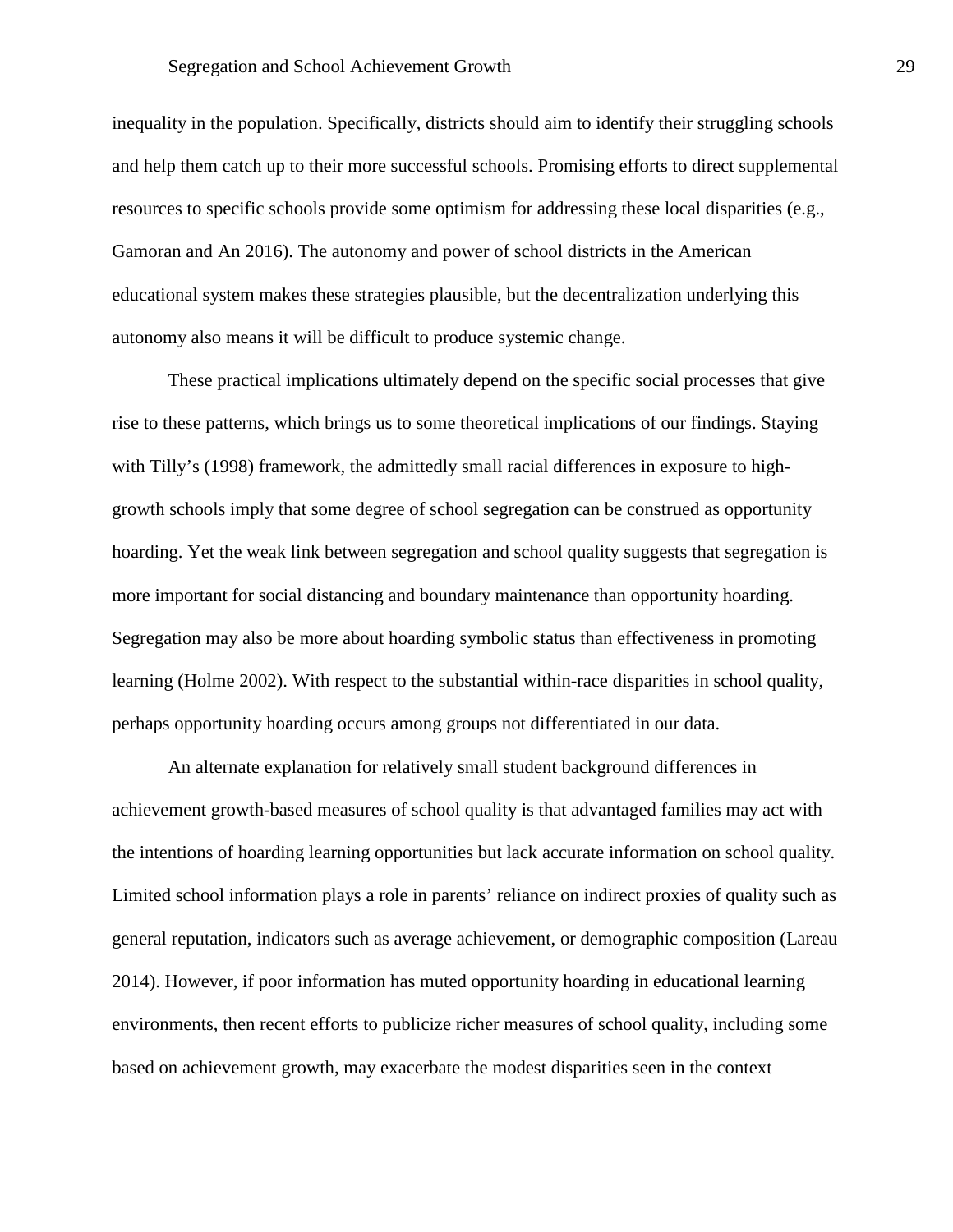considered here. Alternatively, better information could also reduce segregation by reducing parents' reliance on school composition as a proxy for school quality.

We must also highlight limitations of our analyses. For one, our results reflect the case of elementary schools in California. Future work is needed to assess whether these results generalize to later grades and to other states. In addition, school opportunity hoarding may have increased or decreased since the period covered by these data. One the one hand, several trends in education may have increased inequality, such as the proliferation of schools of choice, greater economic inequalities in our society, and the wider availability of school quality measures related to achievement growth. On the other hand, accountability and targeted assistance policies may have equalized learning opportunities across schools, reducing the potential for schoolbased hoarding. In addition, the scale of school quality disparities may have shifted toward between-district differences, mirroring changes in children's contexts (Owens 2016). Our results provide a baseline for future work to assess whether and how inequalities have changed in the last two decades.

Our data also do not allow us to explore other potential dimensions of educational inequality. School-level measures of quality overlook "second-generation segregation," or within-school disparities that could contribute to racial inequality (Mickelson 2015; Oakes 1985; Tyson 2011). We expect this to be less problematic in our elementary school context than it would be in middle schools or high schools, where tracking is more pervasive. Nonetheless, it will be important for future analyses to consider disparities in learning opportunities within schools or even within classrooms. We also lack information on private schools, which provide another potential avenue of segregation and opportunity hoarding. Finally, schools provide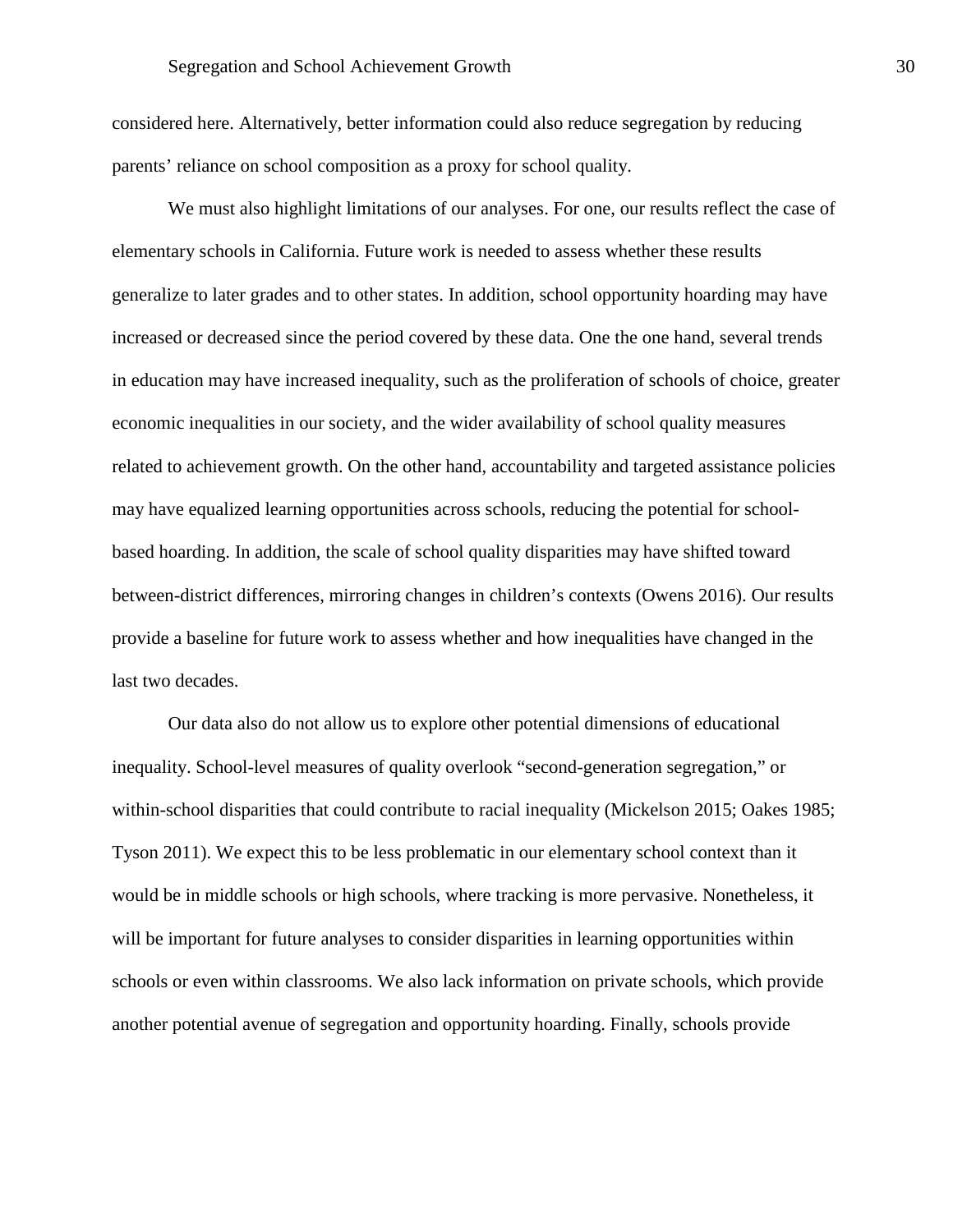opportunities other than learning the material covered on these standardized tests, and we are unable to assess disparities in these opportunities.

Nonetheless, our findings demonstrate that absolute achievement measures of school quality provide a potentially misleading diagnosis of the magnitude and scale of educational disparities linked to school segregation as well as the extent to which advantaged racial and economic actors hoard educational opportunities provided by schools. Much of the apparent racial inequality in school quality is due to achievement disparities when students are first assessed and not reflected in growth rates that are more plausibly attributable to schools. This suggests a need to focus policy priority on the spatial and racial sources of inequality that lie outside of (and predate) school.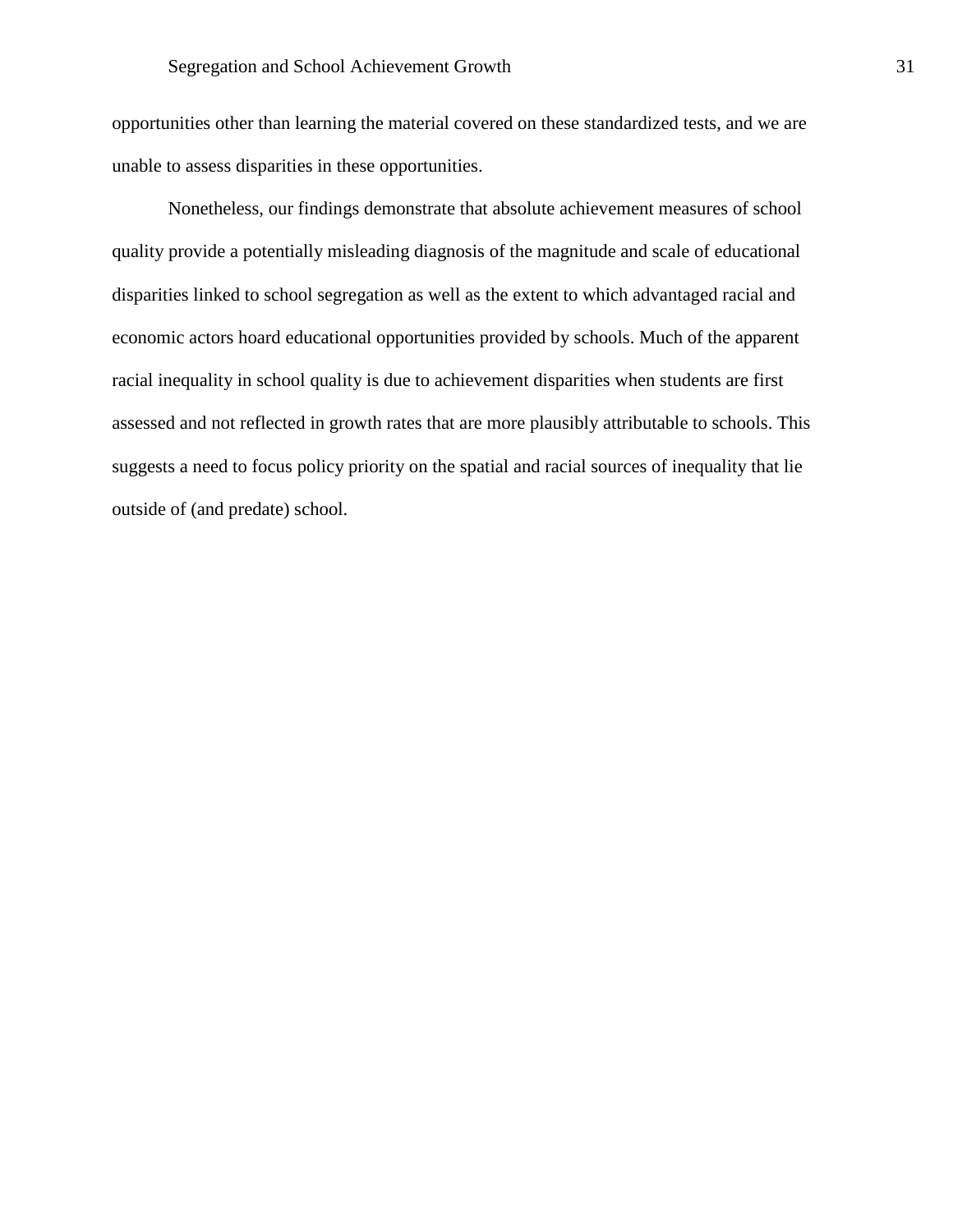# Endnotes

[1] Just 1.8% of all public school enrollment in 1999-2000 was in charter schools; 7.6% in 2012- 2013. See: https://nces.ed.gov/programs/digest/d14/tables/dt14\_216.90.asp.

[2] Students also took SAT9 tests in English Language Arts. We focus on mathematics outcomes because mathematics skills may be more sensitive to schooling inputs than language development, which are more likely to be influenced by home factors. However, Language Arts results are substantively similar.

[3] Additional information about the testing procedures and is available at the California Department of Education Standardized Testing and Reporting website (http://star.cde.ca.gov/). [4] Note that the assessments were designed to have an interval scale and we find no signs of floor or ceiling effects. However, it still may have been easier for low-achieving students to demonstrate learning, such as if curricular mandates focus on basic proficiency.

[5] A weakness of this measure is that it assumes the variable has a meaningful zero point (a ratio scale). When this assumption is violated, results may be sensitive to arbitrary shifts in the scale. The metric of units of typical achievement growth may not satisfy this assumption, but our results are robust to alternate shifts to values. For all decompositions presented here, we have standardized each variable to have a mean of 100 and standard deviation of 15.

[6] The rescaled and demeaned values  $(X^*)$  are calculated from the raw values  $(X)$  as:  $X^* = ((X^*)^* - (X^*)^*)^T$  $-E(X)/22.5$ ). Note that 22.5 is the estimated average yearly growth in the data.

[7] American Indians, who make up a very small share of the overall population, are omitted from the figure to reduce overplotting.

[8] Note that portions sum to more than 100% because the between-area inequality decomposition component is negative.

[9] This is not to say that schools do not contribute to within-race inequality. We do find some evidence of this in the form of meaningful within-race differences in growth-based measures of school quality, especially within districts. These disparities are simply small in comparison to differences in the average initial achievement.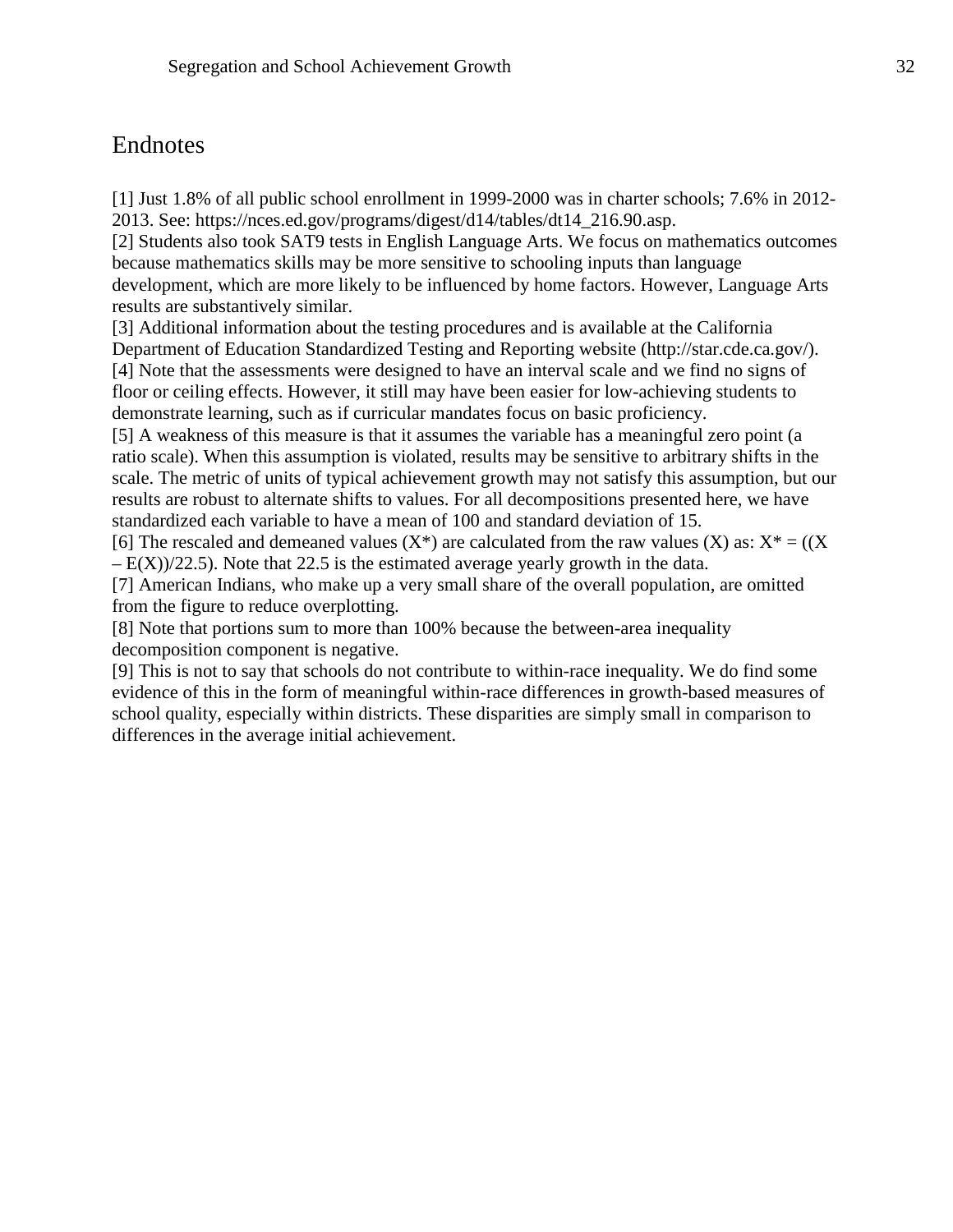# About the Authors

Paul Hanselman a Postdoctoral Fellow at the University of Texas at Austin. He studies stratification processes in school and the potential for school-based interventions to mitigate inequality. His recent work considers the expansion of advanced mathematics coursework in middle school and the benefits of brief social-psychological interventions in education.

Jeremy E. Fiel is an Assistant Professor of Sociology at the University of Arizona. His research focuses on educational inequality and social stratification, with particular interests in contemporary school segregation and in processes of intergenerational educational stratification.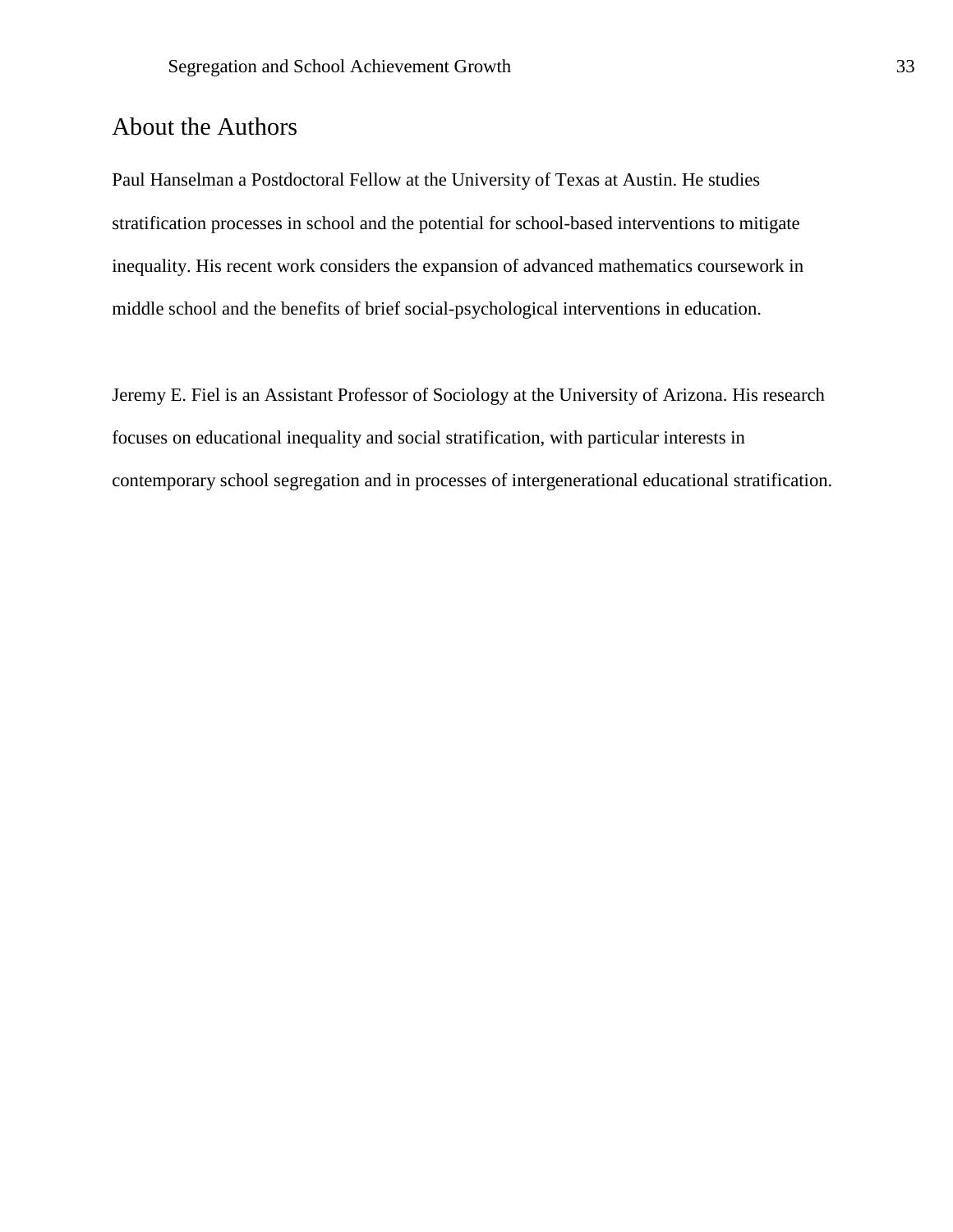# **Citations**

- Alexander, Karl L., Doris R. Entwisle, and Linda S. Olson. 2001. "Schools, Achievement, and Inequality: A Seasonal Perspective." *Educational Evaluation and Policy Analysis* 23(2):171–91.
- Allison, Paul D. 1978. "Measures of Inequality." *American Sociological Review* 43(6):865.
- Bankston, Carl and Stephen J. Caldas. 1996. "Majority African American Schools and Social Injustice: The Influence of De Facto Segregation on Academic Achievement." *Social Forces* 75(2):535–55.
- Berends, Mark, Samuel R. Lucas, and Roberto V. Peñaloza. 2008. "How Changes in Families and Schools Are Related to Trends in Black-White Test Scores." *Sociology of Education* 81(4):313–44.
- Billingham, Chase M. and Matthew O. Hunt. 2016. "School Racial Composition and Parental Choice New Evidence on the Preferences of White Parents in the United States." *Sociology of Education* 89(2):99–117.
- Billings, Stephen B., David J. Deming, and Jonah Rockoff. 2014. "School Segregation, Educational Attainment, and Crime: Evidence from the End of Busing in Charlotte-Mecklenburg." *The Quarterly Journal of Economics* 129(1):435–76.
- Card, David and A.Abigail Payne. 2002. "School Finance Reform, the Distribution of School Spending, and the Distribution of Student Test Scores." *Journal of Public Economics* 83(1):49–82.
- Chetty, R. et al. 2011. "How Does Your Kindergarten Classroom Affect Your Earnings? Evidence from Project Star." *Quarterly Journal of Economics* 126(4):1593–1660.
- Clotfelter, C. T., H. F. Ladd, and J. Vigdor. 2005. "Who Teaches Whom? Race and the Distribution of Novice Teachers." *Economics of Education Review* 24(4):377–92.
- Clotfelter, Charles T. 2004. *After Brown: The Rise and Retreat of School Desegregation*. Princeton, N.J.: Princeton University Press.
- Coleman, James. 1968. "The Concept of Equality of Educational Opportunity." *Harvard Educational Review* 38(1):7–22.
- Condron, Dennis J. 2009. "Social Class, School and Non-School Environments, and Black/White Inequalities in Children's Learning." *American Sociological Review* 74(5):683–708.
- Condron, Dennis J. and Vincent J. Roscigno. 2003. "Disparities Within: Unequal Spending and Achievement in an Urban School District." *Sociology of Education* 76(1):18–36.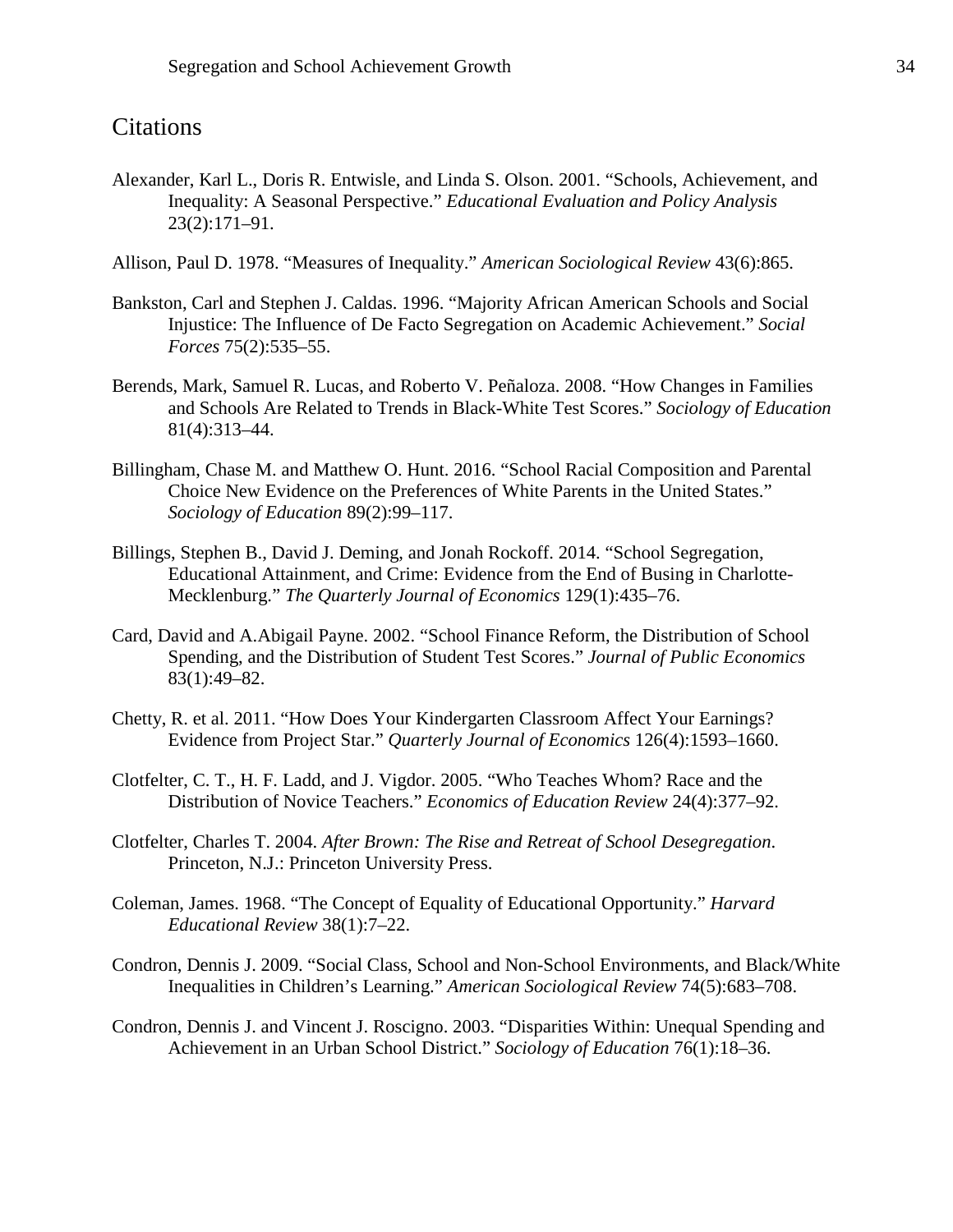- Condron, Dennis J., Daniel Tope, Christina R. Steidl, and Kendralin J. Freeman. 2013. "Racial Segregation and the Black/White Achievement Gap, 1992 to 2009." *The Sociological Quarterly* 54(1):130–57.
- Deming, David J. 2014. "Using School Choice Lotteries to Test Measures of School Effectiveness † ." *American Economic Review* 104(5):406–11.
- Downey, Douglas B. and Dennis J. Condron. 2016. "Fifty Years since the Coleman Report Rethinking the Relationship between Schools and Inequality." *Sociology of Education* 0038040716651676.
- Downey, Douglas B., Paul T. von Hippel, and Beckett A. Broh. 2004. "Are Schools the Great Equalizer? Cognitive Inequality During the Summer Months and the School Year." *American Sociological Review* 69(5):613–35.
- Downey, Douglas B., Paul T. von Hippel, and Melanie Hughes. 2008. "Are 'Failing' Schools Really Failing? Using Seasonal Comparison to Evaluate School Effectiveness."
- Fiel, Jeremy. 2015. "Closing Ranks: Closure, Status Competition, and School Segregation." *American Journal of Sociology* 121(1):126–70.
- Fiel, Jeremy E. 2013. "Decomposing School Resegregation: Social Closure, Racial Imbalance, and Racial Isolation." *American Sociological Review* 78(5):828–48.
- Gamoran, Adam and Brian P. An. 2016. "Effects of School Segregation and School Resources in a Changing Policy Context." *Educational Evaluation and Policy Analysis* 38(1):43–64.
- Goldhaber, Dan, Lesley Lavery, and Roddy Theobald. 2015. "Uneven Playing Field? Assessing the Teacher Quality Gap Between Advantaged and Disadvantaged Students." *Educational Researcher* 44(5):293–307.
- Goyette, Kimberly A. and Annette Lareau. 2014. *Choosing Homes, Choosing Schools*. New York: Russell Sage Foundation.
- Greenwald, Rob, Larry V. Hedges, and Richard D. Laine. 1996. "The Effect of School Resources on Student Achievement." *Review of Educational Research* 66(3):361–96.
- Hanushek, E. A., J. F. Kain, and S. G. Rivkin. 2004. "Why Public Schools Lose Teachers." *Journal of Human Resources* 39(2):326–54.
- Hanushek, Eric A. 1997. "Assessing the Effects of School Resources on Student Performance: An Update." *Educational Evaluation and Policy Analysis* 19(2):141–64.
- Hanushek, Eric A., John F. Kain, and Steven G. Rivkin. 2009. "New Evidence about Brown v. Board of Education: The Complex Effects of School Racial Composition on Achievement." *Journal of Labor Economics* 27(3):349–83.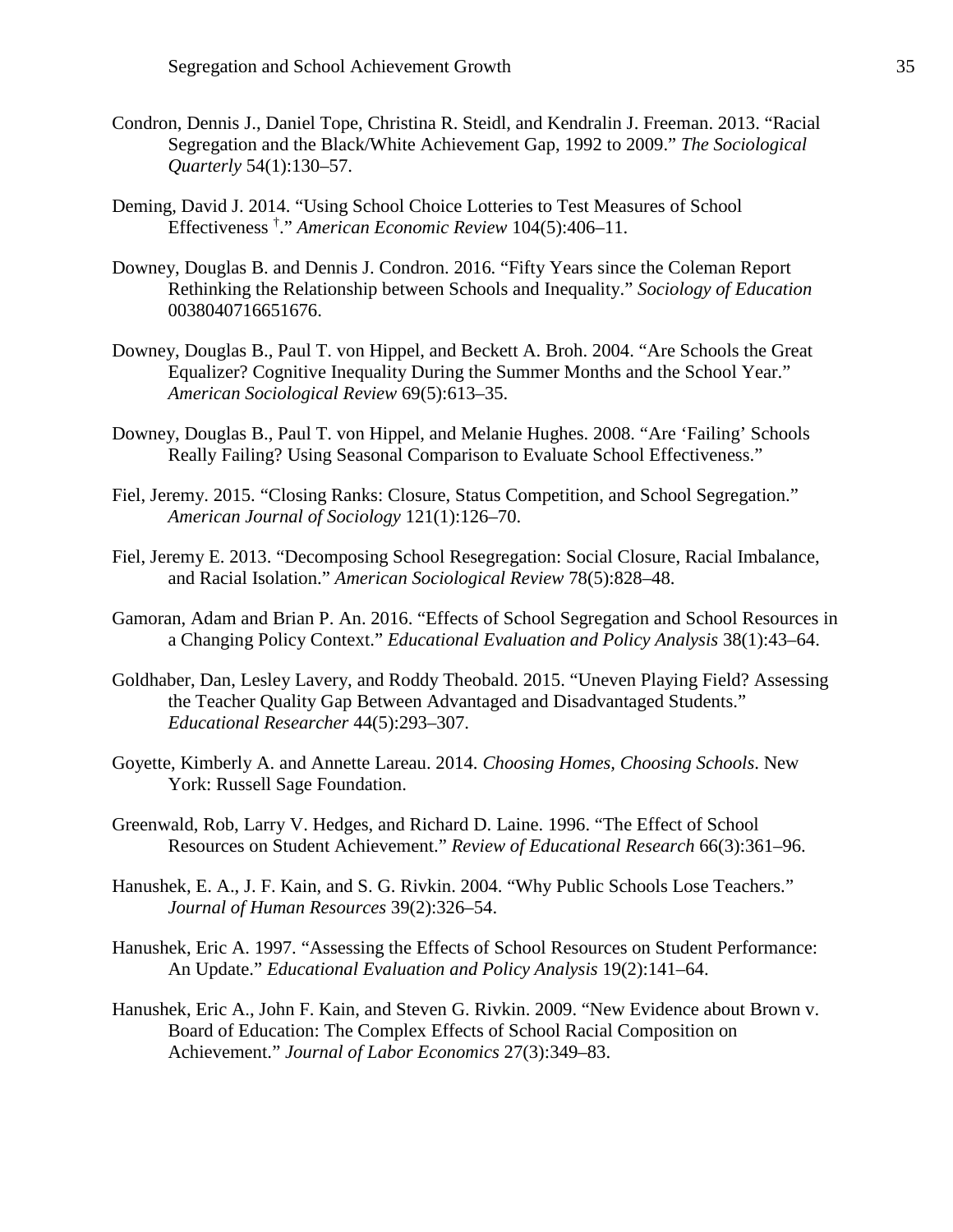- Harding, D. J. 2003. "Counterfactual Models of Neighborhood Effects: The Effect of Neighborhood Poverty on Dropping out and Teenage Pregnancy." *American Journal of Sociology* 109(3):676–719.
- Heyns, Barbara. 1978. *Summer Learning and the Effects of Schooling*. New York: Academic Press.
- Holme, J. J. 2002. "Buying Homes, Buying Schools: School Choice and the Social Construction of School Quality." *Harvard Educational Review* 72(2):177–205.
- Jennings, Jennifer L., David Deming, Christopher Jencks, Maya Lopuch, and Beth E. Schueler. 2015. "Do Differences in School Quality Matter More Than We Thought? New Evidence on Educational Opportunity in the Twenty-First Century." *Sociology of Education* 88(1):56–82.
- Kena, Grace et al. 2015. "The Condition of Education 2015. NCES 2015-144." *National Center for Education Statistics*. Retrieved April 16, 2016 (http://eric.ed.gov/?id=ED556901).
- Lankford, H., S. Loeb, and J. Wyckoff. 2002. "Teacher Sorting and the Plight of Urban Schools: A Descriptive Analysis." *Educational Evaluation and Policy Analysis* 24(1):37–62.
- Lareau, Annette. 2014. "Schools, Housing, and the Reproduction of Inequality." Pp. 169–206 in *Choosing home, choosing schools*, edited by K. A. Goyette and A. Lareau. New York: Russell Sage Foundation.
- Lee, B. A. et al. 2008. "Beyond the Census Tract: Patterns and Determinants of Racial Segregation at Multiple Geographic Scales." *American Sociological Review* 73(5):766– 91.
- Lee, Jaekyung. 2002. "Racial and Ethnic Achievement Gap Trends: Reversing the Progress Toward Equity?" *Educational Researcher* 31(1):3–12.
- Lichter, Daniel T., Domenico Parisi, and Michael C. Taquino. 2015. "Toward a New Macro-Segregation? Decomposing Segregation within and between Metropolitan Cities and Suburbs." *American Sociological Review* 80(4):843–73.
- Logan, John R., Elisabeta Minca, and Sinem Adar. 2012. "The Geography of Inequality: Why Separate Means Unequal in American Public Schools." *Sociology of Education* 85(3):287–301.
- Logan, John R., Deirdre Oakley, and Jacob Stowell. 2008. "School Segregation in Metropolitan Regions, 1970-2000: The Impacts of Policy Choices on Public Education." *American Journal of Sociology* 113(6):1611–44.
- Mickelson, Roslyn Arlin. 2015. "The Cumulative Disadvantages of First- and Second-Generation Segregation for Middle School Achievement." *American Educational Research Journal* 52(4):657–92.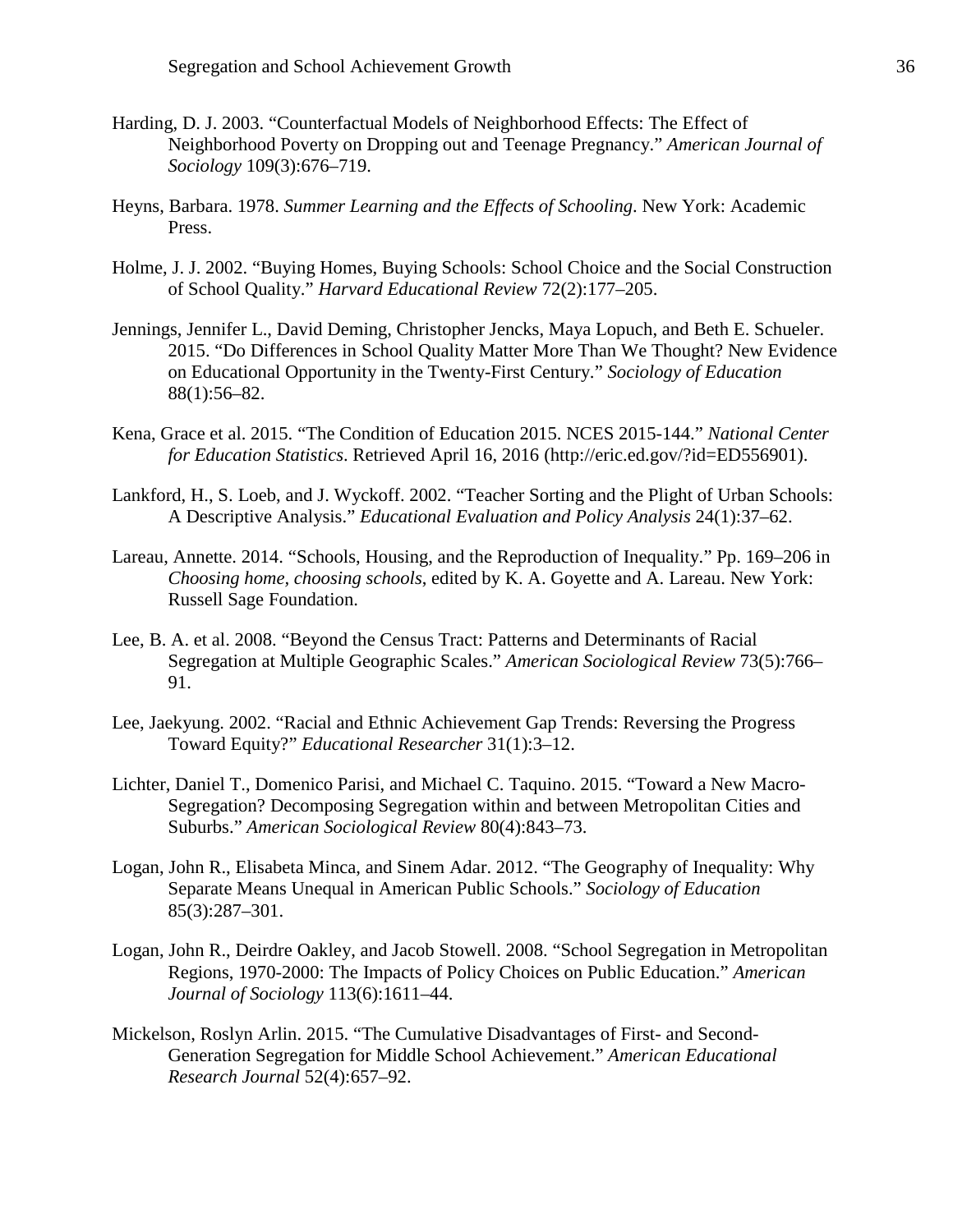- Mickelson, Roslyn Arlin, Martha Cecilia Bottia, and Richard Lambert. 2013. "Effects of School Racial Composition on K-12 Mathematics Outcomes: A Metaregression Analysis." *Review of Educational Research* 83(1):121–58.
- Oakes, Jeannie. 1985. *Keeping Track: How Schools Structure Inequality*. New Haven: Yale University Press.
- Orfield, Gary and Chungmei Lee. 2007. "Historic Reversals, Accelerating Resegregation, and the Need for New Integration Strategies." *Civil Rights Project/Proyecto Derechos Civiles*. Retrieved April 16, 2016 (http://eric.ed.gov/?id=ED500611).
- Owens, Ann. 2016. "Inequality in Children's Contexts Income Segregation of Households with and without Children." *American Sociological Review* 81(3):549–74.
- Reardon, S. F., E. T. Grewal, D. Kalogrides, and E. Greenberg. 2012. "Brown Fades: The End of Court-Ordered School Desegregation and the Resegregation of American Public Schools." *Journal of Policy Analysis and Management* 31(4):876-U95.
- Reardon, Sean F. and Ann Owens. 2014. "60 Years After Brown: Trends and Consequences of School Segregation" edited by K. S. Cook and D. S. Massey. *Annual Review of Sociology, Vol 40* 40:199–218.
- Reardon, Sean F., John T. Yun, and Tamela McNulty Eitle. 2000. "The Changing Structure of School Segregation: Measurement and Evidence of Multiracial Metropolitan-Area School Segregation, 1989–1995." *Demography* 37(3):351–64.
- Rich, Peter M. and Jennifer L. Jennings. 2015. "Choice, Information, and Constrained Options School Transfers in a Stratified Educational System." *American Sociological Review* 80(5):1069–98.
- Roscigno, Vincent J. 1998. "Race and the Reproduction of Educational Disadvantage." *Social Forces* 76(3):1033–61.
- Rumberger, Russell W. and Gregory J. Palardy. 2005. "Test Scores, Dropout Rates, and Transfer Rates as Alternative Indicators of High School Performance." *American Educational Research Journal* 42(1):3–42.
- Sampson, R. J. 2008. "Moving to Inequality: Neighborhood Effects and Experiments Meet Social Structure." *American Journal of Sociology* 114(1):189–231.
- Sharkey, Patrick. 2013. *Stuck in Place: Urban Neighborhoods and the End of Progress toward Racial Equality*. Chicago: The University of Chicago Press.
- Sharkey, Patrick and Felix Elwert. 2011. "The Legacy of Disadvantage: Multigenerational Neighborhood Effects on Cognitive Ability." *American Journal of Sociology* 116(6):1934–81.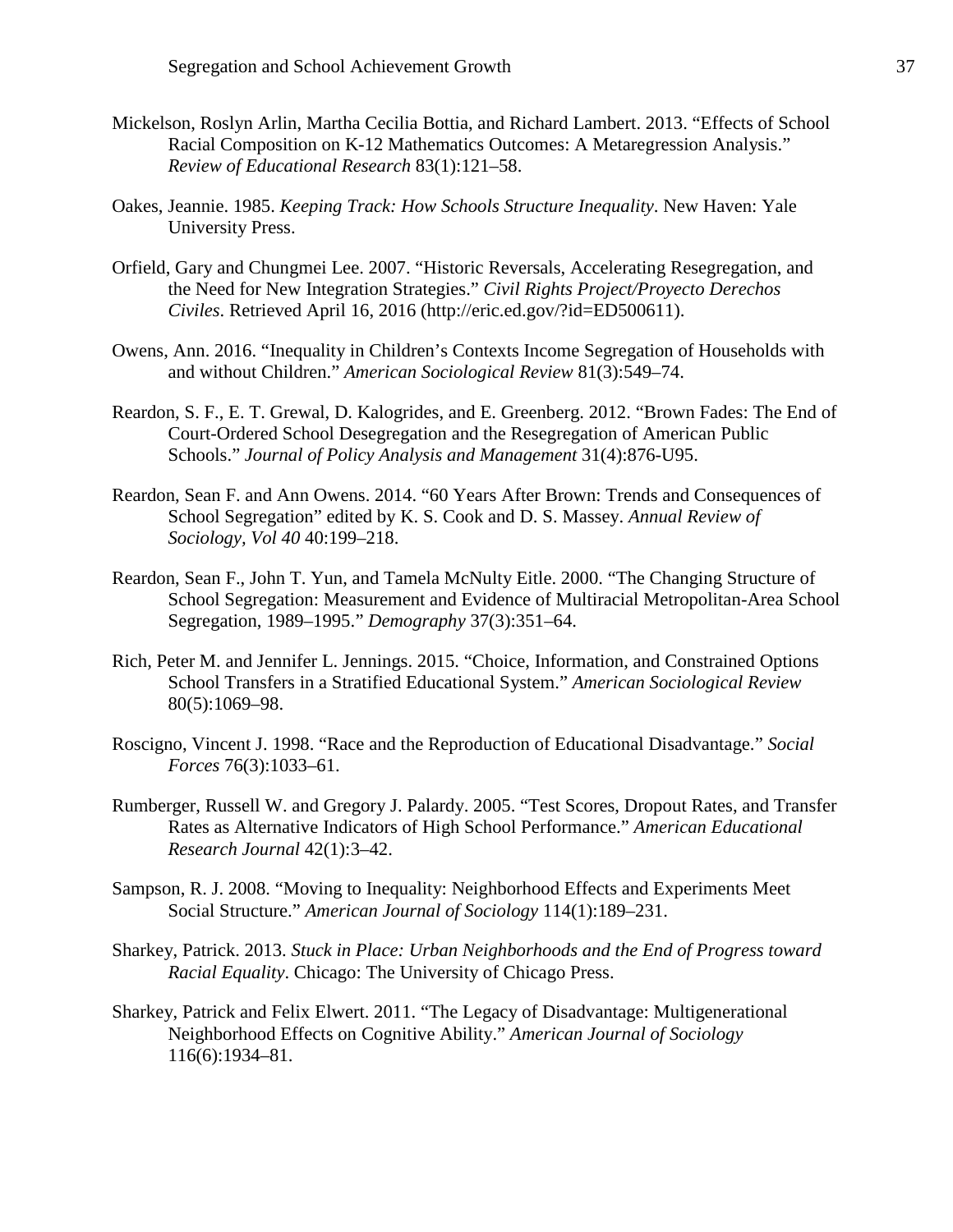- Sharkey, Patrick and Jacob W. Faber. 2014. "Where, When, Why, and For Whom Do Residential Contexts Matter? Moving Away from the Dichotomous Understanding of Neighborhood Effects" edited by K. S. Cook and D. S. Massey. *Annual Review of Sociology, Vol 40* 40:559–79.
- Sohoni, Deenesh and Salvatore Saporito. 2009. "Mapping School Segregation: Using GIS to Explore Racial Segregation between Schools and Their Corresponding Attendance Areas." *American Journal of Education* 115(4):569–600.
- Theil, Henri. 1972. *Statistical Decomposition Analysis. With Applications in the Social and Administrative Sciences.* Amsterdam: North-Holland Pub. Co.
- Tilly, Charles. 1998. *Durable Inequality*. Berkeley: University of California Press.
- Tyson, Karolyn. 2011. *Integration Interrupted: Tracking, Black Students, and Acting White after Brown*. New York: Oxford University Press.
- Vigdor, Jacob L. and Jens Ludwig. 2008. "Segregation and the Test Score Gap." Pp. 181–211 in *Steady gains and stalled progress: inequality and the black-white test score gap*, edited by K. A. Magnuson and J. Waldfogel. New York: Russell Sage Foundation.
- Wells, Amy Stuart and Robert Crain. 1992. "Do Parents Choose School Quality or School Status: A Sociological Theory of Free Market Education." Pp. 174–96 in *The choice controversy*. Newbury Park, CA: Corwin Press.
- Wells, Amy Stuart and Robert L. Crain. 1994. "Perpetuation Theory and the Long-Term Effects of School Desegregation." *Review of Educational Research* 64(4):531–55.
- Zill, Nicholas and Jerry West. 2001. "Entering Kindergarten: A Portrait of American Children When They Begin School. Findings from the Condition of Education, 2000." Retrieved April 16, 2016 (http://eric.ed.gov/?id=ed448899).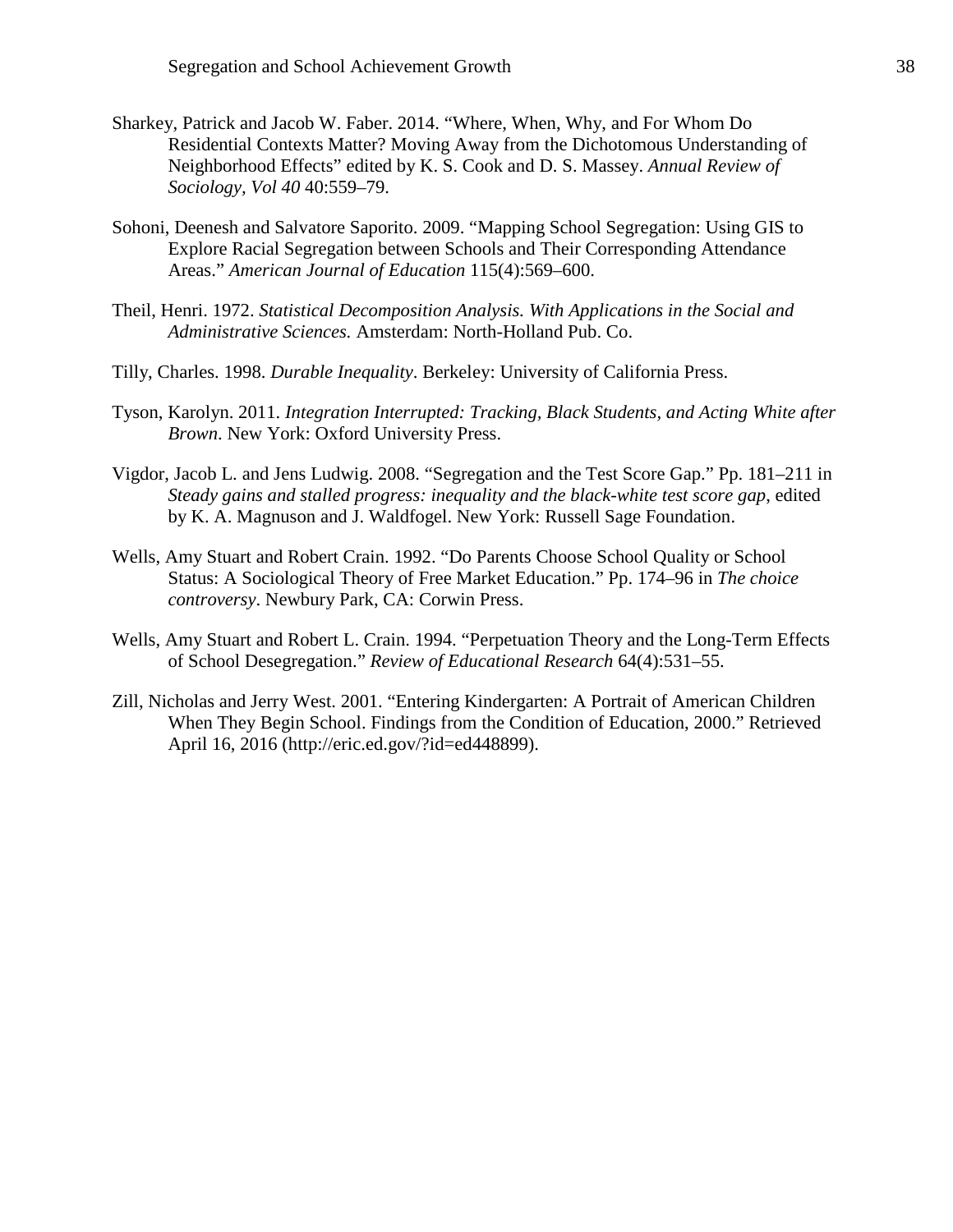# Tables and Figures

|                               | Mean  | <b>SD</b> | Min   | Max    |
|-------------------------------|-------|-----------|-------|--------|
| % Free Lunch                  | 0.526 | 0.298     | 0.000 | 0.978  |
| % American Indian             | 0.011 | 0.036     | 0.000 | 0.918  |
| % Asian                       | 0.110 | 0.137     | 0.000 | 0.899  |
| % African American            | 0.084 | 0.124     | 0.000 | 0.960  |
| % Hispanic                    | 0.397 | 0.287     | 0.003 | 1.000  |
| % White                       | 0.394 | 0.292     | 0.000 | 0.981  |
| <b>Total Enrollment</b>       | 620.6 | 270.7     | 27.4  | 2588.2 |
| <b>Initial Achievement</b>    | 524.1 | 20.9      | 450.1 | 589.0  |
| Achievement Growth (per year) | 22.5  | 2.3       | 11.4  | 32.6   |
|                               |       |           |       |        |

Table 1. Characteristics of the Analytic Sample ( $N = 4381$  schools)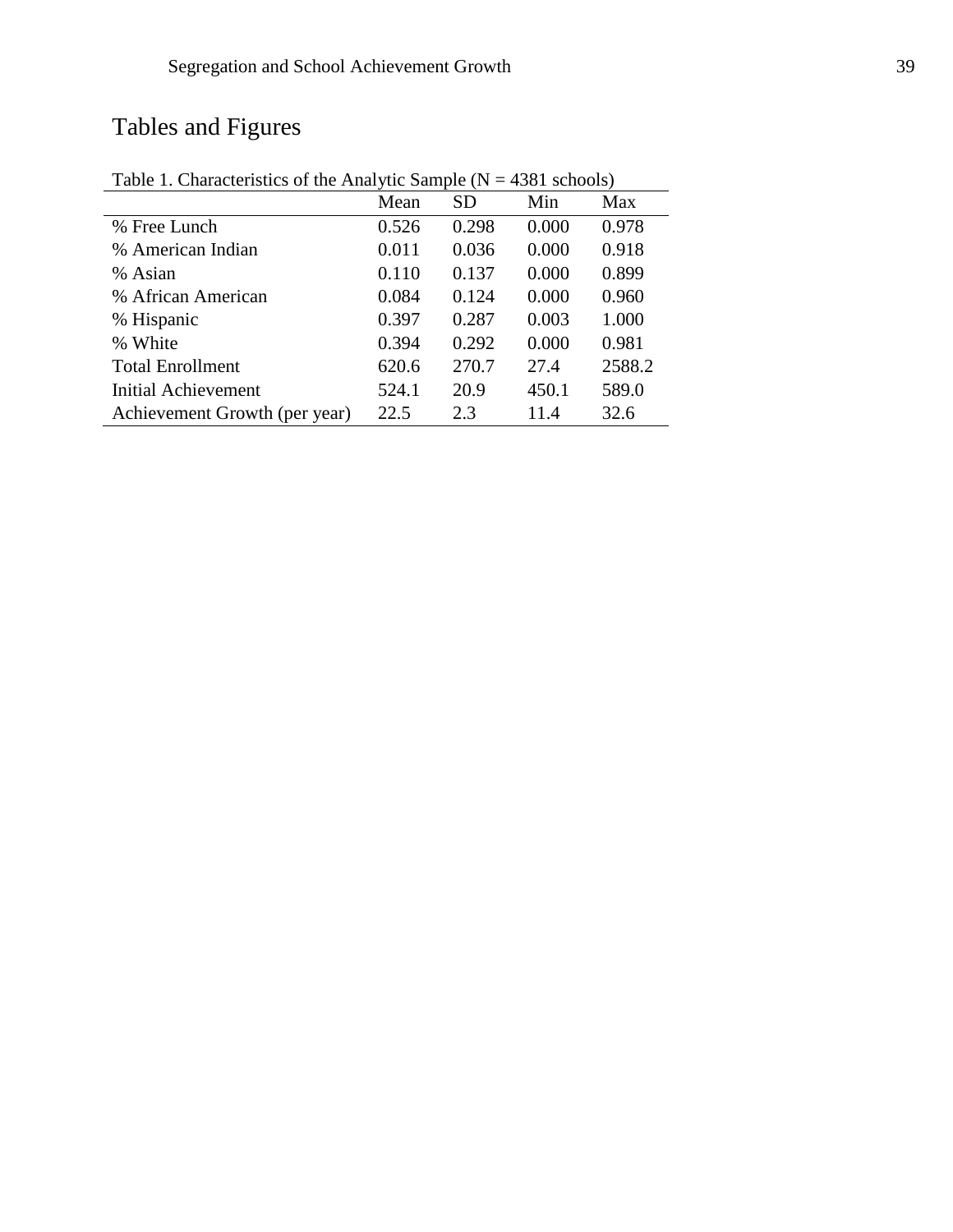|                                |                 |          |           | 25th                             | 50th     | 75th     |
|--------------------------------|-----------------|----------|-----------|----------------------------------|----------|----------|
|                                | <b>Students</b> | Mean     | <b>SD</b> | Percentile Percentile Percentile |          |          |
| A. Initial Achievement Level   |                 |          |           |                                  |          |          |
| All                            | 2687817         | $-0.089$ | 0.873     | $-0.779$                         | $-0.192$ | 0.518    |
| White                          | 940637          | 0.426    | 0.783     | $-0.142$                         | 0.406    | 1.031    |
| Asian                          | 294268          | 0.250    | 0.901     | $-0.466$                         | 0.206    | 0.941    |
| <b>Black</b>                   | 234409          | $-0.384$ | 0.759     | $-0.936$                         | $-0.482$ | 0.085    |
| Hispanic                       | 1218503         | $-0.511$ | 0.688     | $-1.007$                         | $-0.640$ | $-0.116$ |
| <b>B.</b> Achievement Growth   |                 |          |           |                                  |          |          |
| All                            | 2687817         | $-0.003$ | 0.096     | $-0.061$                         | $-0.001$ | 0.058    |
| White                          | 940637          | $-0.001$ | 0.098     | $-0.062$                         | 0.000    | 0.062    |
| Asian                          | 294268          | 0.004    | 0.098     | $-0.060$                         | 0.009    | 0.068    |
| <b>Black</b>                   | 234409          | $-0.016$ | 0.100     | $-0.076$                         | $-0.013$ | 0.048    |
| Hispanic                       | 1218503         | $-0.004$ | 0.092     | $-0.059$                         | $-0.002$ | 0.055    |
| C. Residual Achievement Growth |                 |          |           |                                  |          |          |
| All                            | 2687817         | $-0.005$ | 0.094     | $-0.066$                         | $-0.006$ | 0.055    |
| White                          | 940637          | 0.010    | 0.095     | $-0.051$                         | 0.011    | 0.070    |
| Asian                          | 294268          | 0.009    | 0.097     | $-0.056$                         | 0.010    | 0.074    |
| <b>Black</b>                   | 234409          | $-0.025$ | 0.097     | $-0.087$                         | $-0.024$ | 0.037    |
| Hispanic                       | 1218503         | $-0.017$ | 0.088     | $-0.073$                         | $-0.017$ | 0.039    |

|  |  |  | Table 2. Distribution of School Achievement Characteristics by Racial Group |
|--|--|--|-----------------------------------------------------------------------------|
|--|--|--|-----------------------------------------------------------------------------|

Note: All outcome variable rescaled to units of average yearly growth, centered at the overall mean across all schools.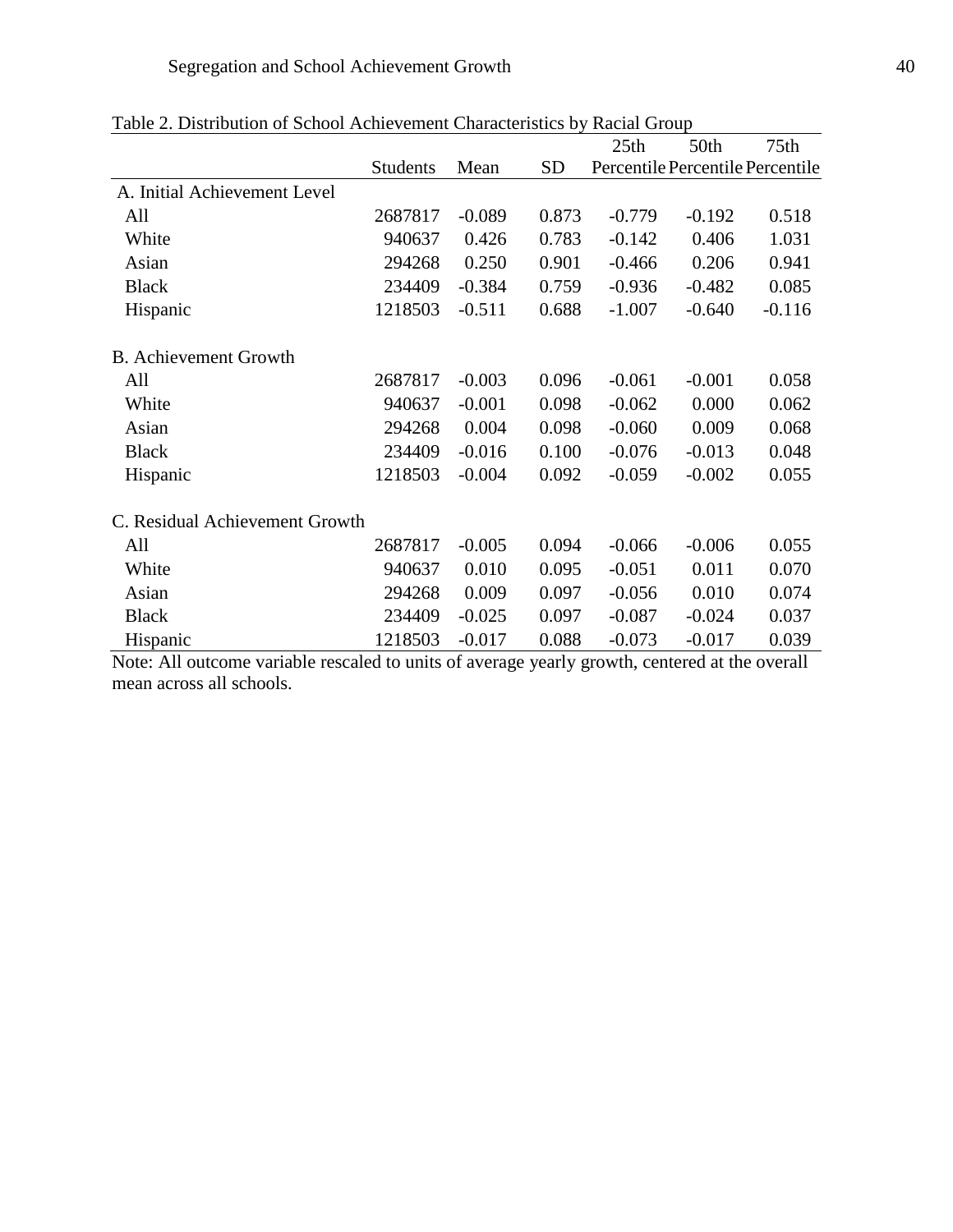|                                | Total  | <b>Between</b> | <b>Between</b> | Within   |
|--------------------------------|--------|----------------|----------------|----------|
|                                |        | Area           | District       | District |
|                                |        |                |                |          |
| A. Initial Achievement Level   |        |                |                |          |
| Overall                        | 0.0118 | 0.0013         | 0.0055         | 0.0049   |
| Share of overall (%)           |        | 11.4           | 46.6           | 41.9     |
| <b>Between Race</b>            | 0.0030 | 0.0002         | 0.0019         | 0.0009   |
| Share of overall (%)           | 25.4   | 1.5            | 16.3           | 7.6      |
| Share of between-race (%)      |        | 5.8            | 64.3           | 29.9     |
| <b>Within Race</b>             | 0.0088 | 0.0012         | 0.0036         | 0.0040   |
| Share of overall (%)           | 74.6   | 9.9            | 30.3           | 34.4     |
| Share of within-race (%)       |        | 13.3           | 40.6           | 46.0     |
| <b>B.</b> Achievement Growth   |        |                |                |          |
| Overall                        | 0.0104 | 0.0004         | 0.0025         | 0.0075   |
| Share of overall (%)           |        | 4.2            | 24.1           | 71.7     |
| <b>Between Race</b>            | 0.0000 | $-0.0001$      | 0.0000         | 0.0001   |
| Share of overall (%)           | 0.2    | $-0.9$         | 0.0            | 1.1      |
| Share of between-race (%)      |        | $-437.6$       | 9.7            | 527.9    |
| <b>Within Race</b>             | 0.0104 | 0.0005         | 0.0025         | 0.0074   |
| Share of overall (%)           | 99.8   | 5.1            | 24.1           | 70.5     |
| Share of within-race (%)       |        | 5.1            | 24.2           | 70.7     |
| C. Residual Achievement Growth |        |                |                |          |
| Overall                        | 0.0105 | 0.0005         | 0.0027         | 0.0073   |
| Share of overall (%)           |        | 5.0            | 25.2           | 69.7     |
| <b>Between Race</b>            | 0.0002 | 0.0000         | 0.0001         | 0.0001   |
| Share of overall (%)           | 2.2    | $-0.3$         | 1.2            | 1.3      |
| Share of between-race (%)      |        | $-16.0$        | 54.7           | 61.3     |
| <b>Within Race</b>             | 0.0103 | 0.0006         | 0.0025         | 0.0072   |
| Share of overall (%)           | 97.8   | 5.4            | 24.0           | 68.4     |
| Share of within-race (%)       |        | 5.5            | 24.6           | 69.9     |

| Table 3. Decomposition of Multigroup Inequality |  |
|-------------------------------------------------|--|
|                                                 |  |

Notes: Inequality measured with the Theil Index. Area refers to metropolitan area or nonmetropolitan county. Racial ethnic groups include American Indian, Asian, Black, Hispanic, and White.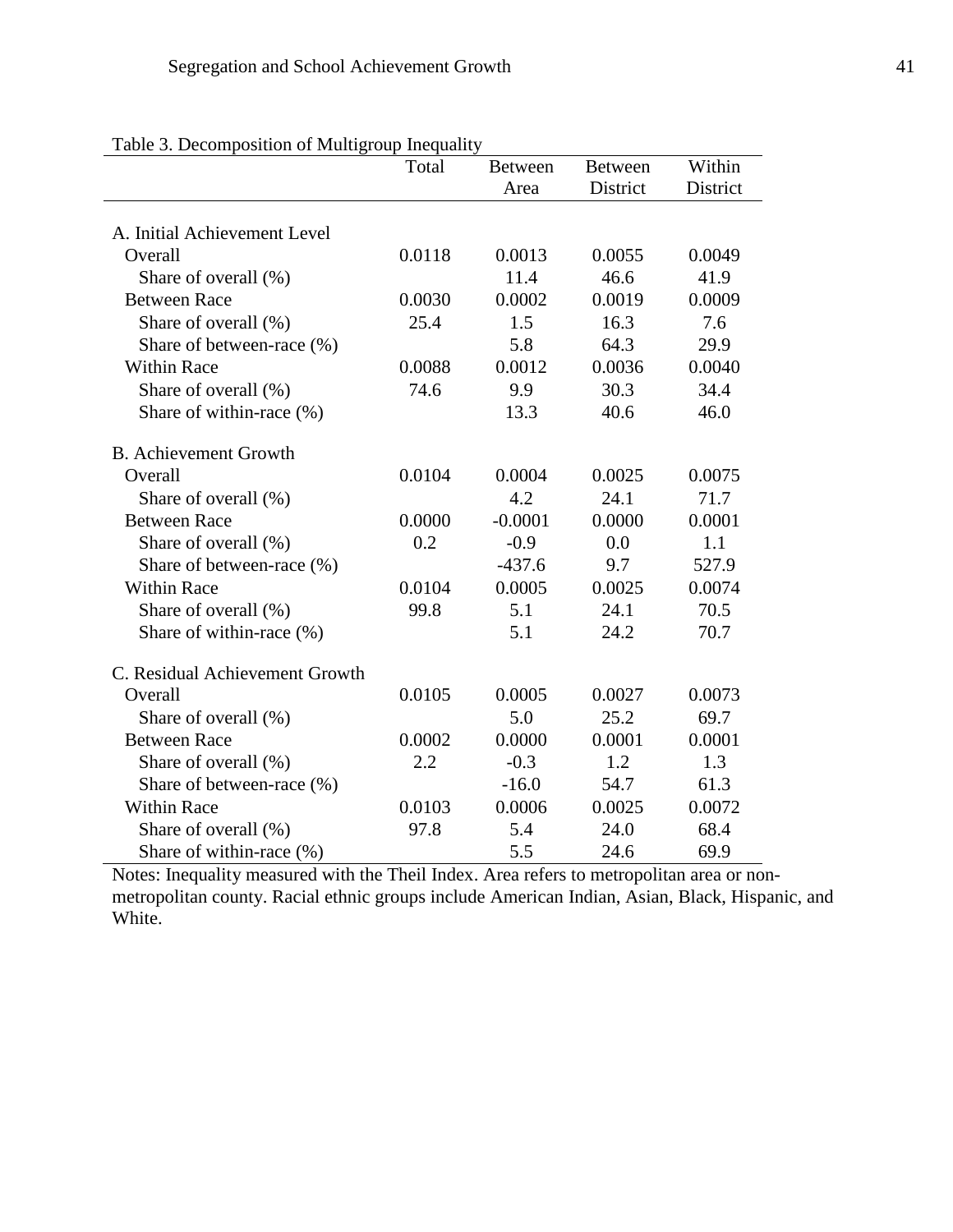

Figure 1. Observed Scores and Estimated Aggregate Growth Trajectory for Two Schools

Notes: Points represent observed achievement scores. Grey lines connect multiple achievement scores for each cohort; cohorts are labeled by their second grade year. Black lines represent the school average growth trajectory, estimated as detailed in the Supplementary Materials.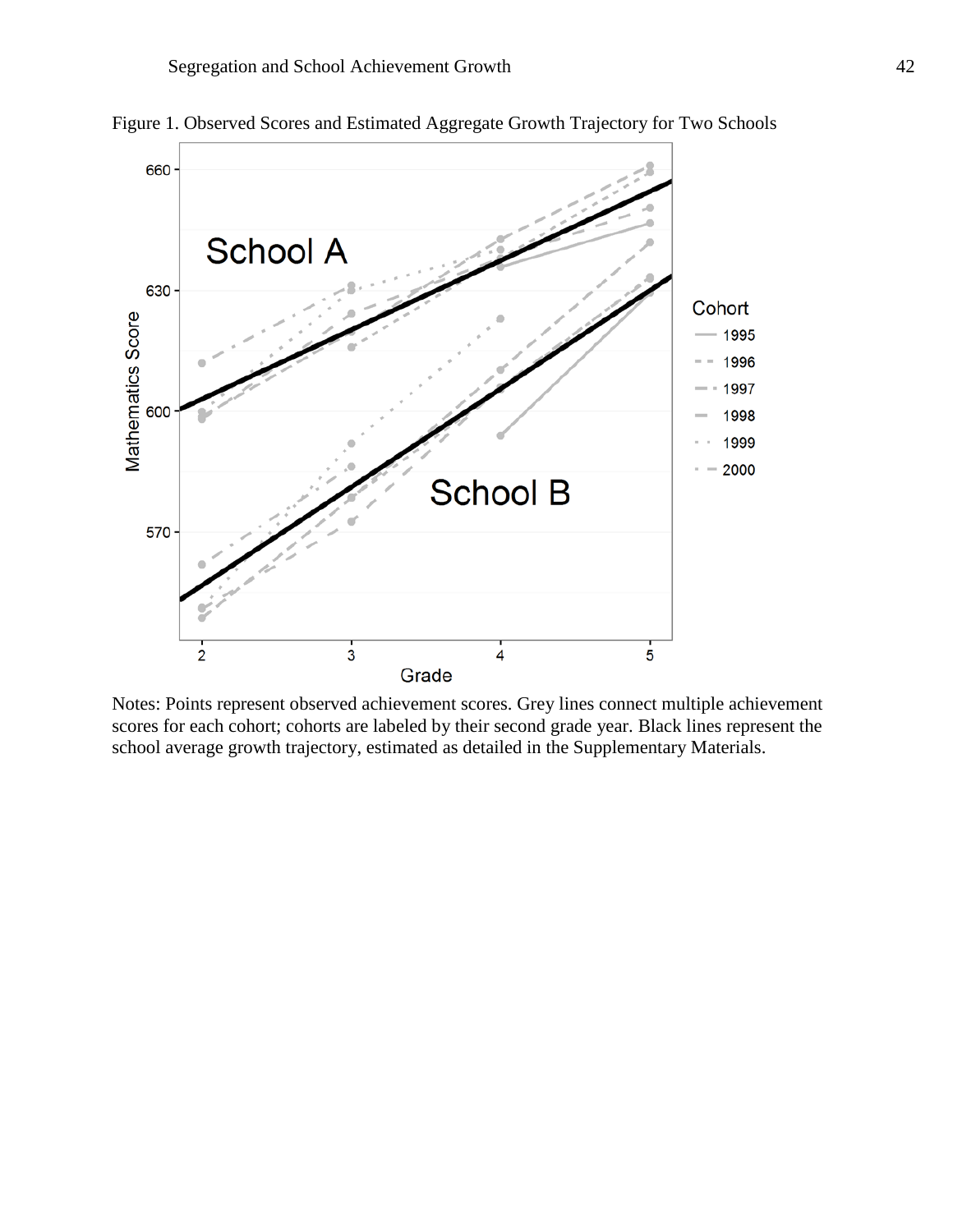



Note: Each variable is rescaled to units of average yearly growth and to have a mean value of zero.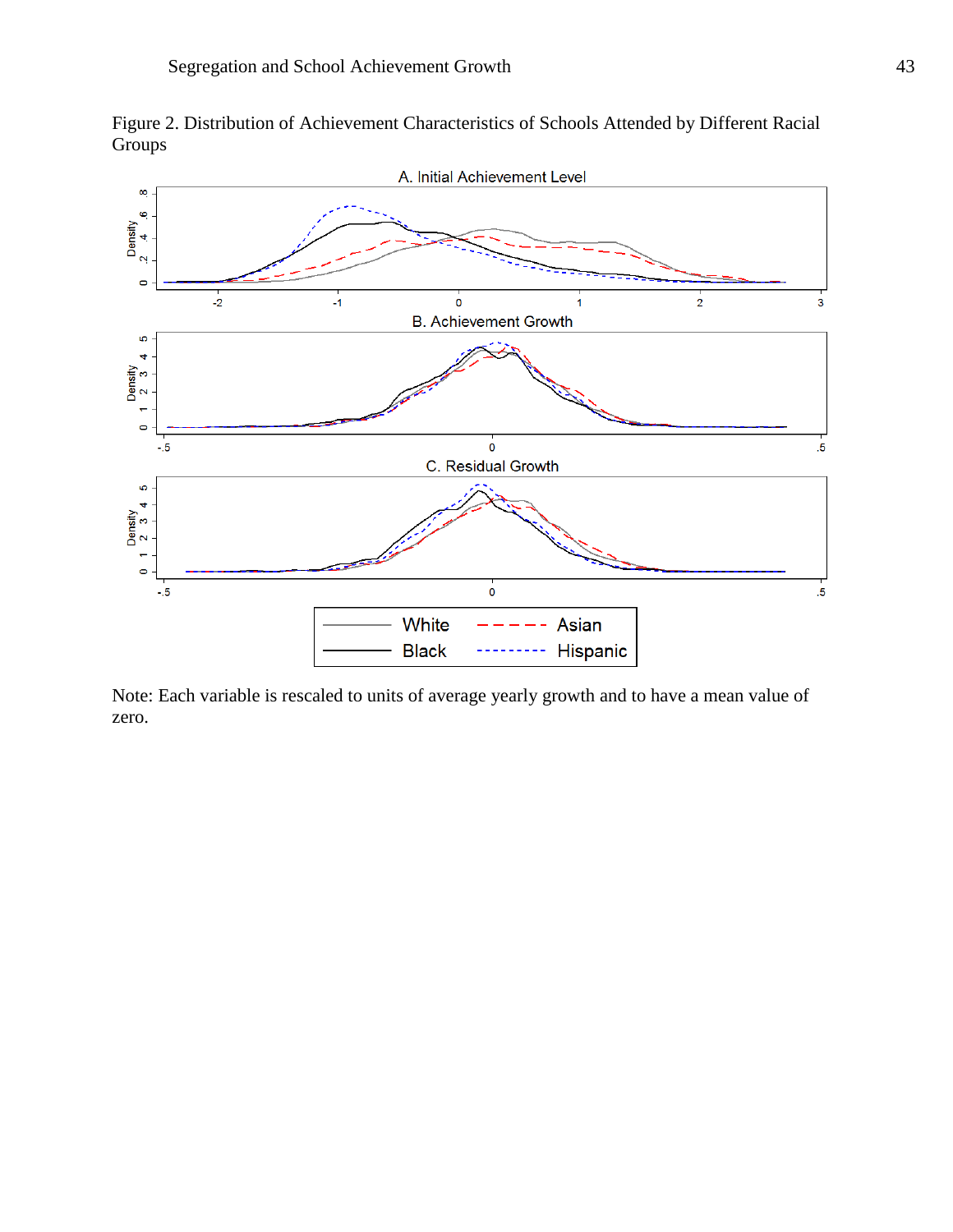

Figure 3. Summary of Decompositions of School Quality Within and Between Groups

FRL = Eligibility for Free or Reduced Price Lunch Notes: White bars and listed percentages reflect the total share of inequality between (left panels) and within (right panels) groups. The level inequalities (filled bars) sum to this overall value. The top panels summarize the Multigroup decompositions reported in Table 3.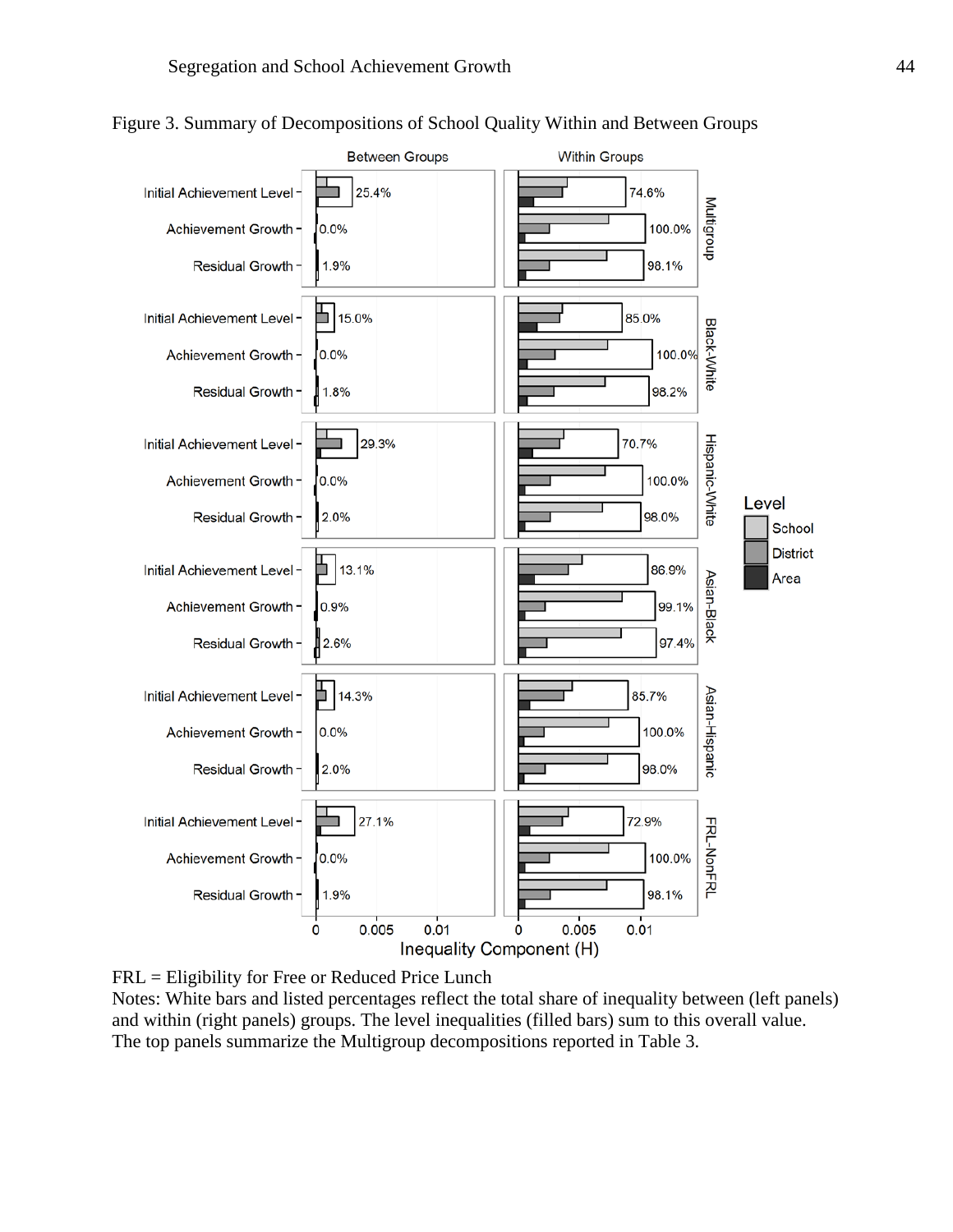## Supplement A. Achievement Growth Model and School Quality Estimates

#### **Data Structure**

Growth models are based on achievement trajectory information for student cohorts within schools. The achievement data by year provide multiple observations for six cohorts of students, represented in Table A1: the second grade classes of 1995 to 2000. We conduct growth analyses of all schools with sufficient achievement information. These data include approximately 53,000 school-year-grade aggregate mathematics scores for over 15,000 student cohorts in 4,435 schools (this number is larger than our analytic sample because not all schools are represented in other sources, but we use all available data to construct school quality measures). On average, growth models are based on 5.9 cohorts per school and 3.0 observations per cohort.

#### **Main Growth Model Specification**

The measures of school quality we report are based on the 3-level (cohort-year, cohort, and school) random effects growth model represented in Figure A1. In this model, observed grade-level achievement at any point in time is modeled as a function of initial achievement (the intercept term,  $\pi_0$ ), linear growth from grade to grade (the slope term,  $\pi_1$ ), and a flexible secular trend over time (the vector of year coefficients,  $\pi_2$ ), which accounts for increasing achievement overall during this period. The achievement intercept, representing initial achievement in grade 2, varies randomly by cohort within schools  $(u_{0c})$  and by school  $(u_{00s})$ . The achievement slope, representing yearly growth, also varies randomly at the school-level  $(u_{10s})$ . All variance terms are parameterized as mean zero normally distributed random variables, and we allow the school-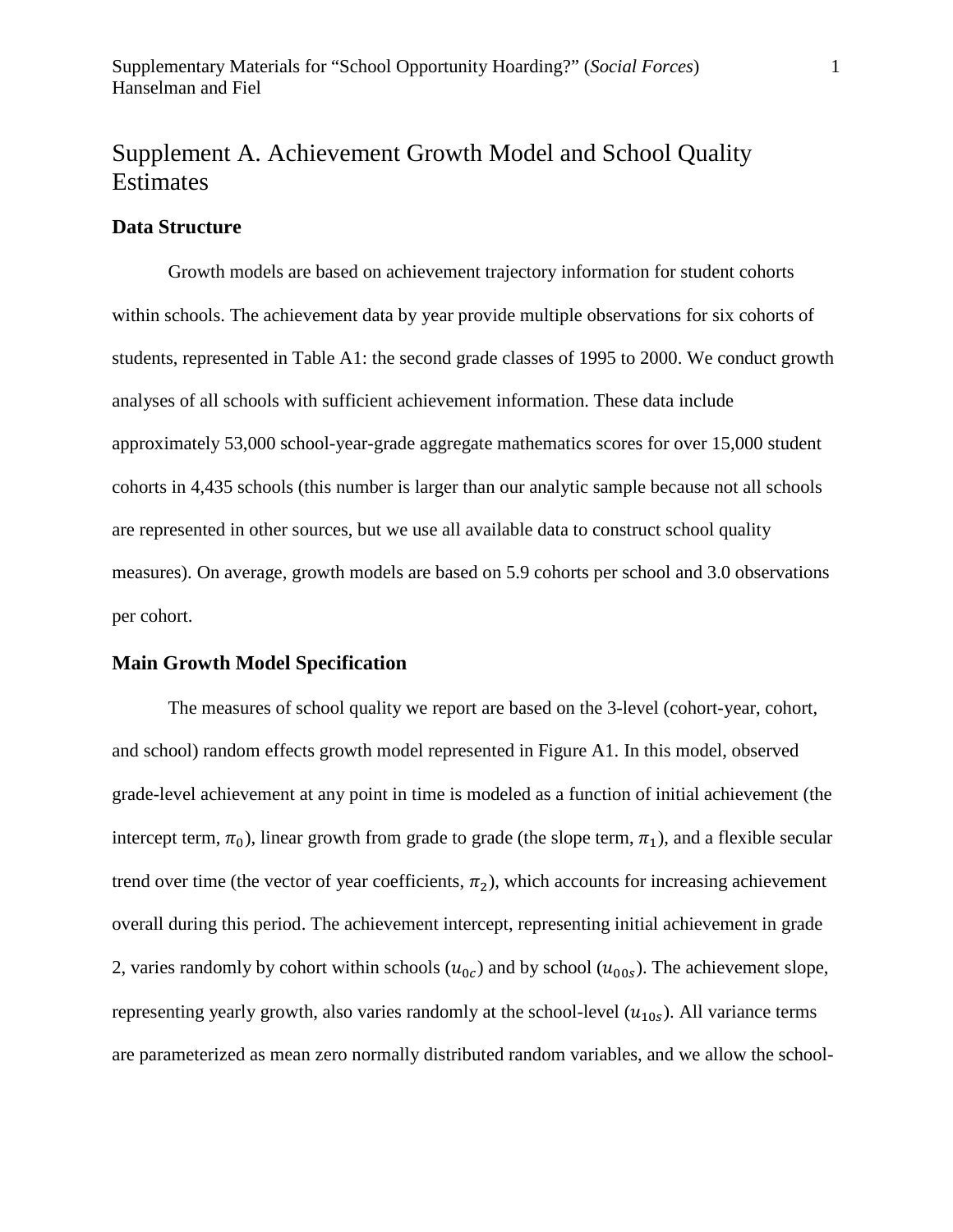#### Supplementary Materials for "School Opportunity Hoarding?" (*Social Forces*) 2 Hanselman and Fiel

level random intercepts and slopes to be correlated with one another to allow for a systematic relationship between starting points and growth trajectories.

Based on the estimated parameters of this model, we calculate two school characteristics: (1) *average initial achievement* in 2<sup>nd</sup> grade ( $\hat{\gamma}_{000} + \hat{u}_{00s}$ ) and (2) *average yearly achievement growth* from 2<sup>nd</sup> to 5<sup>th</sup> grade ( $\hat{v}_{100} + \hat{u}_{10s}$ ). For the random components ( $\hat{u}_{00s}$  and  $\hat{u}_{10s}$ ), we calculate the Empirical Bayes or best linear unbiased predictions of the school-specific values, which we add to the estimates of the non-varying parameters ( $\hat{\gamma}_{000}$  and  $\hat{\gamma}_{100}$ ). Figure A2 presents the distribution of predicted school initial achievement and growth in the sample. The modestly negative association between the two motivates our final measure of school quality, *residual achievement growth*, which compares school growth only relative to schools with comparable initial achievement. To construct residual achievement growth, we calculate the average growth for each decile of the initial achievement measure, and subtract this value from the observed growth for each school.

#### **Growth Model Specifications**

As represented in Figure A1, our preferred estimates of school average achievement trajectories are based on a parsimonious linear growth model. Table A2 presents the estimates from this model (in Model 3) as well as those from a sequence of alternate specifications.

Models 1 and 2 partition the overall variance in all cohort achievement scores occurring between schools, within schools between cohorts, and within cohorts over time. Approximately 29% (332.4 / (332.4 + 0 + 828.8)) of the unconditional variance in mean yearly achievement scores (Model 1) is between schools, while  $71\%$  (828.8 / (332.4 + 0 + 828.8)) is within cohorts, and there is little systematic variation between different cohorts within schools. Model 2, which adds indicator variables for each year (relative to the omitted category of 1997), demonstrates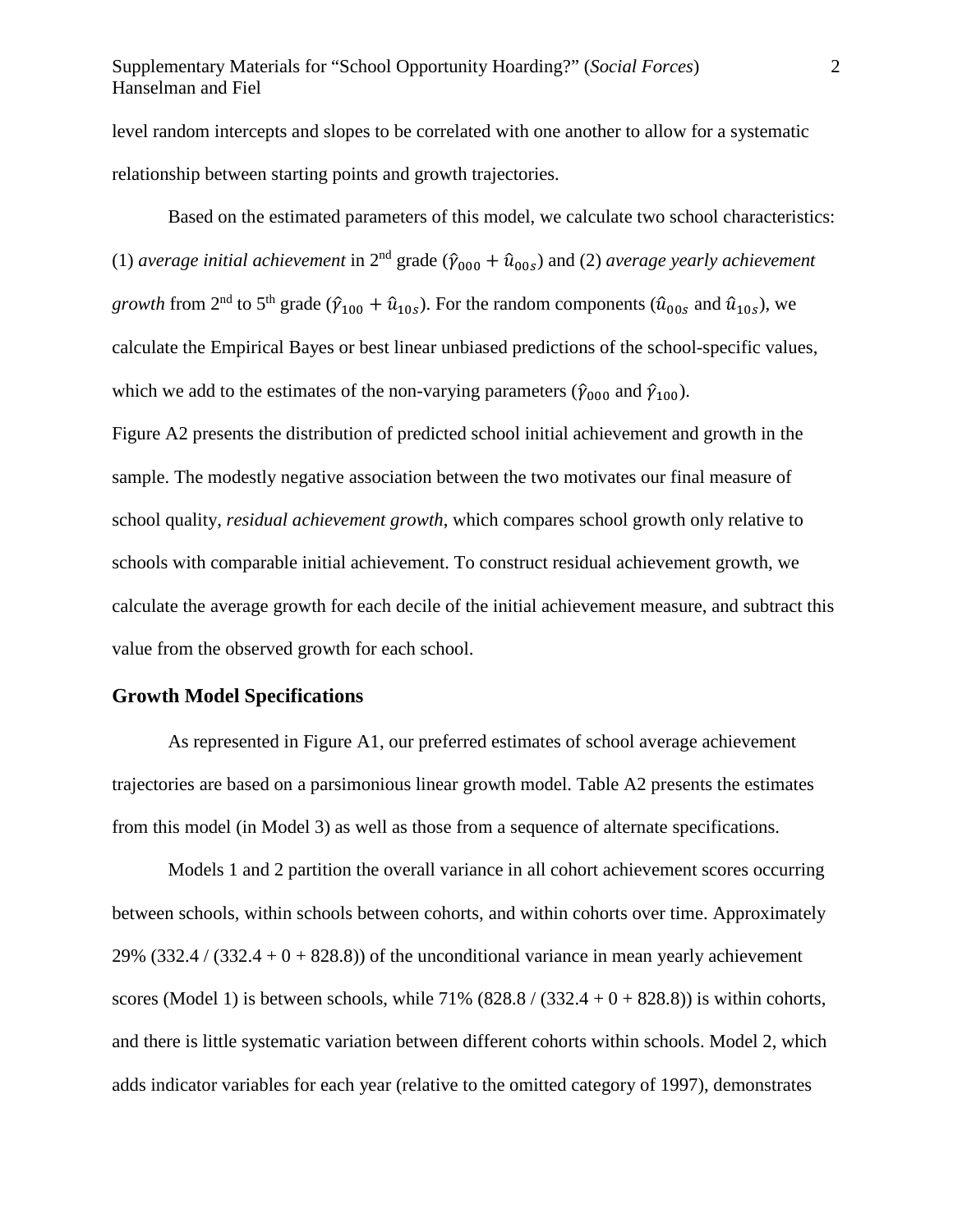## Supplementary Materials for "School Opportunity Hoarding?" (*Social Forces*) 3 Hanselman and Fiel

that scores increased substantially over time; this likely reflects both rising achievement and test familiarity effects. It is important to take this secular trend into account when characterizing student achievement. Net of the time trend, between-cohort variation is particularly pronounced, which is an artifact of the unbalanced cohort panel: early cohorts are observed only in later (higher-achieving) grades, while later cohorts are observed in earlier (lower-achieving) grades.

Model 3 presents estimates of the preferred growth curve model, which is linear with respect to grade level, with the grade variable coded so that the intercept reflects grade 2. The average cohort in an average school has a mean mathematics score of 568.9 in second grade (this estimate applies to the omitted year 1997) and achievement grows by 22.5 points on average in each subsequent grade. Not surprisingly, the inclusion of the grade-level growth trend explains virtually all of the within-school between-cohort variation in mean achievement scores in Model  $2(99\% = (1709.2 - 10.3)/1709.2)$ . Notably, most of the residual variation in observed test scores occurs between schools  $(83\% = (370.2 / (370.2 + 10.3 + 67.9)))$ , which indicates the importance of between-school variation in these data. Recall that observations are grade-year mean scores, so the undoubtedly larger variation in individual achievement that exists within a cohort at any point in time are omitted from these models. However, the large between-school variation in achievement levels relative to between-cohort differences within schools implies that school differences are robust over time.

The remaining models in Table A1 present estimates for two more complex growth model specifications: estimates from the quadratic specification (Model 4) imply a slight deceleration of growth over time, but those from the non-parametric specification (Model 5) imply more idiosyncratic variation in grade-specific growth, with largest gains from grade 2 to 3 and smallest in grades 3 to 4. On the whole, however, neither alternate specification deviates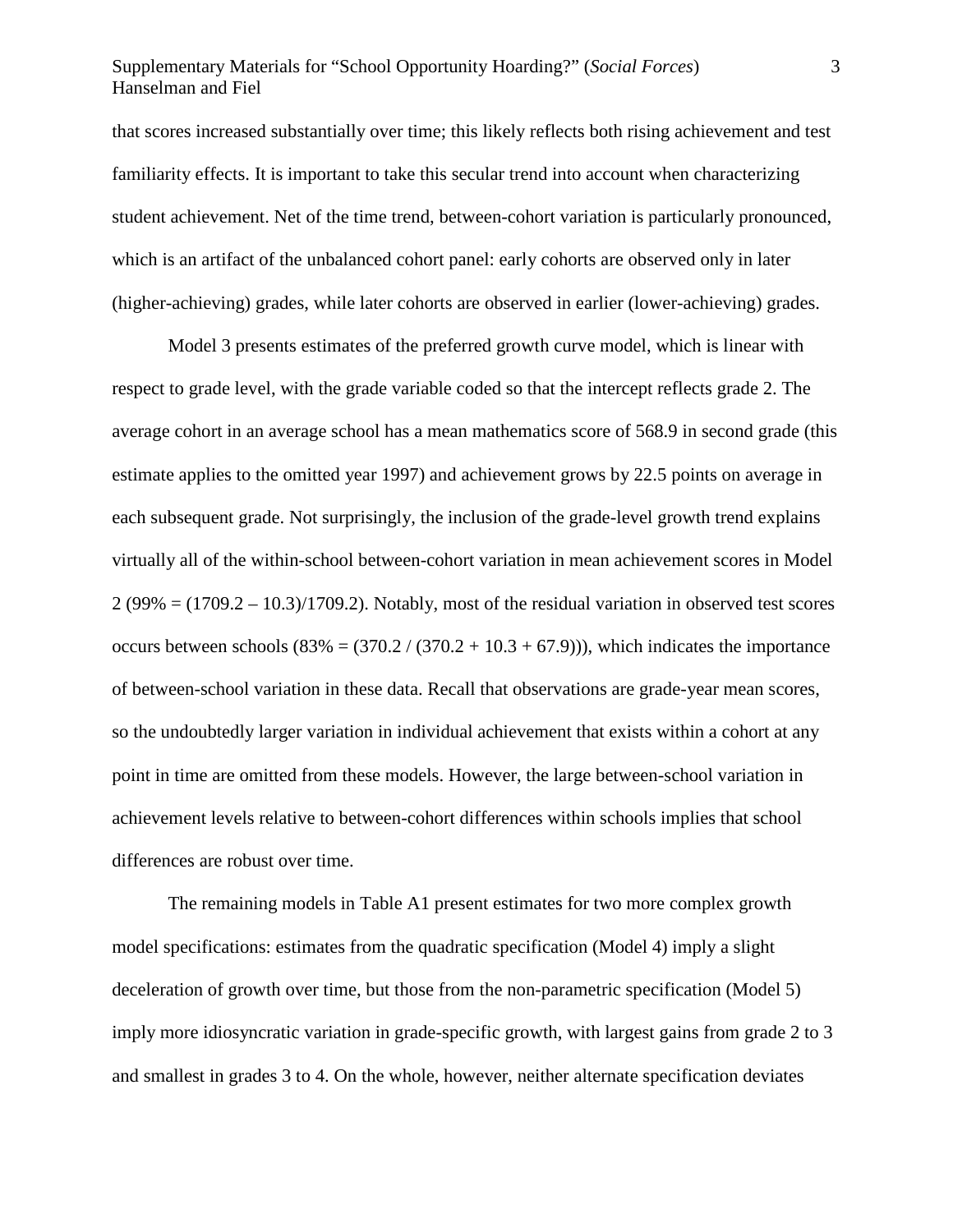#### Supplementary Materials for "School Opportunity Hoarding?" (*Social Forces*) 4 Hanselman and Fiel

substantially from linear growth on average, as reflected by the mean predicted values presented in Figure A3. Given the similarity among specifications, we select the linear version as the most parsimonious. It is substantively and practically simplest to describe growth trajectories in terms of two key parameters: intercept (initial achievement) and slope (yearly growth).

#### **School-level Variation in Growth**

Having selected the parsimonious linear growth model, we next assess variation in growth trajectories between schools and/or cohorts within schools. Table A3 presents the estimates from several varying slope specifications of average mathematics achievement growth. Model 1 presents a random intercept model (replicating Model 3 from Table A2). Model 2 allows the grade slope to vary across schools. The estimated variance in yearly growth between schools is 7.4; this variation is statistically significant and substantively meaningful. The difference in expected yearly learning between a school one standard deviation below the mean and another one standard deviation above the mean is 5.5 (sqrt(7.434)  $*$  2), compared to average yearly growth of 22.5 points. The estimates from Model 2 show a negative correlation between school initial achievement level and yearly growth (correlation  $= -0.24$ ), suggesting that measured growth tends to be higher for the lowest achieving schools but that the two growth parameters vary largely independently.

In contrast, we find little evidence of variation in achievement growth between cohorts within schools. Slope variation between cohorts overall (Model 3), which includes variation between schools since there is no separate school parameter, is estimated to be about as large as between school variation alone (7.7 vs. 7.4). Moreover, cohort-level variation in growth is highly negatively correlated with initial achievement (correlation = -0.87), implying little distinguishable slope variation separate from starting scores. This interpretation is supported by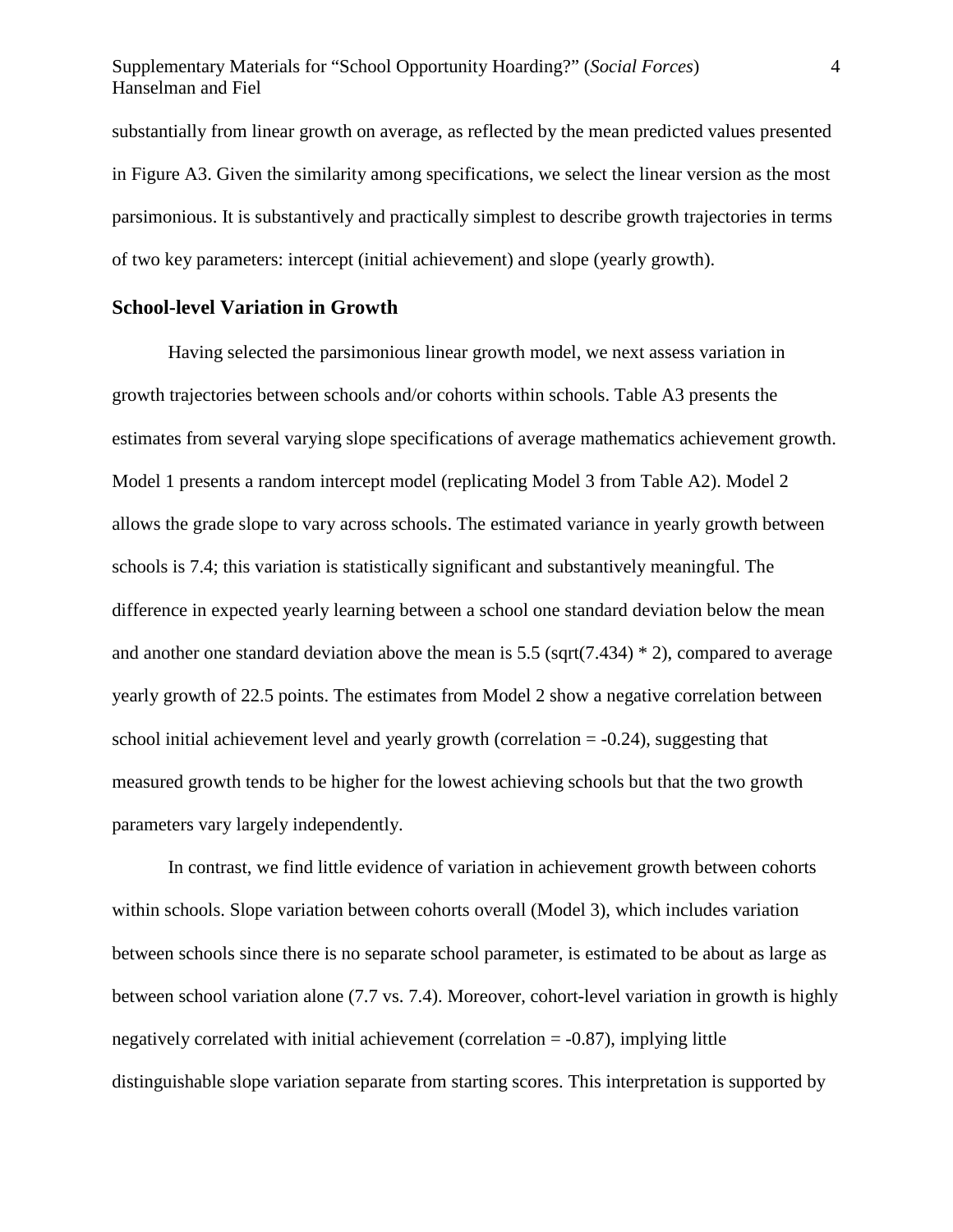## Supplementary Materials for "School Opportunity Hoarding?" (*Social Forces*) 5 Hanselman and Fiel

the results of a model that allows for varying achievement growth at the school and cohort level simultaneously (Model 4). These results show that almost all of the variation in growth slopes occurs at the school level; after accounting for this variation, cohort-level slope variation is substantively negligible (0.5 points) and indistinguishable from variation in initial achievement levels (perfectly negatively correlated).

The main conclusion from the progression of models presented in Table A3 is that there is meaningful variation in achievement growth between schools, but not between cohorts within schools. Stated differently, between-school differences in achievement growth are meaningful and consistent for different cohorts of students over time. Combined with the variation in achievement levels discussed above, these results support the use of school-level achievement trajectories as measures of substantive differences in school experiences. As a result, we base our estimates of school-level initial achievement and growth on the model reported in Model 2 of Table A2.

#### **Assessing Potential Threats to Validity: Summer Learning and Student Churning**

The main limitation of this growth-based measure of school quality is that it may still reflect non-school influences on learning. Such influences are highlighted in the literature on summer learning, which distorts conclusions about school quality based on full-year learning (Downey et al. 2008; von Hippel 2009). However, such distortions are not overly problematic for our assessment of the relative distribution of school quality. For one, biases in the growth quality measure due to summer learning—or any other confounder—are problematic only to the extent that they are systematically different for schools serving different student populations. Our analyses operate under the assumption that the achievement growth measure is comparable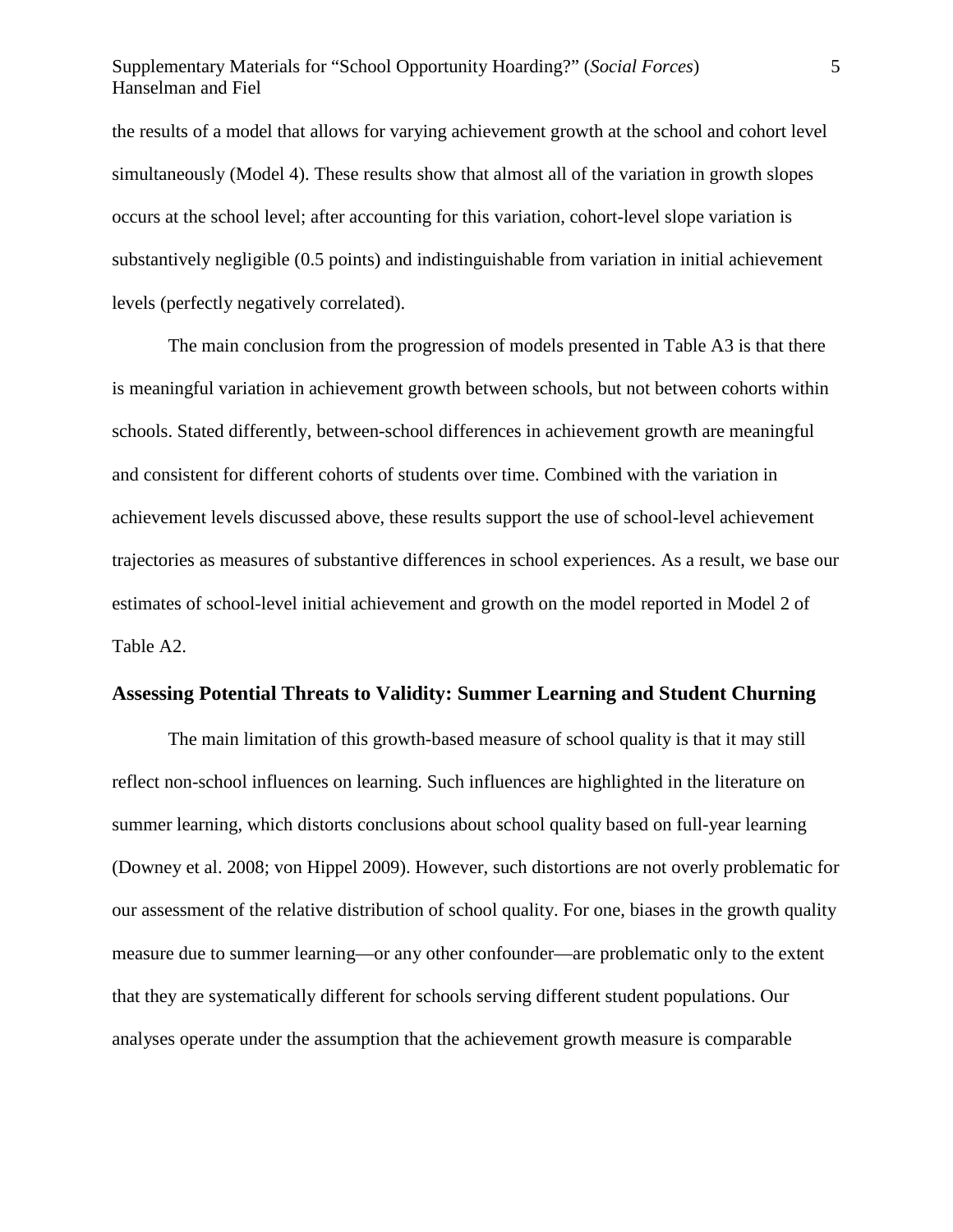## Supplementary Materials for "School Opportunity Hoarding?" (*Social Forces*) 6 Hanselman and Fiel

across schools with different student compositions. Stated differently, we assert that differential bias related to composition is negligible.

Although we cannot assess this assumption with our data, research on seasonal learning measures suggests that differential biases may be small. Downey et al. (2008, see Table 6) report the associations between school composition characteristics—free lunch eligibility and minority share—and different measures of average learning, including: *12-month growth* and an improved *impact* measure, which adjusts for out-of-school learning. The associations between social background and impact are similar to those for the conventional growth measure, and confidence intervals include the point estimates of the 12-month measure. This suggests that differential biases due to out of school learning related to student characteristics may not be large enough to change our conclusions about inequality. While this result partly reflects the lower statistical precision of the impact measure, it is consistent with overall evidence that both learning measures are clearly superior to absolute achievement despite trade-offs in precision (von Hippel 2009). We also mitigate biases due to out-of-school learning by adjusting for initial achievement level in our residual growth measure specification. Initial achievement is a proxy for non-school influences on achievement. By comparing schools within initial achievement categories, residual growth controls for the out-of-school differences that contribute to second grade achievement. In addition, to the extent that out-of-school bias remains, we expect it to work in the favor of the school opportunity hoarding hypothesis—lower summer learning rates among poor and minority students would make their schools appear worse than they actually are. Given our findings, such biases would not alter our main conclusions.

A related limitation of our growth-based measures is that aggregate gains may be influenced by student "churning." Churning entails students changing schools, entering or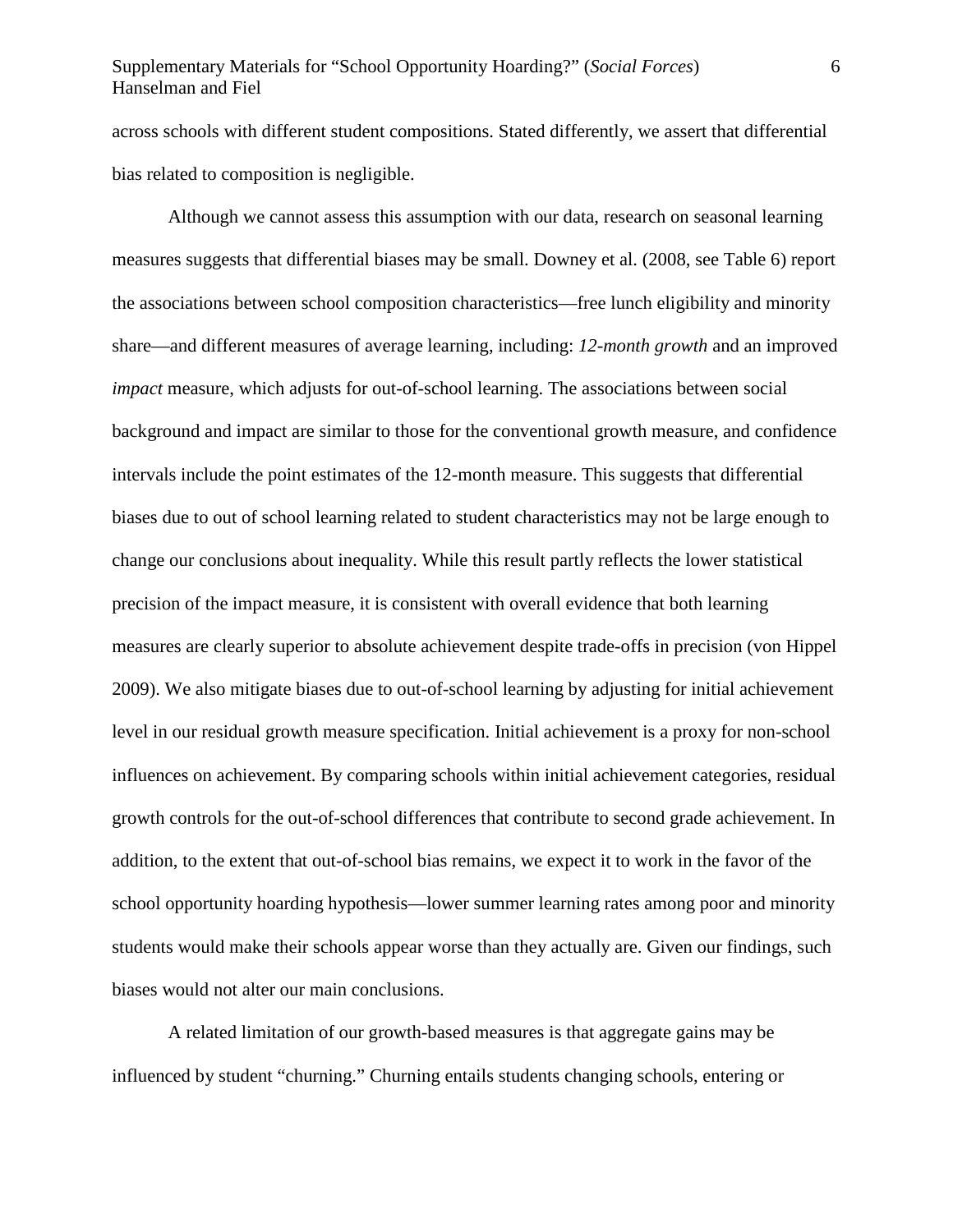## Supplementary Materials for "School Opportunity Hoarding?" (*Social Forces*) 7 Hanselman and Fiel

leaving public schools, or changing cohorts (via retention). This would distort a school's growth measure to the extent that the achievement of entering students is different than that of exiting students; these distortions will bias inferences about inequality if they are systematically related to school composition.

We cannot directly assess this bias without student-level data, but there are several reasons that it is likely a minor concern in our analyses. First, few students move schools in any given year, mathematically limiting potential impacts on aggregate measures. For instance, exits from elementary schools in Los Angeles just after the sample period were less than 10% per year (Dauter and Fuller 2016). Second, retention is most common in first grade, before students enter our cohorts, and it is much lower in subsequent grades (Warren, Hoffman, and Andrew 2014). Third, the net influences of churning on apparent growth are limited by the similarity of movers and stayers. We find that churning does very little to alter our cohorts' total enrollments or racial compositions across grades, and that these changes are weakly related to our growth-based measures of school quality. In any cohort, the cross-grade correlations of each racial/ethnic group's size and proportion of enrollment (across schools) are above .90 for all groups except American Indians, and most are above .95. The correlations between changes in any cohort's racial composition and school quality are never above .06 for growth and never above .10 for residual growth.

To the extent that churning does distort our growth-based measures, we expect our analyses to overestimate racial inequality in favor of the opportunity hoarding hypothesis. Theory predicts that advantaged groups with higher-achieving students will sort into higherquality schools, which would amplify racial disparities. In our data, the only significant correlations between changes in cohort composition and growth indicate that Hispanic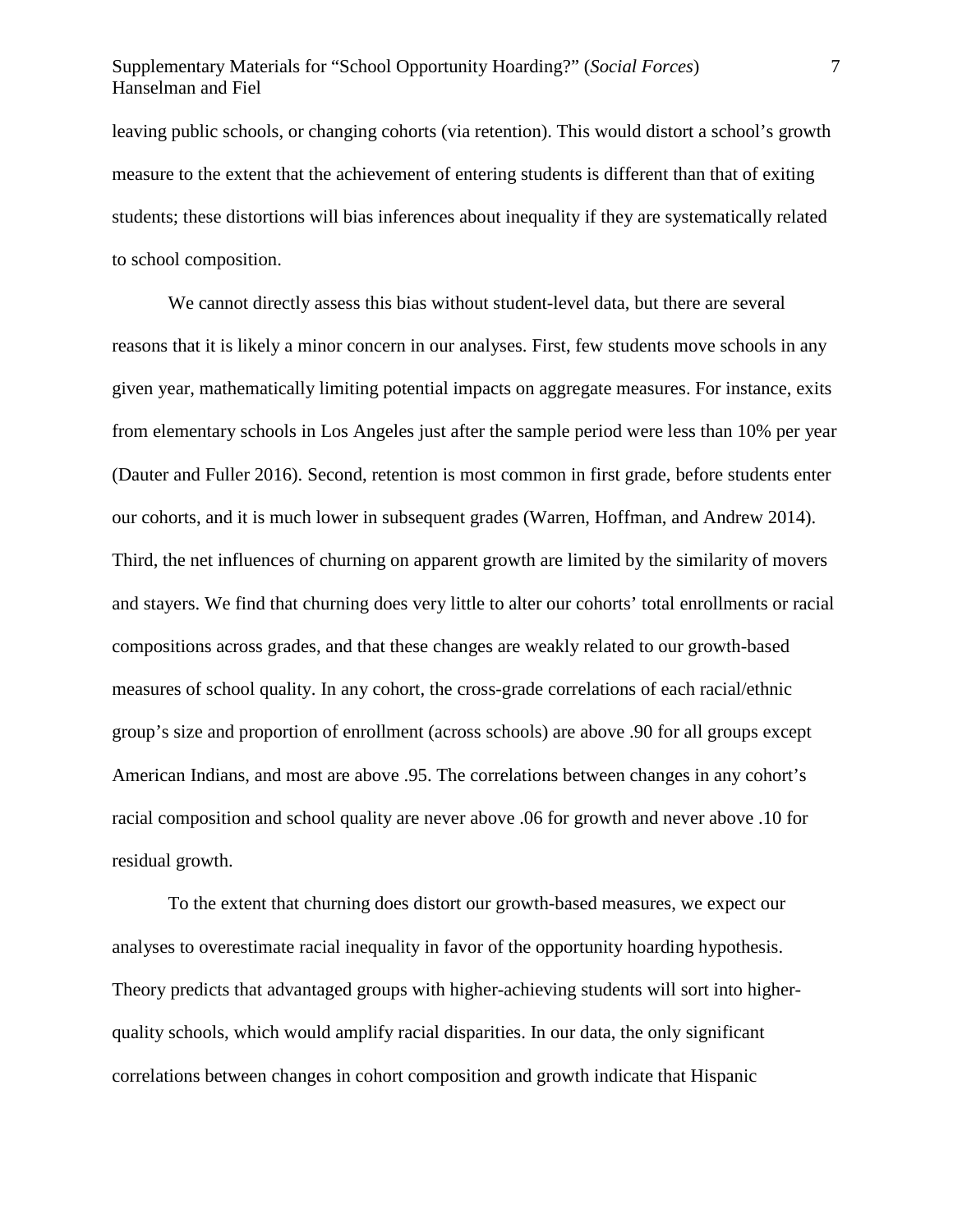enrollment shares declined in high-growth schools  $(r = -.04)$ , whereas Asian enrollment

increased in high-growth schools (.06). Since some of the learning observed in advantaged

schools may be related to influxes of higher-achieving students, our analyses may overstate

advantaged groups' (e.g., Asians) access to school growth. Nonetheless, we expect this to be a

minor problem given the weak correlations.

### **Citations**

- Dauter, Luke and Bruce Fuller. 2016. "Student Movement in Social Context The Influence of Time, Peers, and Place." *American Educational Research Journal* 53(1):33–70.
- Downey, Douglas B., Paul T. von Hippel, and Melanie Hughes. 2008. "Are 'Failing' Schools Really Failing? Using Seasonal Comparison to Evaluate School Effectiveness."
- von Hippel, Paul. 2009. "Achievement, Learning, and Seasonal Impact as Measures of School Effectiveness: It's Better to Be Valid than Reliable." *School Effectiveness and School Improvement* 20(2):187–213.
- Warren, John Robert, Emily Hoffman, and Megan Andrew. 2014. "Patterns and Trends in Grade Retention Rates in the United States, 1995–2010." *Educational Researcher* 43(9):433– 43.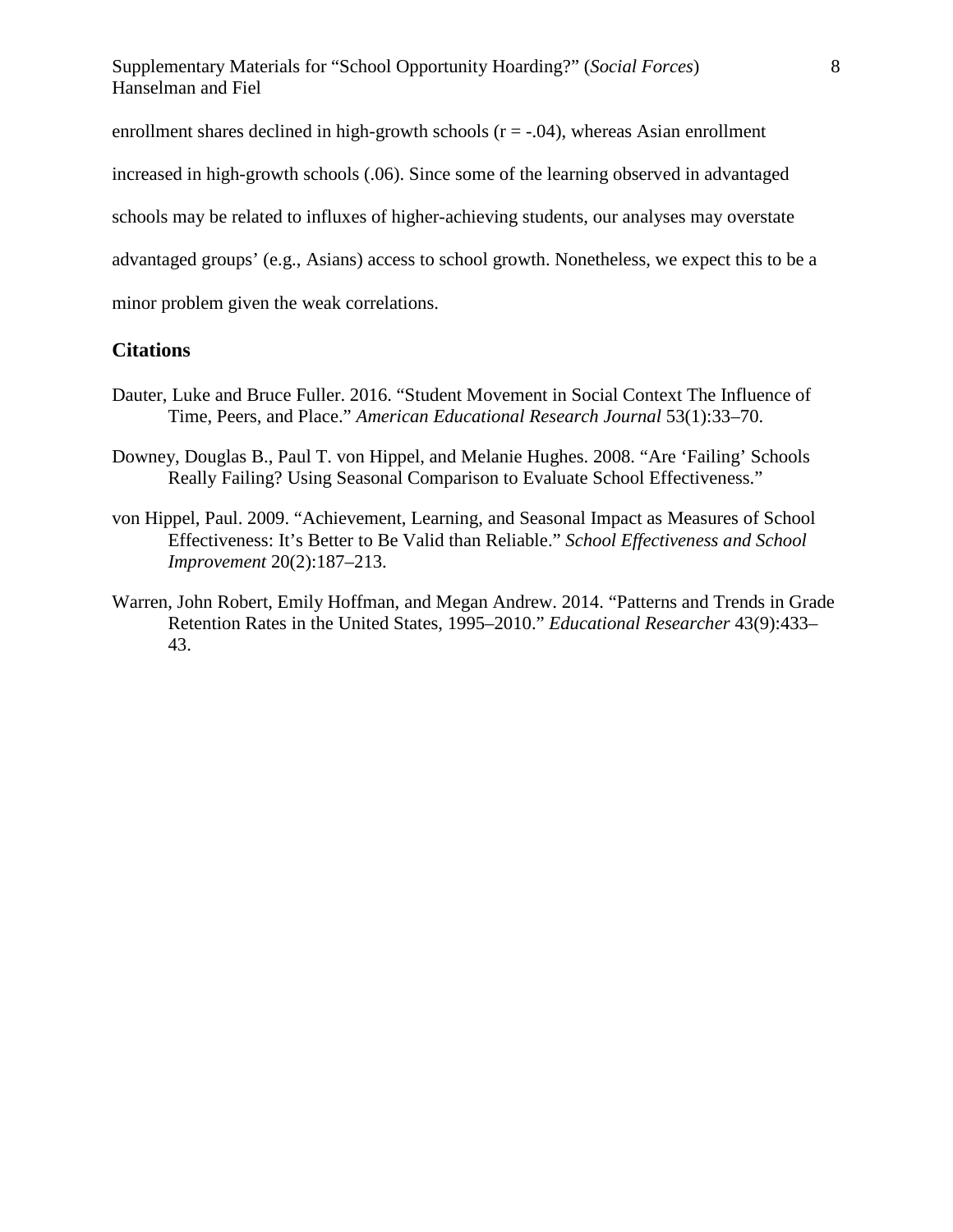## **Tables**

| raore Tri. Conoras representeu in une aggregate aeme centem untu |          |          |          |          |  |  |  |
|------------------------------------------------------------------|----------|----------|----------|----------|--|--|--|
| Year                                                             | Grade 2  | Grade 3  | Grade 4  | Grade 5  |  |  |  |
| 1997                                                             | Cohort 3 | Cohort 2 | Cohort 1 |          |  |  |  |
|                                                                  | [1997]   | [1996]   | [1995]   |          |  |  |  |
| 1998                                                             | Cohort 4 | Cohort 3 | Cohort 2 | Cohort 1 |  |  |  |
|                                                                  | [1998]   | [1997]   | [1996]   | [1995]   |  |  |  |
| 1999                                                             | Cohort 5 | Cohort 4 | Cohort 3 | Cohort 2 |  |  |  |
|                                                                  | [1999]   | [1998]   | [1997]   | [1996]   |  |  |  |
| 2000                                                             | Cohort 6 | Cohort 5 | Cohort 4 | Cohort 3 |  |  |  |
|                                                                  | [2000]   | [1999]   | [1998]   | [1997]   |  |  |  |
| 2001                                                             |          | Cohort 6 | Cohort 5 | Cohort 4 |  |  |  |
|                                                                  |          | [2000]   | [1999]   | [1998]   |  |  |  |

Table A1. Cohorts represented in the aggregate achievement data

Note: Year in brackets is 2nd grade year.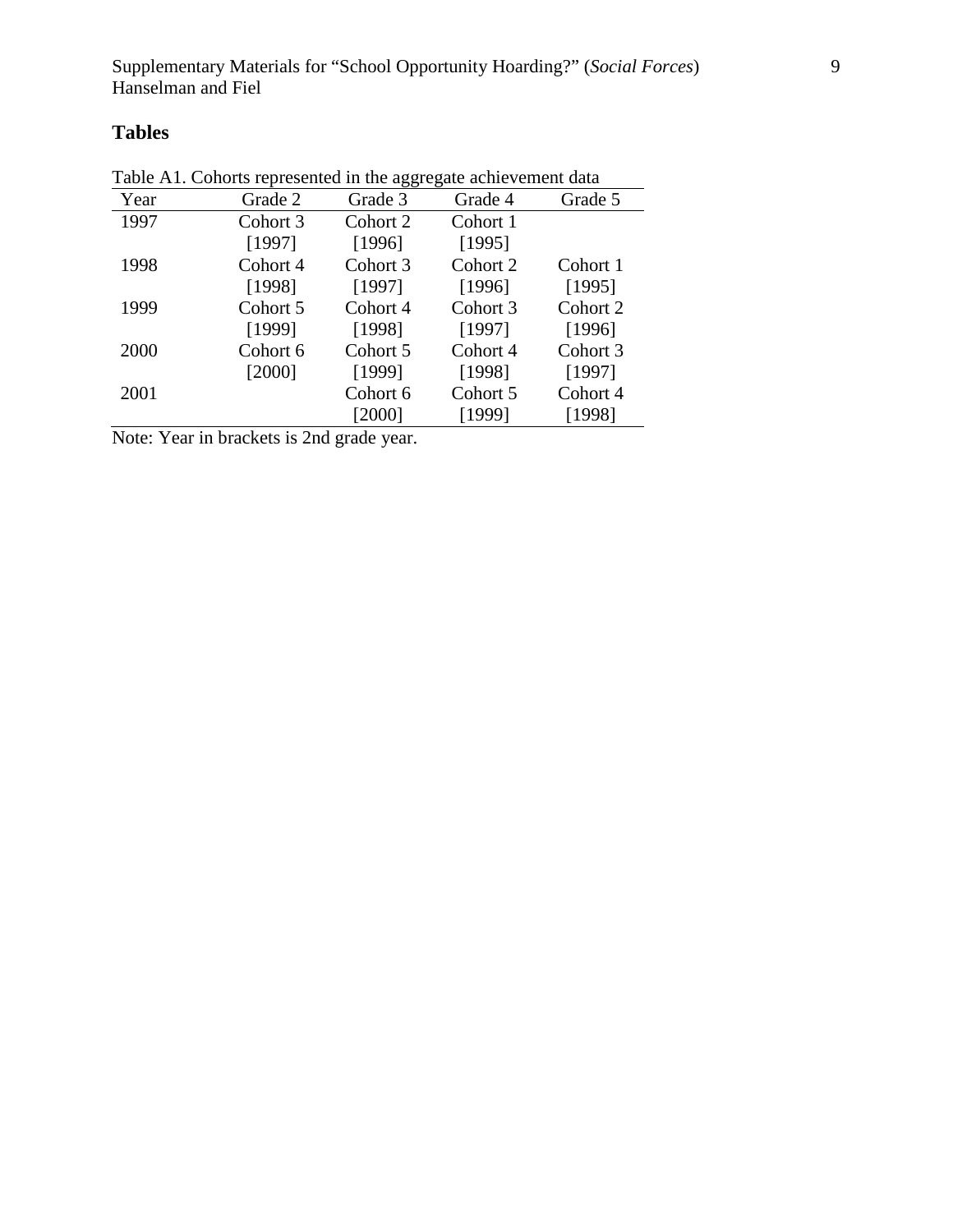## Supplementary Materials for "School Opportunity Hoarding?" (*Social Forces*) 10 Hanselman and Fiel

Table A2. Estimates from Multilevel Models of Mean Mathematics Achievement

| Model                | (1)            | (2)      | (3)      | (4)       | (5)      |
|----------------------|----------------|----------|----------|-----------|----------|
| Grade(a)             |                |          | $22.52*$ | 26.67*    |          |
|                      |                |          | (0.0308) | (0.0931)  |          |
| Grade Squared(a)     |                |          |          | $-1.383*$ |          |
|                      |                |          |          | (0.0293)  |          |
| Grade Categories (2) |                |          |          |           |          |
| omitted)             |                |          |          |           |          |
| 3                    |                |          |          |           | 27.15*   |
|                      |                |          |          |           | (0.0834) |
| $\overline{4}$       |                |          |          |           | 47.13*   |
|                      |                |          |          |           | (0.0860) |
| 5                    |                |          |          |           | 68.75*   |
|                      |                |          |          |           | (0.0966) |
| Year (1997 omitted)  |                |          |          |           |          |
| 1998                 |                | 29.14*   | 6.985*   | $7.430*$  | $7.227*$ |
|                      |                | (0.0976) | (0.0974) | (0.0960)  | (0.0950) |
| 1999                 |                | 58.02*   | 14.07*   | 14.56*    | 14.35*   |
|                      |                | (0.107)  | (0.100)  | (0.0990)  | (0.0982) |
| 2000                 |                | 83.21*   | $17.63*$ | 18.07*    | 17.85*   |
|                      |                | (0.119)  | (0.103)  | (0.102)   | (0.101)  |
| 2001                 |                | 109.4*   | 21.78*   | 21.77*    | 21.34*   |
|                      |                | (0.134)  | (0.116)  | (0.115)   | (0.115)  |
| Intercept            | $615.1*$       | 559.1*   | 568.9*   | 567.1*    | 566.7*   |
|                      | (0.290)        | (0.300)  | (0.297)  | (0.299)   | (0.299)  |
| Variance Components  |                |          |          |           |          |
| School               | 332.4*         | 85.55*   | 370.2*   | 370.1*    | 370.1*   |
|                      | (8.014)        | (8.424)  | (7.902)  | (7.900)   | (7.901)  |
| Cohort               | $0.000*$       | 1709.2*  | $10.26*$ | 11.36*    | $12.21*$ |
|                      | (0.000)        | (16.78)  | (0.362)  | (0.363)   | (0.364)  |
| Residual             | 828.8*         | $67.42*$ | 67.92*   | 65.09*    | 63.36*   |
|                      | (4.280)        | (0.419)  | (0.422)  | (0.404)   | (0.394)  |
|                      |                |          |          |           |          |
| Observations         | 79537          | 79537    | 79537    | 79537     | 79537    |
| Cohorts              | 26857          | 26857    | 26857    | 26857     | 26857    |
| Schools              | 4540           | 4540     | 4540     | 4540      | 4540     |
| Log Likelihood       | -384803.9      |          |          |           |          |
|                      |                | 338494.8 | 294996.7 | 293908.4  | 293278.2 |
| Parameters           | $\overline{4}$ | 9        | 10       | 11        | 13       |
| <b>AIC</b>           | 769615.7       | 677005.7 | 590011.4 | 587836.8  | 586578.3 |
| <b>BIC</b>           | 769652.9       | 677080.0 | 590095.0 | 587929.7  | 586680.5 |

 $*$  p $< 05$ 

(a) Grade variable rescaled relative to grade 2 ( $0 =$  grade 2,  $1 =$  grade 3, etc.) Standard errors in parentheses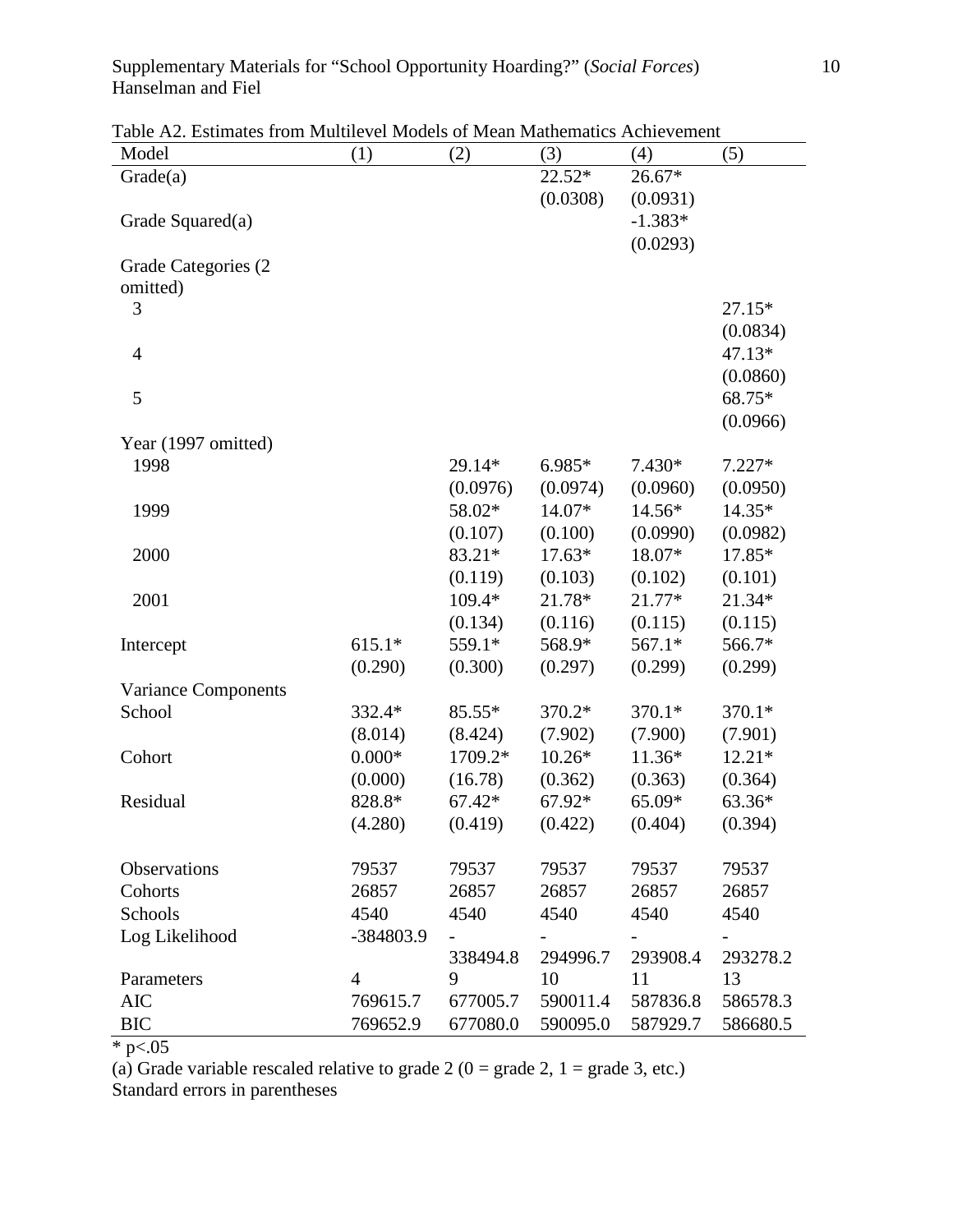| Model                         | (1)         | (2)         | (3)         | (4)         |
|-------------------------------|-------------|-------------|-------------|-------------|
| Grade(a)                      | $22.52*$    | $22.54*$    | 22.50*      | $22.52*$    |
|                               | (0.0308)    | (0.0502)    | (0.0339)    | (0.0500)    |
| Intercept                     | 523.9*      | 523.9*      | 524.0*      | 524.0*      |
|                               | (0.308)     | (0.341)     | (0.314)     | (0.340)     |
| School Level                  |             |             |             |             |
| Intercept                     | 370.2*      | 391.6*      | 371.3*      | 390.5*      |
|                               | (7.902)     | (8.510)     | (7.923)     | (8.521)     |
| Grade                         |             | 7.434*      |             | 7.304*      |
|                               |             | (0.226)     |             | (0.226)     |
| Correlation(Intercept, Grade) |             | $-0.236*$   |             | $-0.226*$   |
|                               |             | (0.0170)    |             | (0.0172)    |
| <b>Cohort Level</b>           |             |             |             |             |
| Intercept                     | $10.26*$    | 12.75*      | $41.11*$    | 21.16*      |
|                               | (0.362)     | (0.362)     | (1.101)     | (0.746)     |
| Grade                         |             |             | 7.738*      | $0.452*$    |
|                               |             |             | (0.258)     | (0.0581)    |
| Correlation(Intercept, Grade) |             |             | $-0.871*$   | $-1.000$    |
|                               |             |             | (0.006)     | (0.000)     |
| Residual                      |             |             |             |             |
| Intercept                     | 67.92*      | 57.34*      | 57.74*      | 56.82*      |
|                               | (0.422)     | (0.376)     | (0.438)     | (0.371)     |
|                               |             |             |             |             |
| Observations                  | 79537       | 79537       | 79537       | 79537       |
| Cohorts                       | 26857       | 26857       | 26857       | 26857       |
| Schools                       | 4540        | 4540        | 4540        | 4540        |
| Log Likelihood                | $-294996.7$ | $-292847.7$ | $-294257.2$ | $-292727.5$ |
| Parameters                    | 10          | 12          | 12          | 14          |
| <b>AIC</b>                    | 590011.4    | 585717.4    | 588536.5    | 585481.1    |
| <b>BIC</b>                    | 590095.0    | 585819.5    | 588638.6    | 585601.8    |

Table A3. Estimates from Multilevel Models of Mean Mathematics Achievement with Varying Slopes

 $*$  p<.05

(a) Grade variable rescaled relative to grade 2 ( $0 =$  grade 2,  $1 =$  grade 3, etc.)

Standard errors in parentheses. All models include indicator variables for each year (1997 omitted).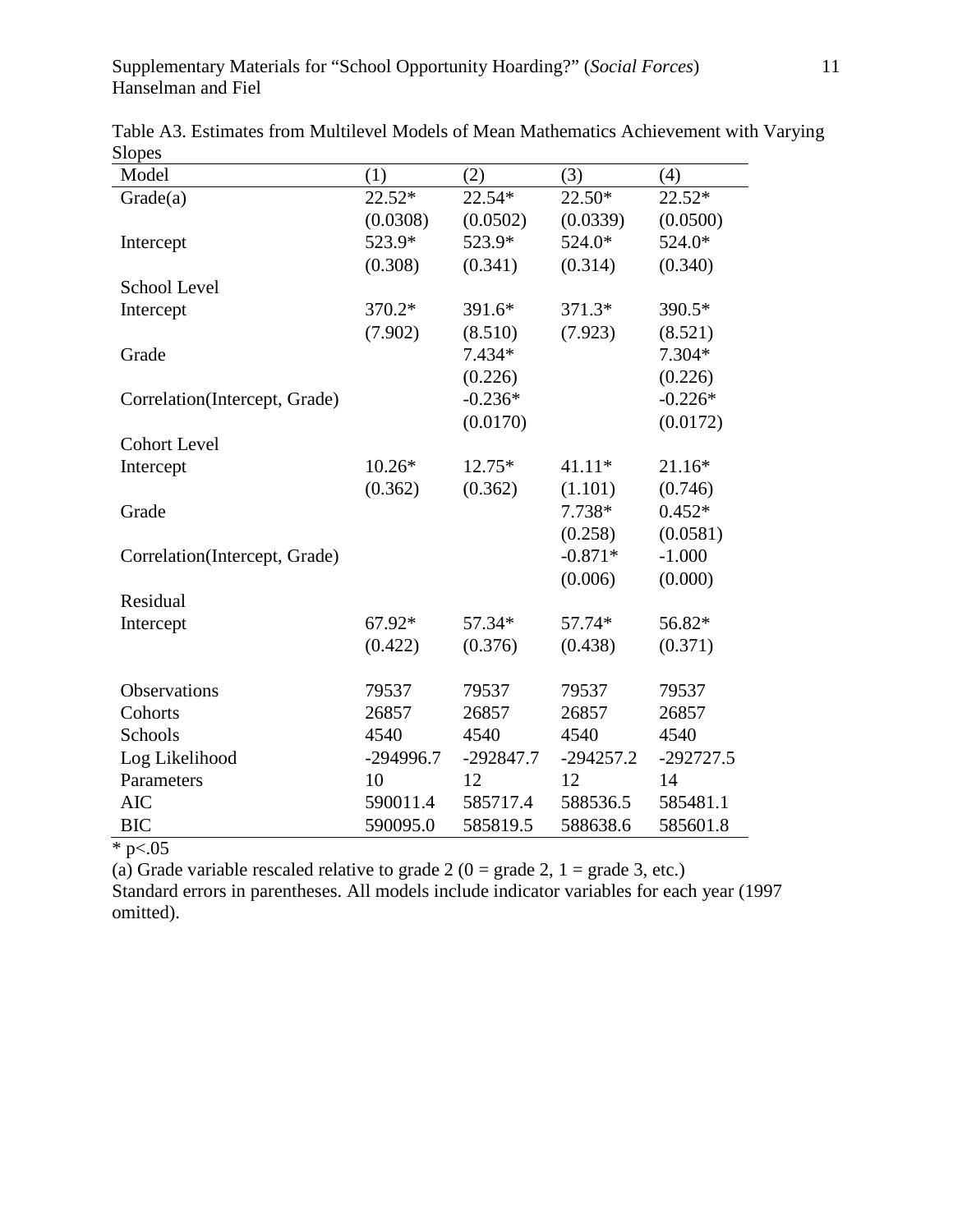## **Figures**

Figure A1. Multi-level Achievement Growth Model Level 1 (cohort-year):

$$
y_{sci} = \pi_0 + \pi_1(grade_{sci}) + \pi_2(year_{sci}) + \varepsilon_{sci}
$$

Level 2 (cohort):

 $\pi_0 = \beta_{00} + u_{0c}$  $\pi_1 = \beta_{10}$ 

Level 3 (school):

$$
\beta_{00} = \gamma_{000} + u_{00s}
$$

$$
\beta_{10} = \gamma_{100} + u_{10s}
$$

Variance Components:

$$
\varepsilon_{sci} \sim N(0, \sigma_{sci})
$$

$$
u_{0c} \sim N(0, \sigma_{0c})
$$

$$
u_{0s}
$$

$$
u_{1s}
$$

$$
v_{1s} \sim N\left(0, \frac{\sigma_{00s}}{\sigma_{01}} - \frac{\sigma_{01}}{\sigma_{10s}}\right)
$$

Note: s indexes schools, c indexes cohorts, and i indexes cohort-year observations

 $\overline{\mathcal{L}}$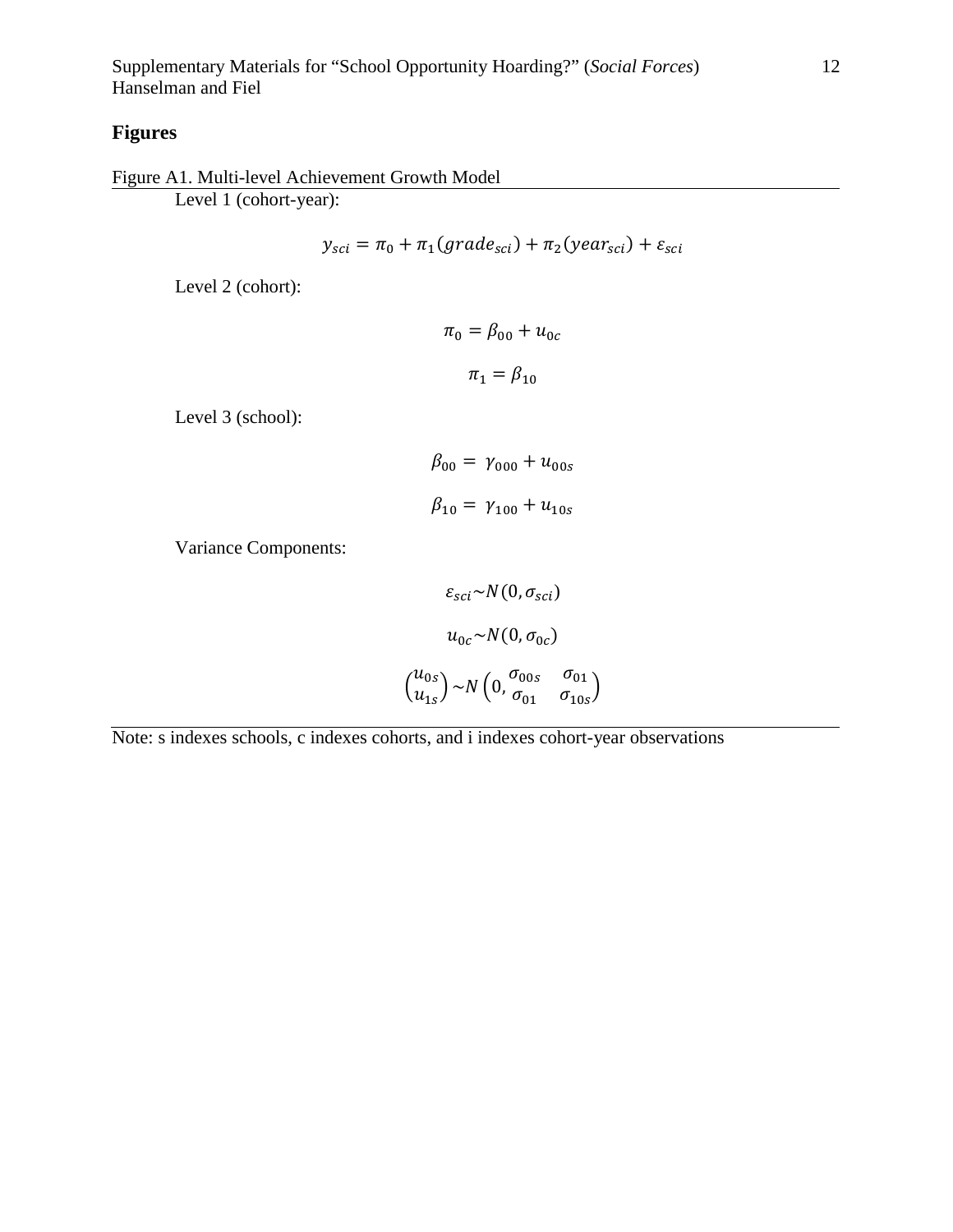Figure A2. Distributions of and Associations between Estimates of School Achievement Characteristics



Estimated School Achievement Initial Level and Growth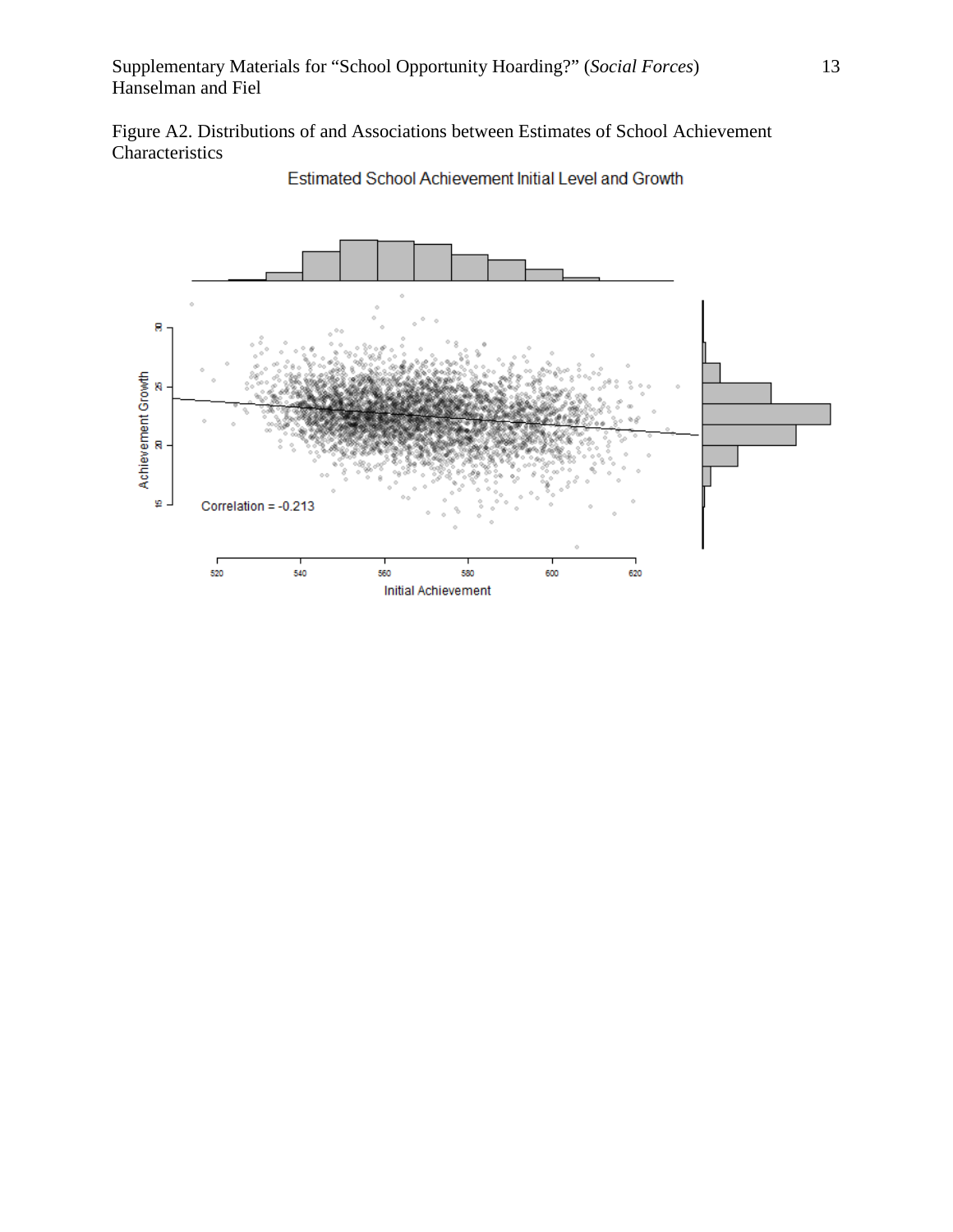

Figure A3. Predicted Average Growth Curves from Three Model Specifications

Note: Predicted values are based on Models 3-5 reported in Table A2.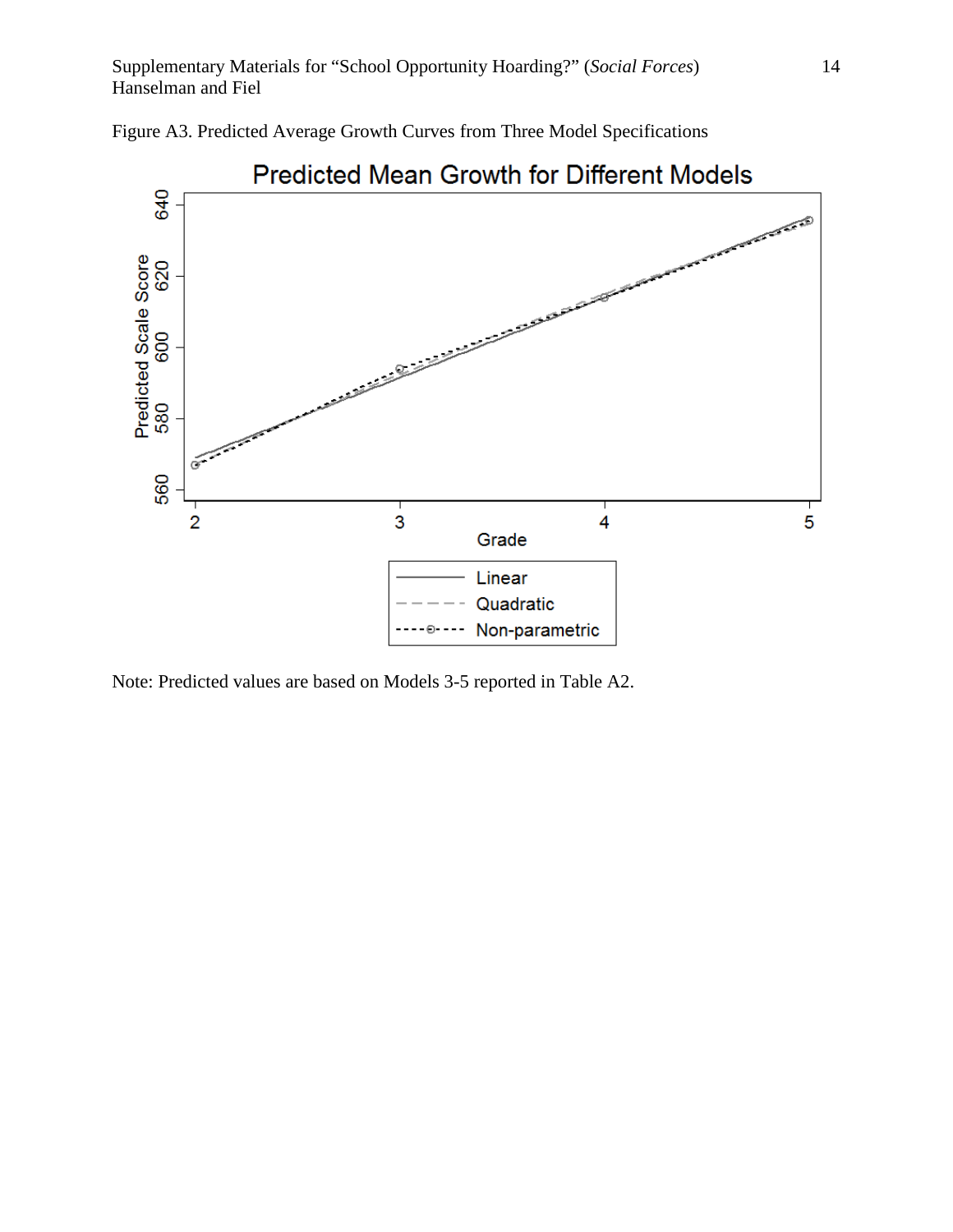## Supplement B. Multiple Regression Models

This supplement presents the results from multilevel regressions of school achievement characteristics (initial level and yearly growth) on school characteristics. The unconditional and conditional associations between school demographic characteristics and achievement measures provide a complement to the raw distributional differences presented in the main text. The general form for these multi-level models is:

$$
Y_{ij} = \beta X_i + \eta_j + \varepsilon_i \tag{B1}
$$

where  $Y_{ij}$  is the outcome for school i in district j,  $X_i$  represents a vector of school characteristics, including racial composition,  $\eta_i$  is a district-specific random intercept, and  $\varepsilon_i$  is an individual school residual.

Table B1 presents the estimates from models of school initial achievement levels. Model 1 presents the unconditional relationships between the percentage of different groups in the student body and average achievement in second grade. Consistent with the raw distributional results, higher Black and Hispanic student concentrations (relative to the White omitted group) predict substantially lower achievement. Disparities are actually largest for American Indian students (omitted from the main text due to their small number). After controlling for student racial composition, nearly two thirds of the variation in average achievement levels is between districts  $(65.6\% = 131.6 / 131.6 + 69.0)$ .

Model 2 in Table B1 adds a series of control variables to the model collected from the Common Core of Data collected by the National Center for Education Statistics: the proportion of students eligible for free or reduced price lunch, the size of the student body, proportion of migrant students, geographic locale (7 category), student to staff ratio, and indicators for whether the school is designated for school-wide Title I assistance, a charter school, and a magnet school.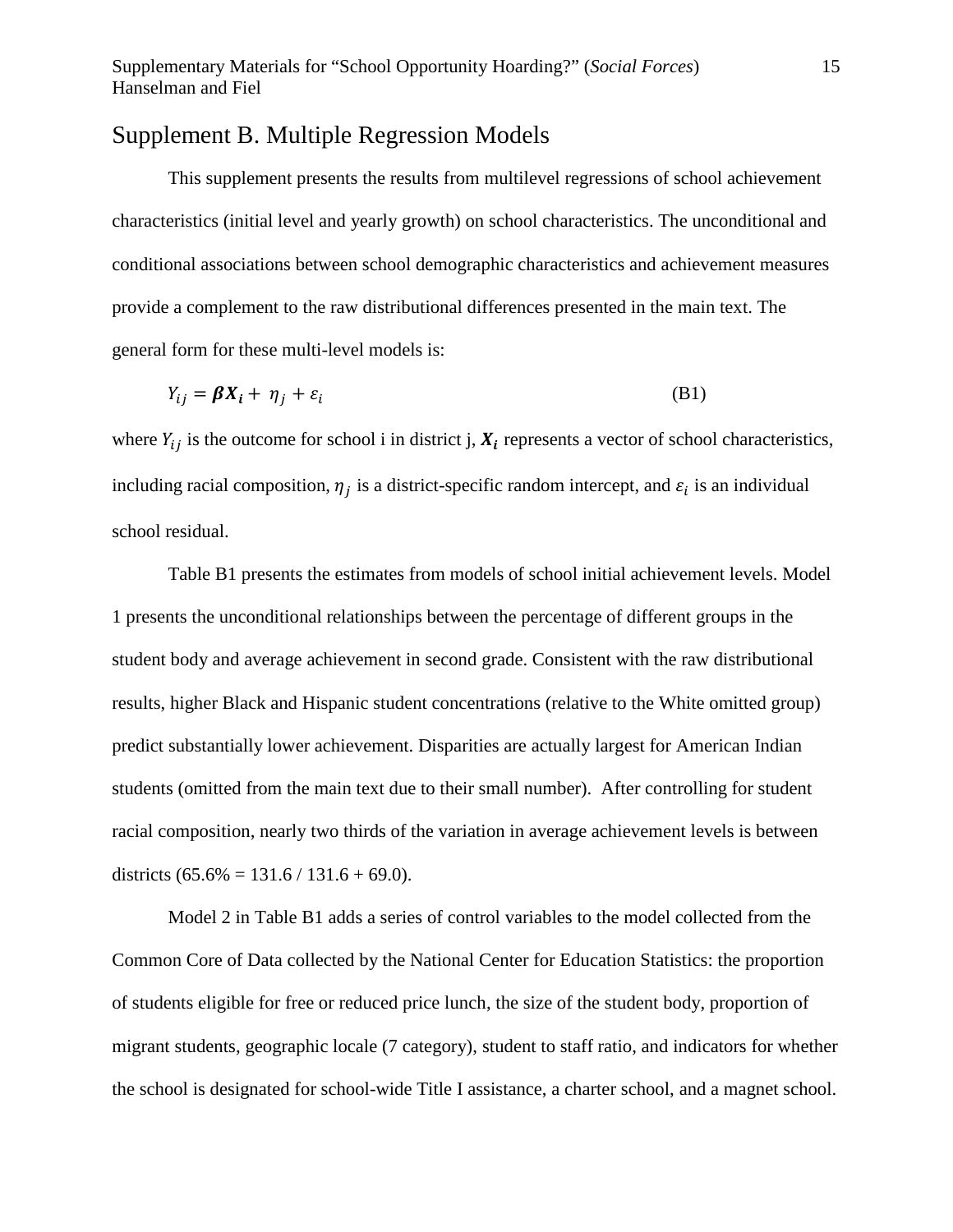### Supplementary Materials for "School Opportunity Hoarding?" (*Social Forces*) 16 Hanselman and Fiel

Racial differences are smaller net of these covariates, as schools with larger shares of poor students and larger schools tend to have lower achievement scores. However, disparities are still apparent for American Indian, Black, and Hispanic students. Some but not all of the association between race and school achievement is attributable to related demographic factors. Interestingly, a larger Asian population is associated with significantly higher achievement, net of controls. Control variables also explain much more of the previous between-district variance in outcomes than within; as a result, only about half of residual score variance is between districts  $(50.9\% = 58.3 / (58.3 + 56.3))$ .

Given the simultaneous association between achievement levels and both racial indicators and economic characteristics, Model 3 in Table B1 adds interactions between these variables. The results suggest that the disadvantages for Hispanic student populations and for poor student populations are not additive. The significant negative sign of this interaction implies that the detriments associated with either characteristic alone is less pronounced when the other is greater. The same is true for American Indian students. However, we find no interaction between the share of the student body that is Black and the share that is eligible for free or reduced price lunch. This implies that the combination of these two factors is associated with a double disadvantage in school achievement levels.

Table B2 presents the results of analogous models for the achievement growth measure of school quality. Unconditional associations (Model 1) show that only the proportion of Black students at the school is significantly related with average achievement growth. Consistent with the models of achievement levels, this association is negative. In contrast to achievement levels, however, there is not detectable systematic variation in achievement growth between districts in this or any of the model specifications represented in Table B2.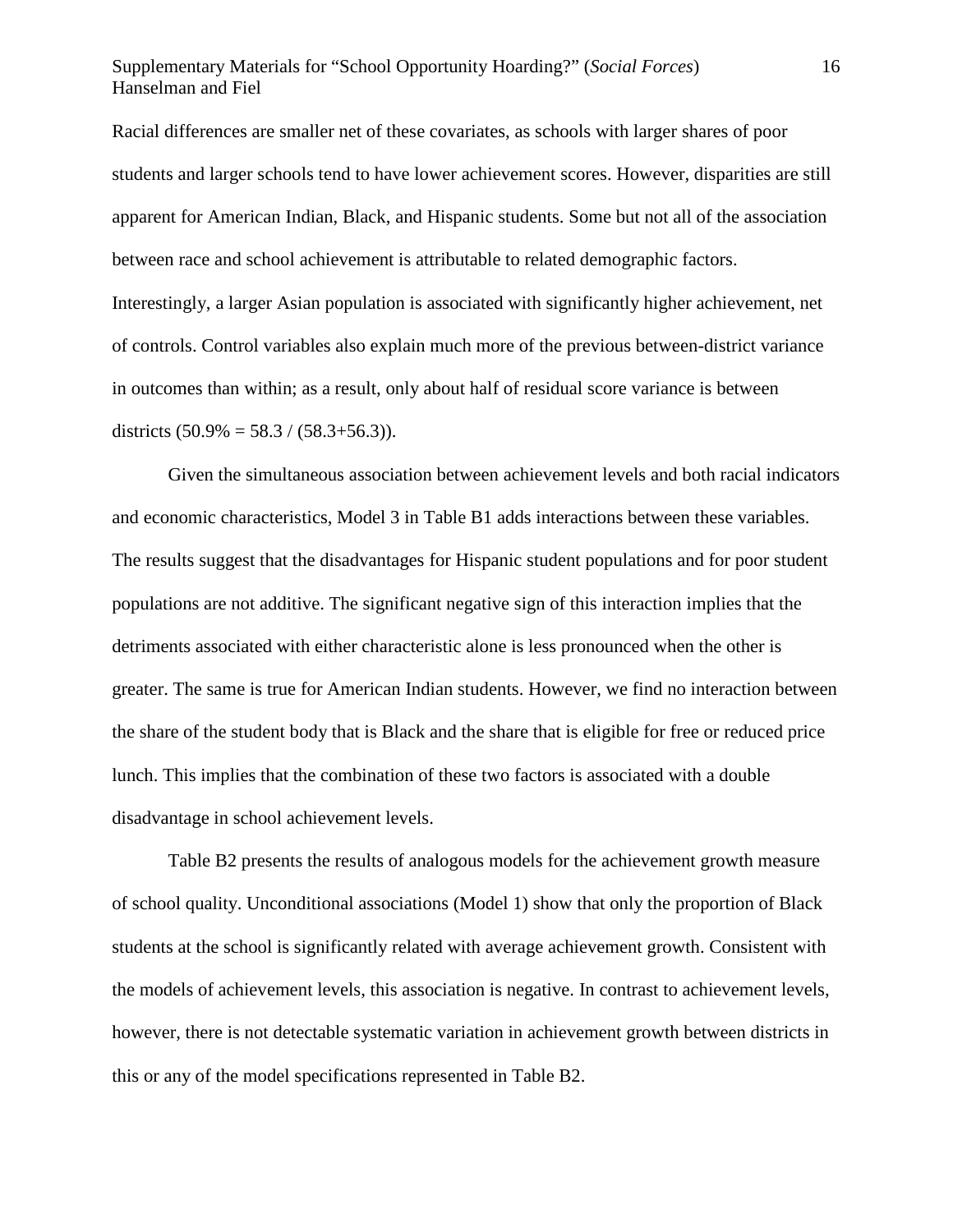## Supplementary Materials for "School Opportunity Hoarding?" (*Social Forces*) 17 Hanselman and Fiel

One important confounder of the relationship between school racial composition and achievement growth is initial achievement levels. Because achievement is lower in high-minority schools and because achievement levels are somewhat negatively correlated with growth overall, school initial achievement acts as a suppressor of racial disparities in achievement growth. Model 2 demonstrates this by adding estimated initial achievement level as a control variable. As in the "residual growth" measure presented in the main text, initial achievement is treated flexibly, with a dummy indicator for each decile of the distribution (omitting the lowest group). After controlling for differences in starting places, there are statistically significant achievement growth disparities mirroring those for achievement levels: gaps for American Indian, Black, and Hispanic students (relative to Whites) and advantages for Asians. The magnitudes of these differences are small but non-trivial. For instance, the predicted difference between a school with all Black students and all White students is 5.8 points, or roughly a quarter of average yearly growth per year.

Model 3 adds the set of school control variables. These variables again explain White advantages, reducing the conditional disparities associated with disadvantaged racial groups and increasing the size of Asian advantage. This is largely because student poverty is a strong predictor of lower achievement growth. In contrast to the levels results, however, we find no evidence of interactive predictive effects between the racial and economic variables.

In summary, this multivariate approach highlights several points from the main manuscript. Namely that there are large racial disparities in access to high achieving schools and that school achievement growth is an independent dimension (controlling for initial achievement) of racial inequality, although the differences in growth are much smaller in magnitude than differences in initial achievement. The multivariate models additionally suggest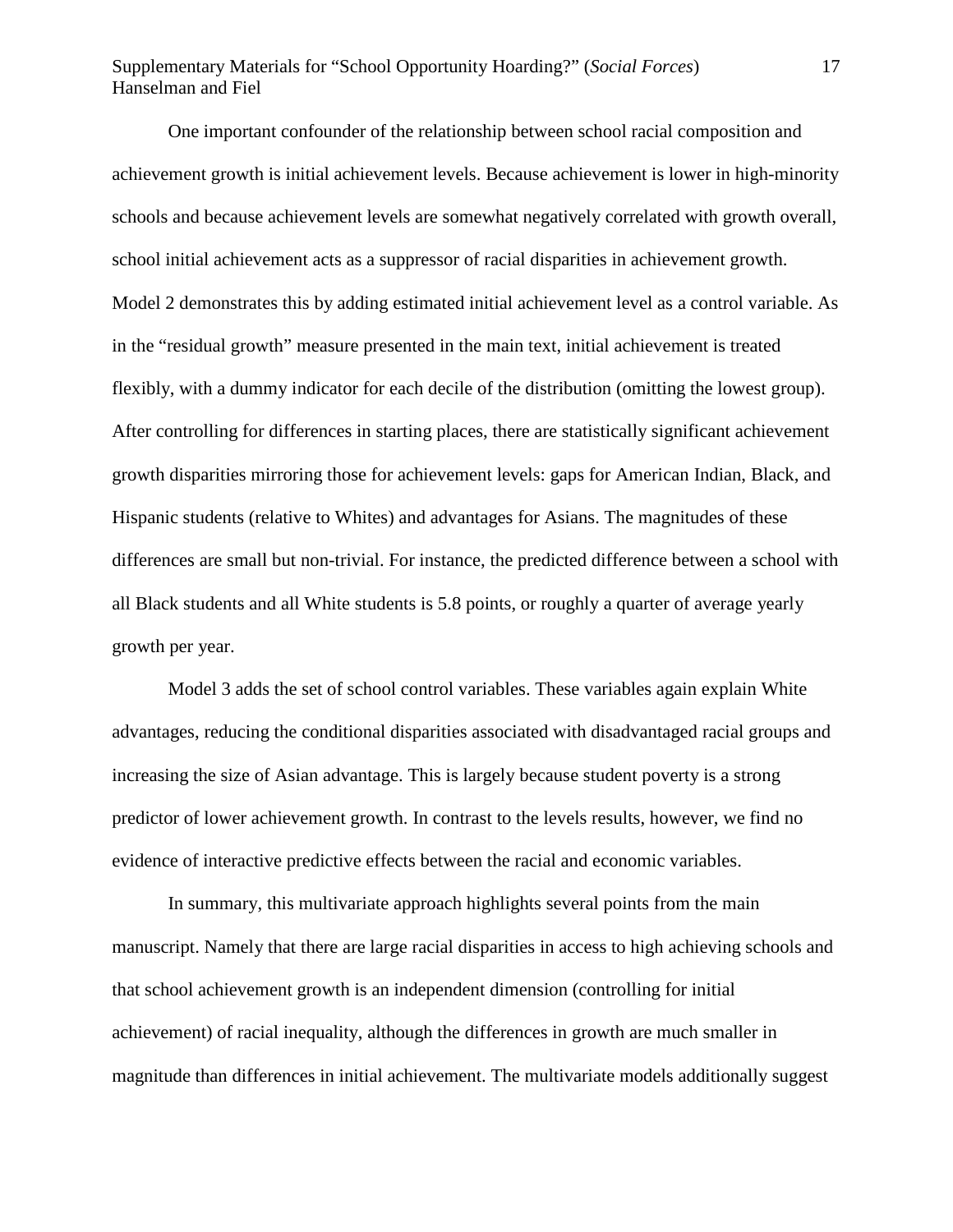that some but not all of both sets of disparities are related to correlated school characteristics that also are associated with achievement trajectories, especially poverty, as measured by the share of students eligible for free or reduced price lunch.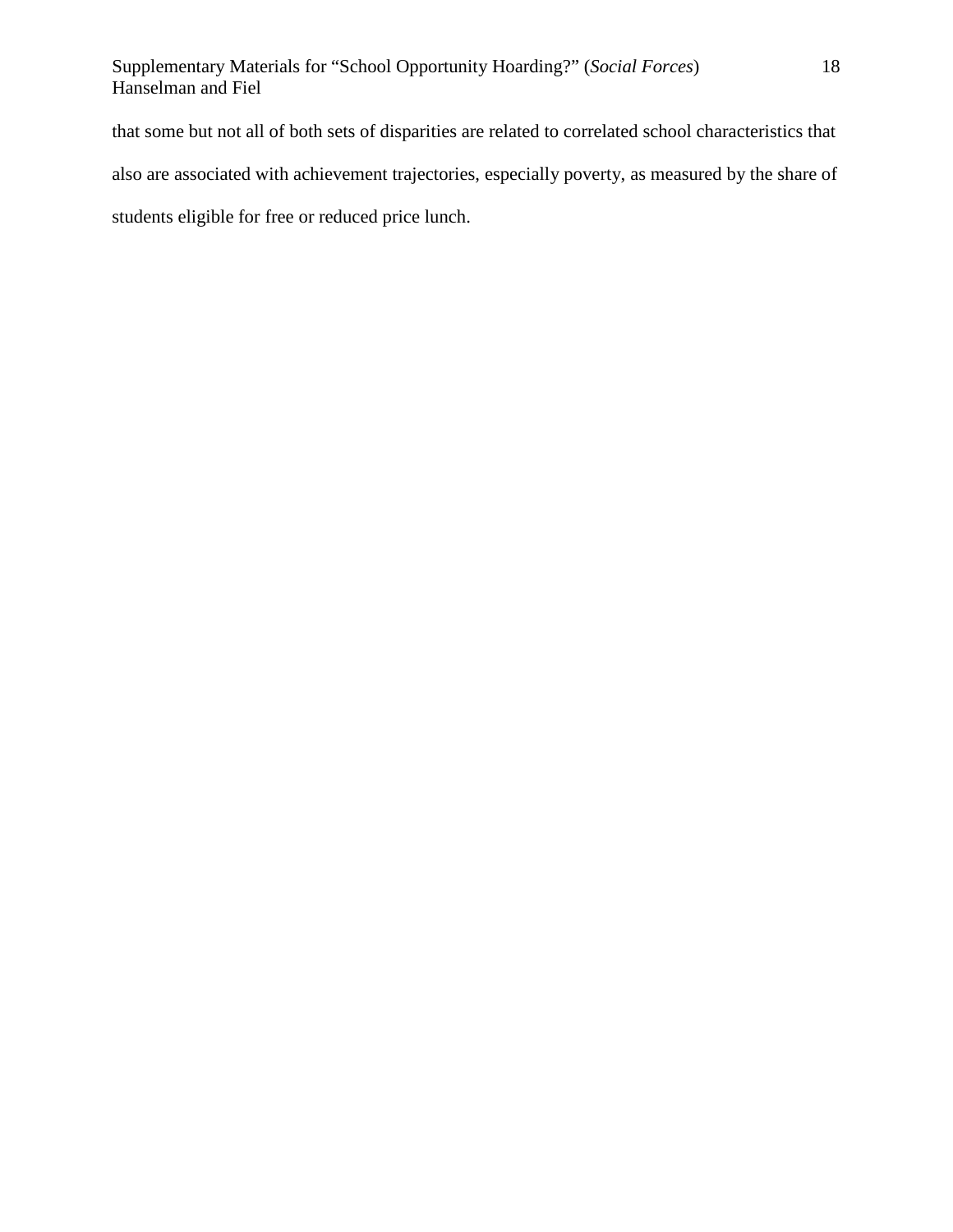# **Tables**

|       | Table B1. Estimates from Multivariate Multilevel Models of School Mean Initial Achievement |  |  |  |  |  |
|-------|--------------------------------------------------------------------------------------------|--|--|--|--|--|
| Level |                                                                                            |  |  |  |  |  |

| Model                               | (1)          | (2)        | (3)               |
|-------------------------------------|--------------|------------|-------------------|
| Intercept                           | 594.84       | 597.85     | 600.11            |
|                                     | $(0.62)^*$   | $(1.13)^*$ | $(1.24)$ *        |
| Proportion American Indian          | $-80.70$     | $-34.21$   | $-73.19$          |
|                                     | $(5.59)^{*}$ | $(4.85)*$  | $(16.05)*$        |
| x Prop. FRL                         |              |            | 52.78             |
|                                     |              |            | $(20.47)^*$       |
| <b>Proportion Asian</b>             | 0.72         | 15.81      | 19.70             |
|                                     | (1.62)       | $(1.51)^*$ | $(2.26)^*$        |
| x Prop. FRL                         |              |            | $-7.73$           |
|                                     |              |            | (3.99)            |
| <b>Proportion Black</b>             | $-60.10$     | $-27.83$   | $-24.97$          |
|                                     | $(1.56)^*$   | $(1.69)*$  | $(4.13)*$         |
| x Prop. FRL                         |              |            | $-2.39$           |
|                                     |              |            | (5.34)            |
| Proportion Hispanic                 | $-59.82$     | $-18.68$   | $-30.48$          |
|                                     | $(0.81)$ *   | $(1.41)^*$ | $(2.29)*$         |
| x Prop. FRL                         |              |            | 15.46             |
|                                     |              |            | $(2.63)*$         |
| Proportion Free/reduced Lunch       |              | $-38.30$   | $-41.43$          |
| (FRL)                               |              |            |                   |
|                                     |              | $(1.26)^*$ | $(1.85)^*$        |
| 1000s of Students                   |              | $-3.72$    | $-4.35$           |
|                                     |              | $(0.60)*$  | $(0.61)$ *        |
| <b>Proportion Migrant Students</b>  |              | 0.49       | $-1.60$           |
|                                     |              | (2.10)     | (2.11)            |
| Locale (Large Central City omitted) |              | 0.00       | 0.00              |
|                                     |              | (.)        | $\left( .\right)$ |
| Mid-size Central City               |              | -0.46      | $-0.31$           |
|                                     |              | (0.91)     | (0.90)            |
| Urban Fringe of a Large City        |              | 1.02       | 0.97              |
|                                     |              | (0.59)     | (0.59)            |
| Urban Fringe of a Mid-size City     |              | $-2.33$    | $-2.17$           |
|                                     |              | (1.08)     | (1.08)            |
| Large Town                          |              | 4.51       | 4.91              |
|                                     |              | (3.16)     | (3.13)            |
| <b>Small Town</b>                   |              | $-1.19$    | $-0.75$           |
|                                     |              | (1.52)     | (1.51)            |
| Rural                               |              | $-2.41$    | $-2.39$           |
|                                     |              | (1.14)     | (1.14)            |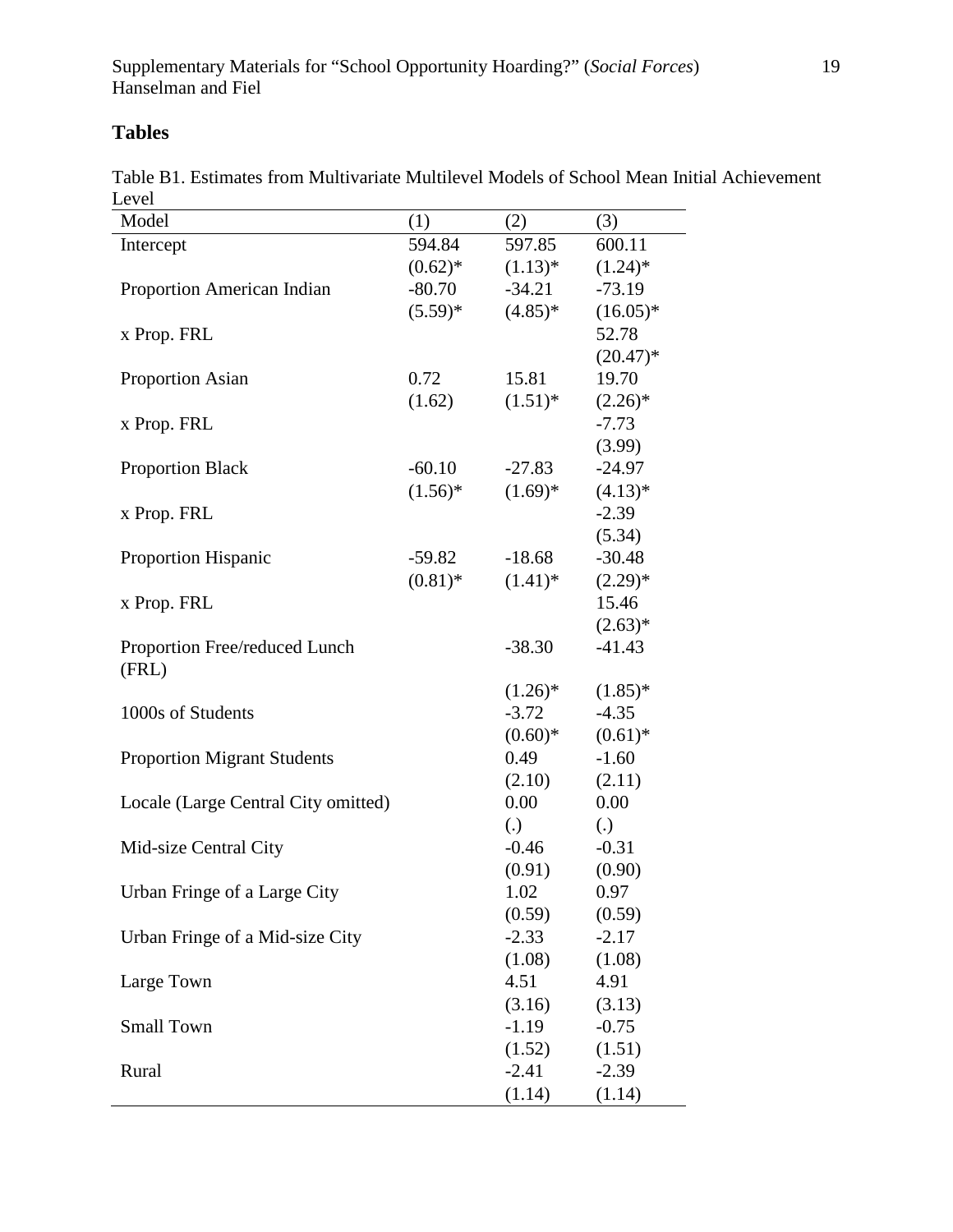Supplementary Materials for "School Opportunity Hoarding?" (*Social Forces*) 20 Hanselman and Fiel

|              | $-0.12$      | 0.25                 |
|--------------|--------------|----------------------|
|              | (0.39)       | (0.39)               |
|              | $-1.81$      | $-1.92$              |
|              | (4.83)       | (4.80)               |
|              | 1.98         | 2.24                 |
|              | $(0.62)^*$   | $(0.62)$ *           |
|              | 0.02         | 0.02                 |
|              | (0.04)       | (0.04)               |
|              |              |                      |
| 129.27       | 57.90        | 56.43                |
| $(9.36)*$    | $(4.64)^*$   | $(4.57)*$            |
| 68.93        | 56.24        | 55.63                |
| $(1.63)^{*}$ | $(1.32)^{*}$ | $(1.31)^*$           |
|              |              |                      |
| 4381         | 4381         | 4381                 |
| 709          | 709          | 709                  |
| $-16171.96$  |              | $-15539.64$          |
|              | 15567.37     |                      |
| 7.00         | 20.00        | 24.00                |
|              |              | 31127.28             |
| 32402.61     | 31302.44     | 31280.53             |
|              |              | 32357.92<br>31174.74 |

Standard errors in parentheses

\* p $< 05$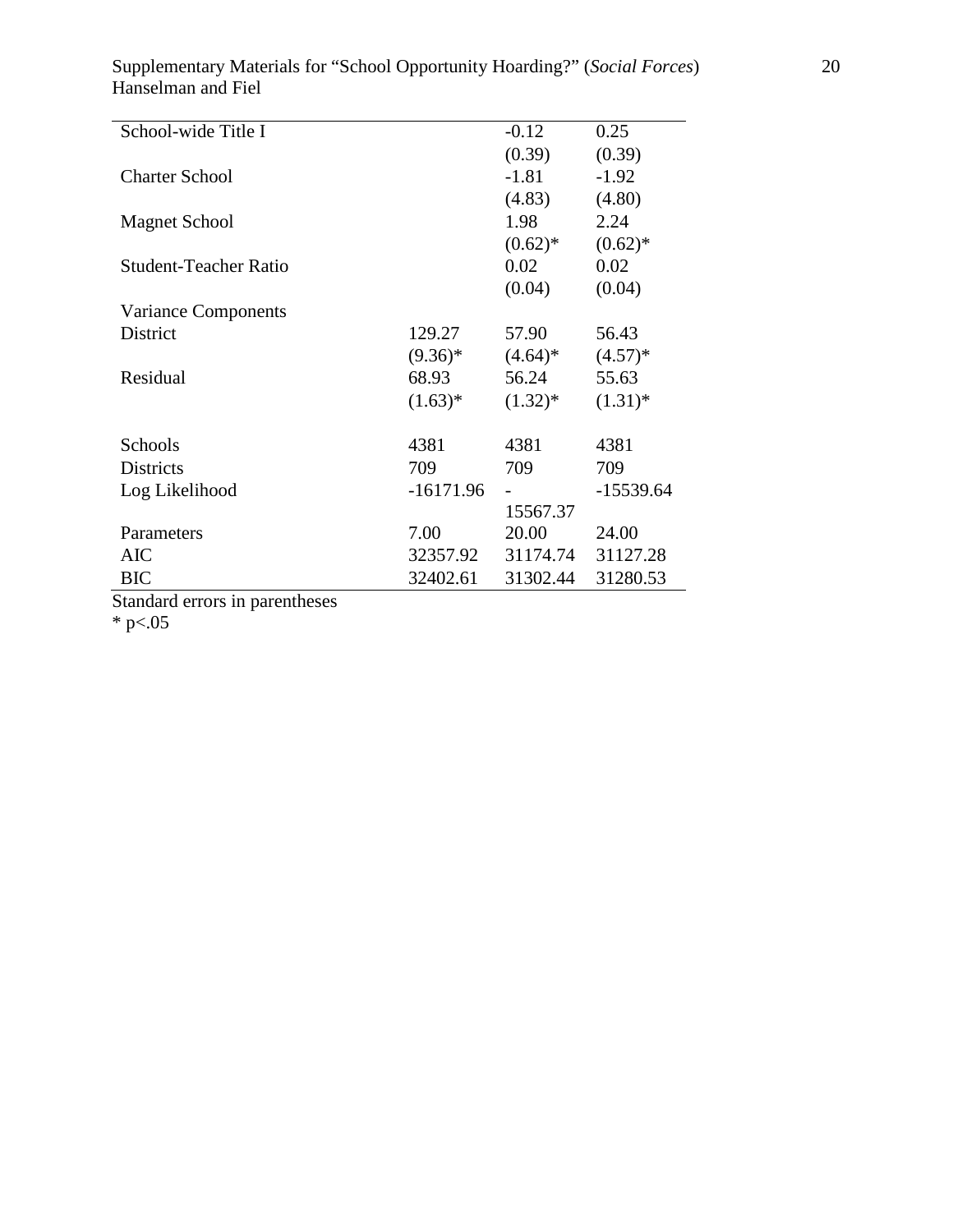| Model                              | (1)       | (2)        | (3)        | (4)        |
|------------------------------------|-----------|------------|------------|------------|
| Intercept                          | 22.60     | 27.71      | 30.22      | 30.41      |
|                                    | $(0.10)*$ | $(0.20)*$  | $(0.32)*$  | $(0.34)$ * |
| Proportion American Indian         | 1.44      | $-6.32$    | $-2.55$    | $-8.65$    |
|                                    | (1.04)    | $(0.99)*$  | $(0.98)*$  | (3.44)     |
| x Prop. FRL                        |           |            |            | 8.31       |
|                                    |           |            |            | (4.49)     |
| <b>Proportion Asian</b>            | 0.71      | 1.15       | 2.60       | 2.93       |
|                                    | (0.34)    | $(0.31)$ * | $(0.32)$ * | $(0.49)*$  |
| x Prop. FRL                        |           |            |            | $-0.67$    |
|                                    |           |            |            | (0.89)     |
| <b>Proportion Black</b>            | $-1.03$   | $-5.81$    | $-3.86$    | $-3.09$    |
|                                    | $(0.35)*$ | $(0.36)*$  | $(0.37)*$  | $(0.96)*$  |
| x Prop. FRL                        |           |            |            | $-0.94$    |
|                                    |           |            |            | (1.27)     |
| Proportion Hispanic                | 0.16      | $-4.71$    | $-1.55$    | $-2.64$    |
|                                    | (0.16)    | $(0.22)$ * | $(0.29)*$  | $(0.52)*$  |
| x Prop. FRL                        |           |            |            | 1.45       |
|                                    |           |            |            | (0.66)     |
| Proportion Free/reduced Lunch      |           |            | $-5.11$    | $-5.45$    |
| (FRL)                              |           |            |            |            |
|                                    |           |            | $(0.29)*$  | $(0.44)$ * |
| 1000s of Students                  |           |            | $-0.60$    | $-0.63$    |
|                                    |           |            | $(0.14)$ * | $(0.14)$ * |
| <b>Proportion Migrant Students</b> |           |            | $-0.43$    | $-0.55$    |
|                                    |           |            | (0.43)     | (0.43)     |
| Locale (Large Central City         |           |            |            |            |
| omitted)                           |           |            |            |            |
| Mid-size Central City              |           |            | 0.03       | 0.03       |
|                                    |           |            | (0.17)     | (0.17)     |
| Urban Fringe of a Large City       |           |            | 0.02       | 0.01       |
|                                    |           |            | (0.12)     | (0.12)     |
| Urban Fringe of a Mid-size City    |           |            | 0.00       | 0.00       |
|                                    |           |            | (0.20)     | (0.20)     |
| Large Town                         |           |            | $-0.40$    | $-0.38$    |
|                                    |           |            | (0.54)     | (0.54)     |
| <b>Small Town</b>                  |           |            | 0.16       | 0.19       |
|                                    |           |            | (0.28)     | (0.28)     |
| Rural                              |           |            | 0.06       | 0.06       |
|                                    |           |            | (0.22)     | (0.23)     |
| School-wide Title I                |           |            | $-0.04$    | $-0.01$    |
|                                    |           |            | (0.09)     | (0.09)     |

Table B2. Estimates from Multivariate Multilevel Models of School Mean Yearly Achievement Growth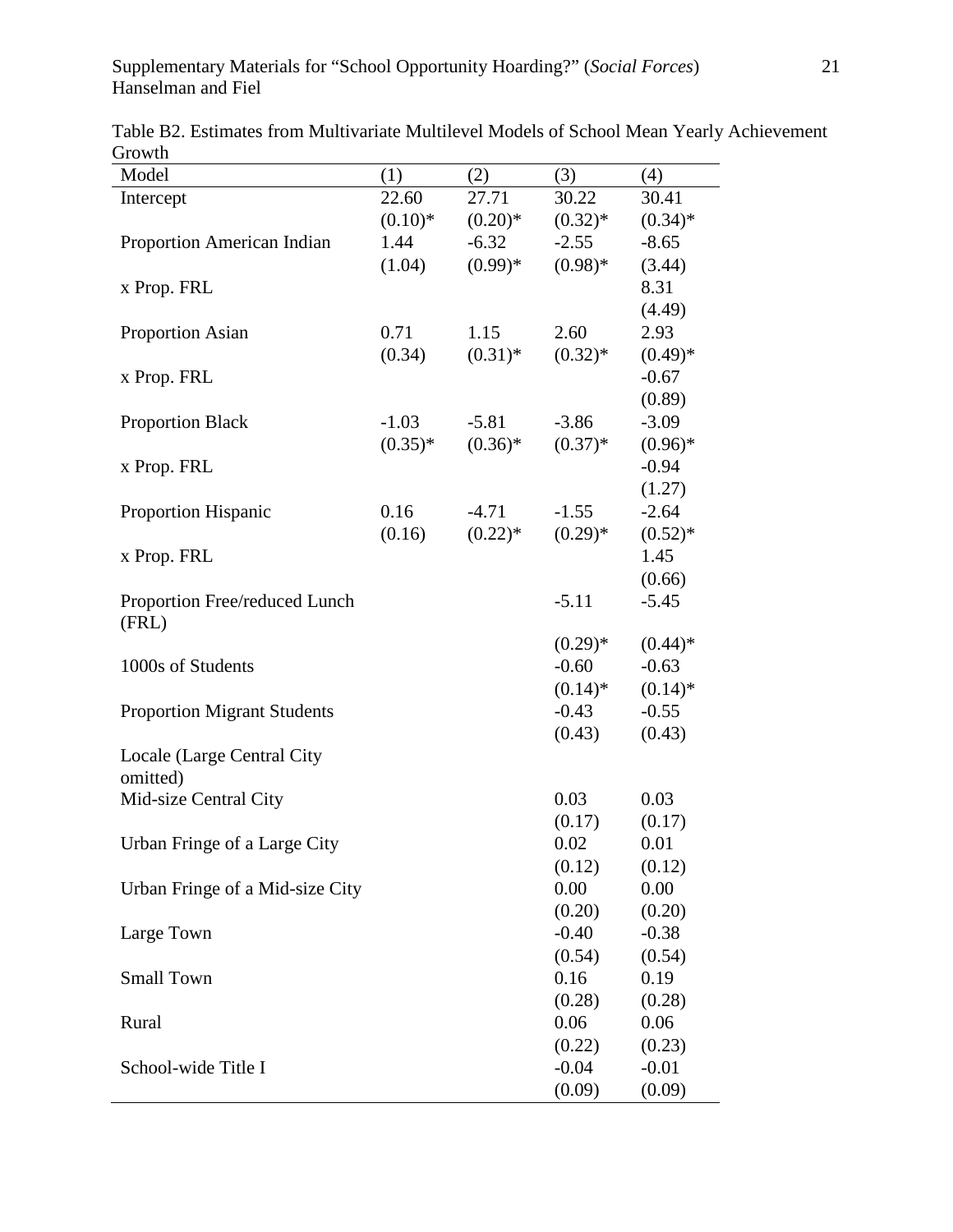| Supplementary Materials for "School Opportunity Hoarding?" (Social Forces) |  |
|----------------------------------------------------------------------------|--|
| Hanselman and Fiel                                                         |  |

|                |            | 0.56       | 0.55       |
|----------------|------------|------------|------------|
|                |            | (1.10)     | (1.10)     |
|                |            | 0.55       | 0.57       |
|                |            | $(0.14)$ * | $(0.14)$ * |
|                |            | $-0.01$    | $-0.01$    |
|                |            | (0.01)     | (0.01)     |
|                |            |            |            |
| 1.09           | 0.99       | 0.77       | 0.76       |
| (0.14)         | (0.12)     | (0.10)     | (0.10)     |
| 4.26           | 3.50       | 3.23       | 3.22       |
| $(0.10)*$      | $(0.08)*$  | $(0.07)*$  | $(0.07)*$  |
| N <sub>0</sub> | Yes        | Yes        | Yes        |
|                |            |            |            |
| 4381           | 4381       | 4381       | 4381       |
| 709            | 709        | 709        | 709        |
| $-9635.08$     | $-9219.18$ | $-9018.27$ | $-9013.21$ |
| 7              | 16         | 29         | 33         |
| 19284.16       | 18470.35   | 18094.54   | 18092.41   |
| 19328.86       | 18572.51   | 18279.71   | 18303.12   |
|                |            |            |            |

Standard errors in parentheses

\* p $< 05$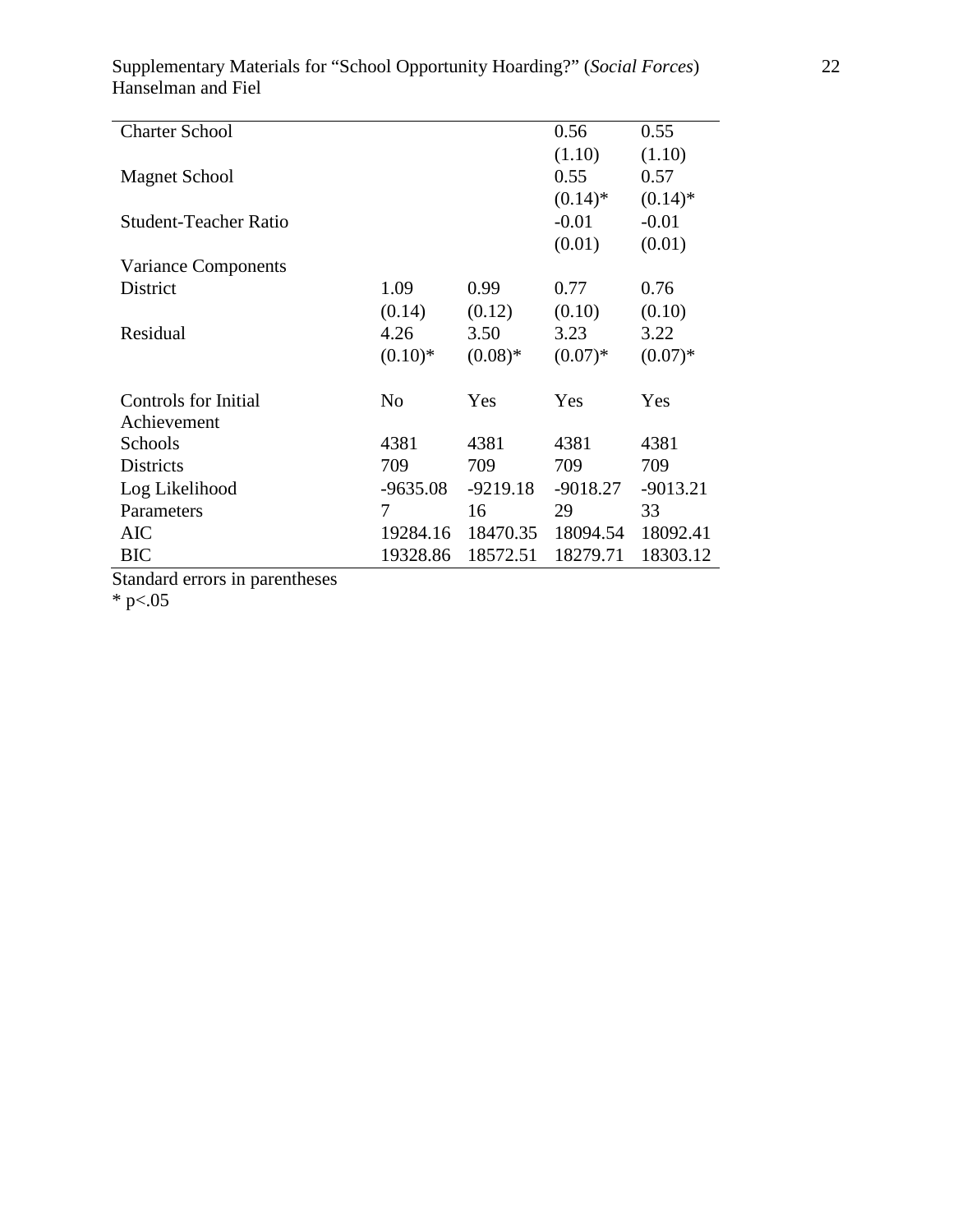## Supplement C. Selected Two-group Decompositions of Achievement **Characteristics**

| <b>Table C1. Decomposition of Black-White Inequality</b> |                                    |           |                |          |  |
|----------------------------------------------------------|------------------------------------|-----------|----------------|----------|--|
|                                                          |                                    | Between   | <b>Between</b> | Within   |  |
|                                                          | Total                              | Area      | District       | District |  |
|                                                          | <b>Achievement Levels</b>          |           |                |          |  |
| Overall                                                  | 0.0100                             | 0.0015    | 0.0044         | 0.0041   |  |
| Share of overall (%)                                     |                                    | 14.96     | 43.83          | 41.20    |  |
| <b>Between Race</b>                                      | 0.0015                             | 0.0000    | 0.0010         | 0.0005   |  |
| Share of overall (%)                                     | 14.93                              | 0.07      | 9.74           | 5.13     |  |
| Share of between-race (%)                                |                                    | 0.44      | 65.22          | 34.35    |  |
| <b>Within Race</b>                                       | 0.0085                             | 0.0015    | 0.0034         | 0.0036   |  |
| Share of overall (%)                                     | 85.07                              | 14.90     | 34.10          | 36.08    |  |
| Share of within-race (%)                                 |                                    | 17.51     | 40.08          | 42.41    |  |
|                                                          | <b>Achievement Growth</b>          |           |                |          |  |
| Overall                                                  | 0.0111                             | 0.0007    | 0.0031         | 0.0074   |  |
| Share of overall (%)                                     |                                    | 5.99      | 27.52          | 66.49    |  |
| <b>Between Race</b>                                      | 0.0000                             | $-0.0001$ | 0.0000         | 0.0001   |  |
| Share of overall (%)                                     | 0.34                               | $-0.55$   | 0.39           | 0.50     |  |
| Share of between-race (%)                                |                                    | $-162.21$ | 114.56         | 147.64   |  |
| <b>Within Race</b>                                       | 0.0111                             | 0.0007    | 0.0030         | 0.0073   |  |
| Share of overall (%)                                     | 99.66                              | 6.55      | 27.13          | 65.98    |  |
| Share of within-race (%)                                 |                                    | 6.57      | 27.22          | 66.21    |  |
|                                                          | <b>Residual Achievement Growth</b> |           |                |          |  |
| Overall                                                  | 0.0110                             | 0.0007    | 0.0031         | 0.0072   |  |
| Share of overall (%)                                     |                                    | 6.26      | 28.48          | 65.26    |  |
| <b>Between Race</b>                                      | 0.0002                             | $-0.0001$ | 0.0002         | 0.0001   |  |
| Share of overall (%)                                     | 2.05                               | $-0.55$   | 1.76           | 0.84     |  |
| Share of between-race (%)                                |                                    | $-26.65$  | 85.71          | 40.93    |  |
| <b>Within Race</b>                                       | 0.0108                             | 0.0007    | 0.0029         | 0.0071   |  |
| Share of overall (%)                                     | 97.95                              | 6.80      | 26.73          | 64.42    |  |
| Share of within-race (%)                                 |                                    | 6.94      | 27.29          | 65.77    |  |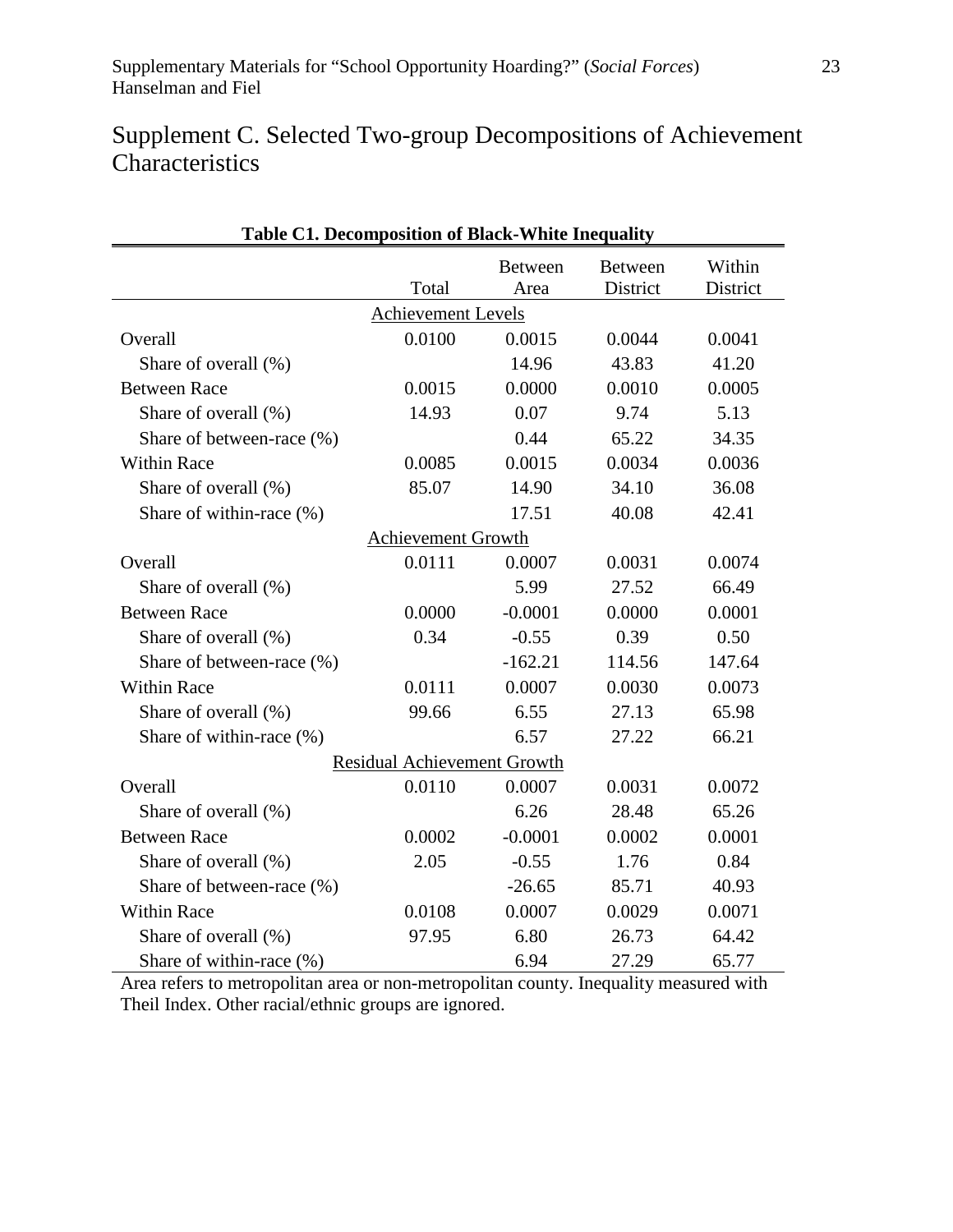|                           |                                    | <b>Between</b>       | <b>Between</b>       | Within   |
|---------------------------|------------------------------------|----------------------|----------------------|----------|
|                           | Total                              | Area                 | District             | District |
|                           | <b>Achievement Levels</b>          |                      |                      |          |
| Overall                   | 0.0117                             | 0.0015               | 0.0055               | 0.0046   |
| Share of overall (%)      |                                    | 12.89                | 47.55                | 39.55    |
| <b>Between Race</b>       | 0.0034                             | 0.0004               | 0.0021               | 0.0009   |
| Share of overall (%)      | 28.83                              | 3.31                 | 18.13                | 7.39     |
| Share of between-race (%) |                                    | 11.48                | 62.87                | 25.65    |
| <b>Within Race</b>        | 0.0083                             | 0.0011               | 0.0034               | 0.0037   |
| Share of overall (%)      | 71.17                              | 9.58                 | 29.43                | 32.16    |
| Share of within-race (%)  |                                    | 13.47                | 41.35                | 45.19    |
|                           | <b>Achievement Growth</b>          |                      |                      |          |
| Overall                   | 0.0102                             | 0.0004               | 0.0026               | 0.0072   |
| Share of overall (%)      |                                    | 4.33                 | 25.42                | 70.24    |
| <b>Between Race</b>       | 0.0000                             | $-0.0001$            | 0.0000               | 0.0001   |
| Share of overall (%)      | 0.02                               | $-0.78$              | $-0.07$              | 0.87     |
| Share of between-race (%) |                                    | $-3712.21$           | $-312.26$            | 4124.47  |
| <b>Within Race</b>        | 0.0102                             | 0.0005               | 0.0026               | 0.0071   |
| Share of overall (%)      | 99.98                              | 5.11                 | 25.49                | 69.38    |
| Share of within-race (%)  |                                    | 5.11                 | 25.49                | 69.39    |
|                           | <b>Residual Achievement Growth</b> |                      |                      |          |
| Overall                   | 0.0102                             | 0.0006               | 0.0027               | 0.0070   |
| Share of overall (%)      |                                    | 5.41                 | 25.99                | 68.61    |
| <b>Between Race</b>       | 0.0002                             | 0.0000               | 0.0001               | 0.0001   |
| Share of overall (%)      | 1.97                               | 0.11                 | 0.87                 | 0.99     |
| Share of between-race (%) |                                    | 5.38                 | 44.46                | 50.17    |
| <b>Within Race</b>        | 0.0100                             | 0.0005               | 0.0026               | 0.0069   |
| Share of overall (%)      | 98.03                              | 5.30                 | 25.11                | 67.62    |
| Share of within-race (%)  |                                    | 5.41                 | 25.62                | 68.98    |
| $\mathbf{r}$              |                                    | $\ddot{\phantom{a}}$ | $\ddot{\phantom{a}}$ |          |

|  | Table C2. Decomposition of Hispanic-White Inequality |  |
|--|------------------------------------------------------|--|
|  |                                                      |  |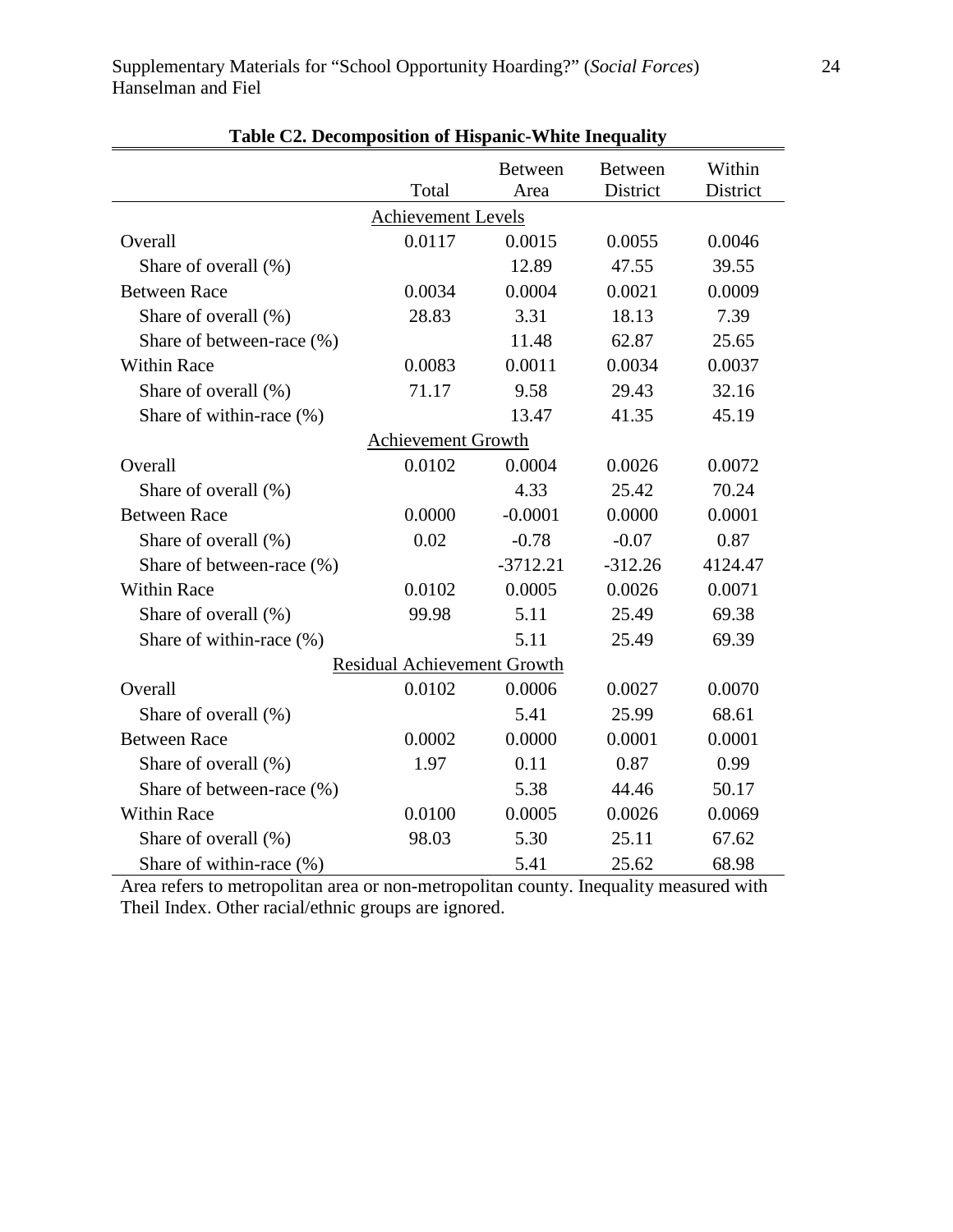|                           |                                    | <b>Between</b>       | <b>Between</b> | Within   |
|---------------------------|------------------------------------|----------------------|----------------|----------|
|                           | Total                              | Area                 | District       | District |
|                           | <b>Achievement Levels</b>          |                      |                |          |
| Overall                   | 0.0122                             | 0.0015               | 0.0050         | 0.0057   |
| Share of overall (%)      |                                    | 12.29                | 40.88          | 46.83    |
| <b>Between Race</b>       | 0.0015                             | 0.0002               | 0.0009         | 0.0005   |
| Share of overall (%)      | 12.46                              | 1.35                 | 7.12           | 3.98     |
| Share of between-race (%) |                                    | 10.83                | 57.18          | 31.99    |
| <b>Within Race</b>        | 0.0107                             | 0.0013               | 0.0041         | 0.0052   |
| Share of overall (%)      | 87.54                              | 10.94                | 33.76          | 42.84    |
| Share of within-race (%)  |                                    | 12.50                | 38.56          | 48.94    |
|                           | <b>Achievement Growth</b>          |                      |                |          |
| Overall                   | 0.0113                             | 0.0004               | 0.0023         | 0.0086   |
| Share of overall (%)      |                                    | 3.85                 | 20.31          | 75.83    |
| <b>Between Race</b>       | 0.0001                             | $-0.0001$            | 0.0001         | 0.0001   |
| Share of overall (%)      | 0.89                               | $-0.57$              | 0.92           | 0.54     |
| Share of between-race (%) |                                    | $-64.09$             | 103.28         | 60.82    |
| <b>Within Race</b>        | 0.0112                             | 0.0005               | 0.0022         | 0.0085   |
| Share of overall (%)      | 99.11                              | 4.43                 | 19.39          | 75.29    |
| Share of within-race (%)  |                                    | 4.47                 | 19.56          | 75.97    |
|                           | <b>Residual Achievement Growth</b> |                      |                |          |
| Overall                   | 0.0116                             | 0.0005               | 0.0026         | 0.0085   |
| Share of overall (%)      |                                    | 4.53                 | 22.62          | 72.85    |
| <b>Between Race</b>       | 0.0003                             | $-0.0001$            | 0.0003         | 0.0001   |
| Share of overall (%)      | 2.97                               | $-0.65$              | 2.58           | 1.04     |
| Share of between-race (%) |                                    | $-21.96$             | 86.93          | 35.04    |
| <b>Within Race</b>        | 0.0113                             | 0.0006               | 0.0023         | 0.0084   |
| Share of overall (%)      | 97.03                              | 5.18                 | 20.04          | 71.81    |
| Share of within-race (%)  |                                    | 5.34                 | 20.65          | 74.01    |
|                           |                                    | $\ddot{\phantom{0}}$ |                |          |

|  |  |  | Table C3. Decomposition of Asian-Black Inequality |  |
|--|--|--|---------------------------------------------------|--|
|--|--|--|---------------------------------------------------|--|